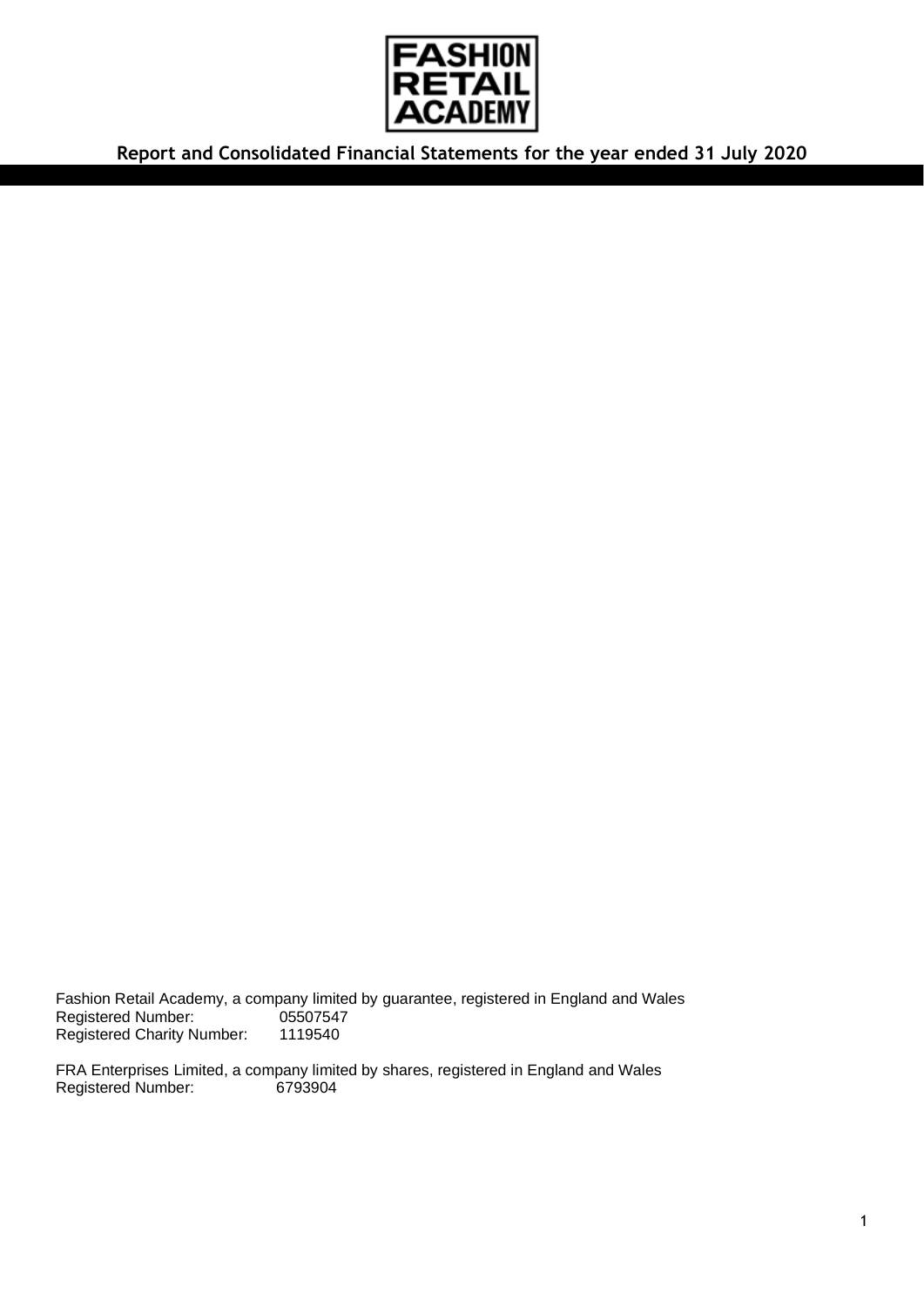

| <b>Contents</b>                                                                                                                       | Page number |
|---------------------------------------------------------------------------------------------------------------------------------------|-------------|
| Senior postholders, Board of Governors and Professional advisers                                                                      | 3           |
| Governors' Report (including Strategic Report)                                                                                        | 4           |
| Statement of Corporate Governance and Internal Control                                                                                | 17          |
| Governing Body's Statement on the Academy's regularity, propriety and compliance<br>with funding body terms and conditions of funding | 21          |
| Statement of Responsibilities of the Members of the Board                                                                             | 22          |
| Independent Auditors' Report to the Members of Fashion Retail Academy                                                                 | 23          |
| Consolidated Statement of Comprehensive Income                                                                                        | 26          |
| Consolidated and Academy Statement of Changes in Reserves                                                                             | 27          |
| Balance Sheets at 31 July 2020                                                                                                        | 28          |
| <b>Consolidated Cash Flow Statement</b>                                                                                               | 29          |
| Notes to the Financial statements                                                                                                     | 30          |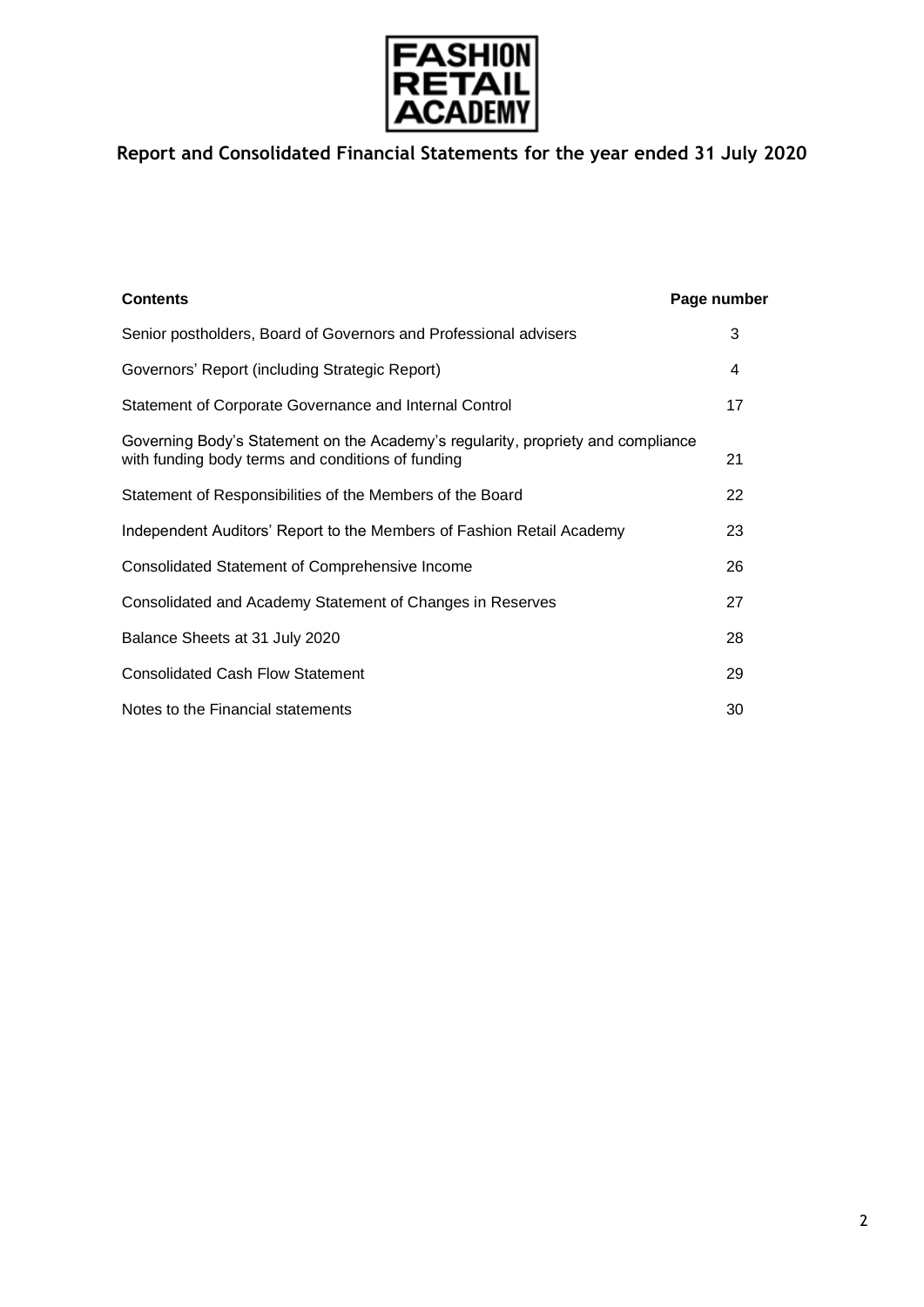

# **SENIOR POSTHOLDERS, BOARD OF GOVERNORS AND PROFESSIONAL ADVISERS**

#### **Senior postholders**

Senior postholders are defined as members of the Academy Leadership Team and were represented by the following in 2019/20:

Lee Lucas, Principal and CEO; Accounting officer Deepti Arora, Director of Finance & Resources Beverley Imrie, Director of Delivery and Industry Relevance (appointed from 23 December 2019) Mashrin Chowdhury, Director of Operations and Partnerships (appointed from 2 January 2020) Amanda Colvin, Director of Marketing and Sales Chris Amadeo, Director of Strategy & Funding and for Fashion & Retail Awards

#### **Board of Governors**

A full list of Governors is given on pages 15 and 16 of these financial statements.

Mr G Cooper acted as Clerk to the Company throughout the period.

#### **Professional advisers**

#### **Financial statements auditors and reporting accountants:**

Crowe U.K. LLP 55 Ludgate Hill London EC4M 7JW

#### **Internal auditors:**

MHA MacIntyre Hudson 30-34 New Bridge Street London EC4V 6BJ

#### **Bankers:**

Bank of Scotland The Mound **Edinburgh** EH1 1YZ

#### **Solicitors:**

Bates Wells Braithwaite 10 Queen Street Place London EC4R 1BE

**HSBC** 2<sup>nd</sup> floor, 16 King Street, Covent Garden London WC2E 8JF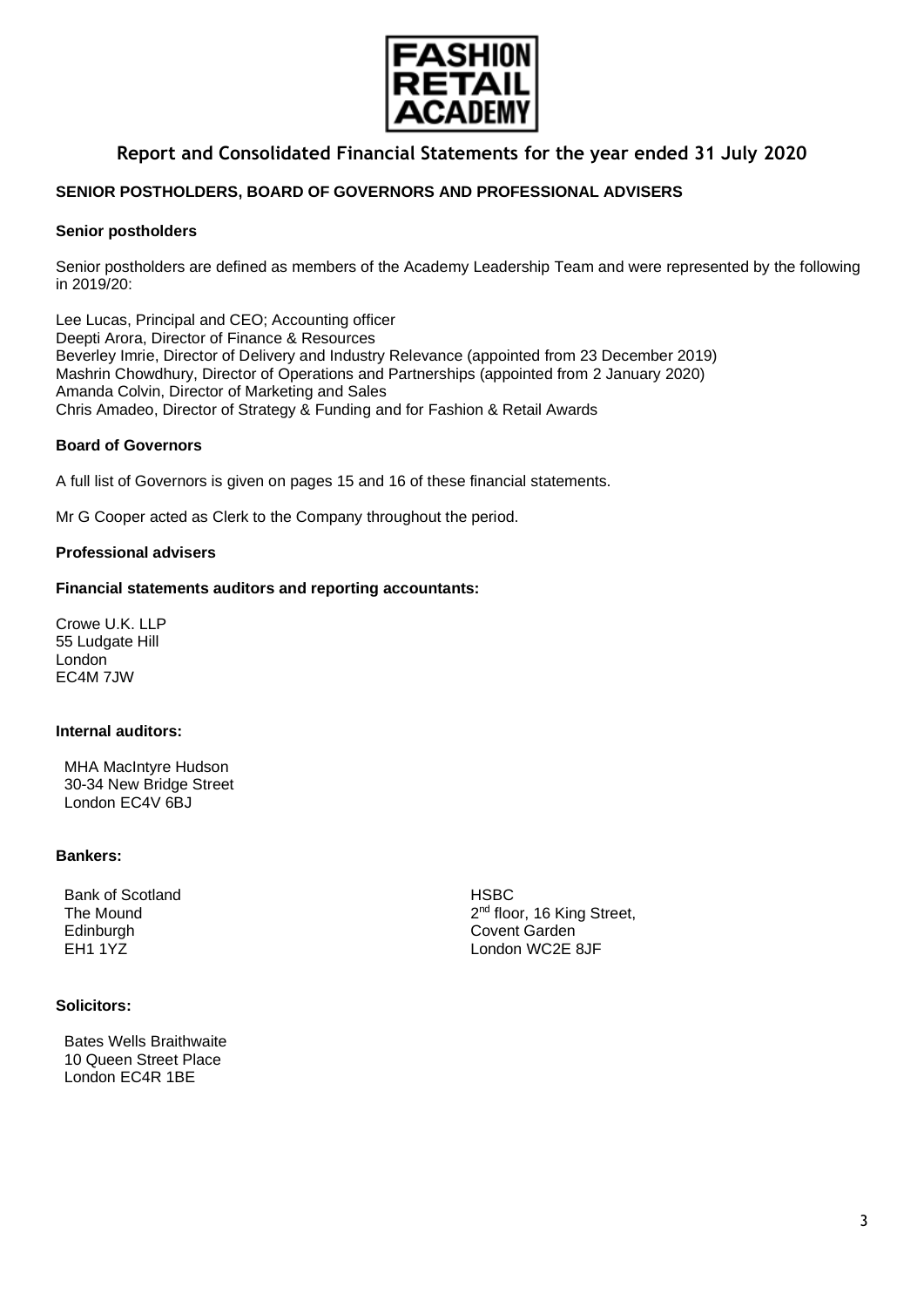

# **GOVERNORS' REPORT (INCLUDING STRATEGIC REPORT)**

The members present their report and the audited financial statements for the year ended 31 July 2020.

#### **Nature, Objectives and Strategies**

#### **Legal status**

Fashion Retail Academy (FRA) was registered as a private company limited by guarantee in June 2005. The Academy obtained charitable status on 7June 2007 when it became registered with the Charity Commission.

#### **Mission**

The Academy's mission statement is:

*"Pioneer innovative education and training experiences with industry that create and enhance careers, and nurture the next generation of retail talent".*

#### **Public Benefit**

In setting and reviewing the Academy's strategic objectives, the Governing Body has had due regard for the Charity Commission's guidance on public benefit and particularly upon its supplementary guidance on the advancement of education. The guidance sets out the requirement that all organisations wishing to be recognised as charities must demonstrate, explicitly, that their aims are for the public benefit.

In delivering its mission, the Academy provides the following identifiable public benefits through the advancement of education:

- High-quality teaching
- Widening participation and tackling social exclusion
- Excellent employment record for students
- Strong student support systems and financial bursaries
- Exceptional links with employers, industry and commerce which future proof students' careers

#### **Strategic management**

Year 2019/20 continued our successful implementation of the Strategic Growth Plan:

- Total student population 1767 (an increase of 8% versus 2018/19)
	- o 1201 FE
	- o 335 HE
	- o 231 Apprenticeship
- $\circ$  In 2019/20 we had met and exceeded the student population growth targets (double 13/14)
- o 8% increase in total learner numbers (1767 in 19/20 versus 1638 in 18/19).

The Academy's performance in terms of learner numbers, achievement and success is shown overleaf.

- To achieve enrolment targets of 1660 full time students funded by the Education Skills Funding Agency (ESFA), the Apprenticeship Levy, Higher Education Student Loans Company, and self-funded during the 2019/20 Academic Year:
	- o 1767 such learners were enrolled
- $\circ$  To continue the achievement of outstanding student retention, achievement and success rates:

| ○ Retention   |  | 84.8% (18/19: 88%) versus target 93% |
|---------------|--|--------------------------------------|
| ⊙ Pass        |  | 96.7% (18/19: 96%) versus target 95% |
| ○ Achievement |  | 82% (18/19: 85%) versus target 91%   |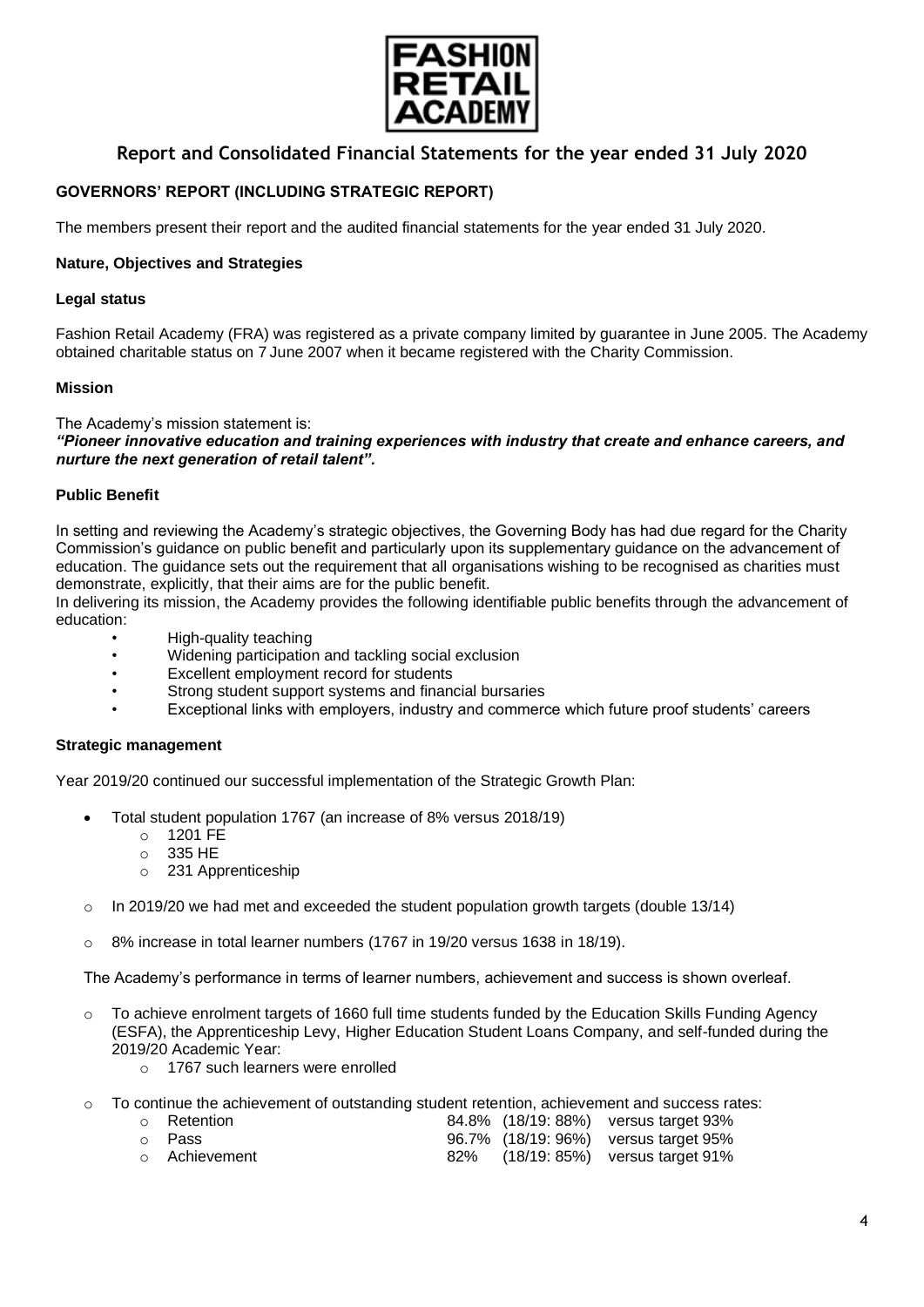

### **GOVERNORS' REPORT (INCLUDING STRATEGIC REPORT) CONTINUED Strategic management (continued)**

It is noted that our Quality KPIs have declined, particularly at level 3. Overall achievement rates are down by 3% from 2018/19 rates. This was a further drop from the smaller decline the previous year. Leadership has taken decisive action to stem the decline by recruiting new senior leadership and restructuring key roles in quality assurance, including the increased rigour and focus of governance and the impact of these actions is starting to be felt. In addition, a substantial refocusing of teaching roles and responsibilities have been implemented to drive further enhancements in the classroom.

Table A

|                                            | 2014/15<br>Achieved | 2015/16<br>Achieved | 2016/17<br>Achieved | 2017/18<br>Achieved | 2018/19<br>Achieved | 2019/20<br>Achieved |
|--------------------------------------------|---------------------|---------------------|---------------------|---------------------|---------------------|---------------------|
| Total enrolments<br>(accredited provision) | 739                 | 817                 | 981                 | 1347                | 1638                | 1767                |
| % annual increase                          | 8%                  | 11%                 | 20%                 | 37%                 | 22%                 | 8%                  |

Table B

|                   | 2014/15 | 2015/16 | 2016/17                  | 2017/18 | 2018/19 | 2019/20 |
|-------------------|---------|---------|--------------------------|---------|---------|---------|
| Traditional       | 683     | 694     | 784                      | 890     | 980     | 1137    |
| <b>Fast Track</b> | 42      | 80      | 171                      | 157     | 196     | 64      |
| Intensive         | 13      | 41      | $\overline{\phantom{a}}$ | -       |         | ۰       |
| HE                |         |         | ٠                        | 106     | 211     | 335     |
| Apprenticeships   |         | 2       | 26                       | 194     | 251     | 231     |
|                   | 739     | 817     | 981                      | 1347    | 1638    | 1767    |

As the above data shows, the diversification and growth strategies as part of our core Strategic Growth plan are effective. Diversification of Apprenticeships and HE are now genuinely additive to the overall provision and account for 566 learners (32%).

The recent growth in student numbers have been accommodated in our existing single site in London. This has been possible through continued innovations to our delivery model and refurbishment projects which have increased teaching spaces. This forms a part of our Efficiency Programme. Utilisation of the building stood at 98% in 2019/20 (94% in 2018/19), even with a 22% increase in daily capacity being created with the introduction of new classroom spaces in our 'HE Wing' (accommodating an additional 128 students per day).

A new Strategic Plan has been created with stakeholders (FRA 2.0, Fashioning our Future Together 2020-25) along with a Property Strategy to outline a direction of travel for our estate and the next best step for the FRA.

| Year                 | 14/15 | 15/16 | 16/17 | 17/18 | 18/19 | 19/20 | 20/21<br>torecast |
|----------------------|-------|-------|-------|-------|-------|-------|-------------------|
| Utilisation of rooms | 34%   | 54%   | 70%   | 90%   | 94%   | 98%   | 100%              |
| Spaces (seats)       | 436   | 547   | 547   | 577   | 705   | 705   | 705               |

N.B The Percentage utilisation excludes the period during national lockdown when providers moved all education delivery online and this remained the case till the end of the academic year.

- We continue to raise the profile of the Academy as a centre of excellence:
	- $\circ$  Increase brand recognition through wider, targeted outdoor campaigns and digital campaigns.
	- o Increasing PR presence and the continued use of a PR agency.
	- $\circ$  Continued work with 172 retail brands through curriculum components (such as work placements) and innovations (through our Industry Working Groups, Industry Advisory Committee and Trailblazers).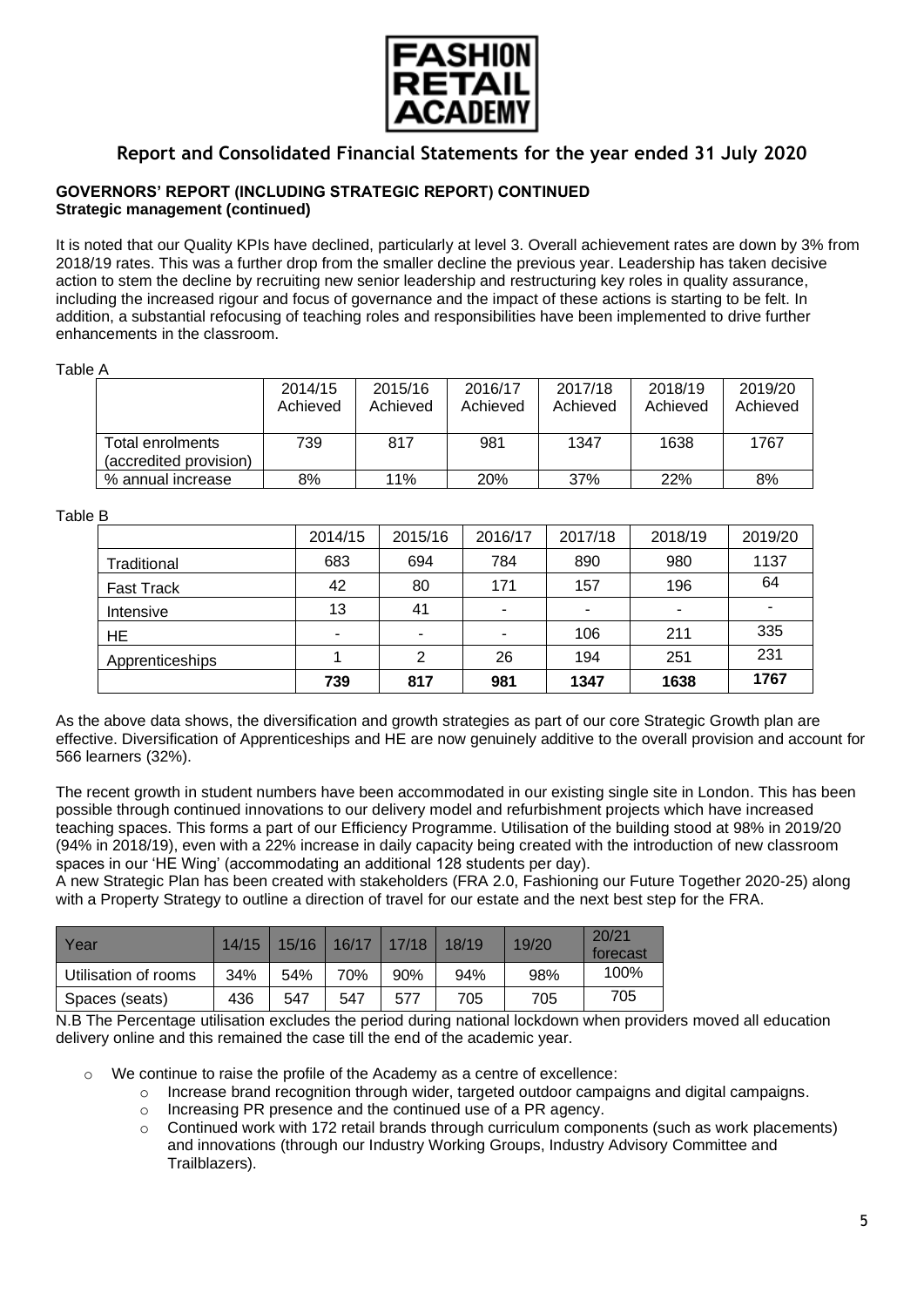

# **GOVERNORS' REPORT (INCLUDING STRATEGIC REPORT) CONTINUED**

## **Financial objectives**

The Academy's financial objectives are to:

- Diversify income streams and secure additional income to develop future business base
- Develop new operational models
- Focus on efficiency
- Develop complimentary marketable services
- Maintain and continue to strengthen our financial health

The strategic growth plan continues to support these financial objectives:

- Maintained reliance on mainstream FE funding (ESFA contracts) which now represents 57% of revenue income (56% in 18/19)
- Higher Education diversification now accounts for 26% of revenue income (23% in 18/19)
- Fee income now accounts for 10% of revenue income (12% in 18/19)
- Apprenticeship diversification now accounts for 5% of revenue income (5% in 18/19)
- A new subsidiary, Fashion and Retail Awards has been set up as the end point assessment organisation, a new regulatory model.
- The current efficiency model is based on the Business Plan which highlights FRA is to continue to invest in the physical environment, increase enrolment and achieve financial efficiencies.
- The Academy's liquidity position remains strong; a current ratio of 1.46 (1.35 in 18/19), target is liquidity should be more than 1:1.

### **Business environment**

### Physical environment

The Academy continues to invest in the physical resources of the premises and facilities to ensure that the students are offered an excellent environment and up to date IT and teaching and learning resources.

Our 45,000 saft building offers a unique learning environment which is highly praised by staff and students alike.

### Competitive environment

There is no direct competitor currently as a specialist education provider in fashion retail. This specialisation in vocational education is most valuable when accompanied by an identified need for specialist skills by an employer. Other providers offer some of the same courses to those run at the Academy although the increase to our Level 3 Fashion Retail Diploma course continues to rise and take market share from other providers. In the HE space, our courses have multiple similar competitors, however our accelerated 2-year programmes, guaranteed interviews upon completion and industry mentorship scheme, along with our wider unique selling points, (strong and increasing contact and relationships with industry and high destination and employment rates) sets us above competitor provision.

Marketing of the Academy's courses remains strong and continues to drive application volume increases through targeted, data driven campaigns and outdoor advertising. PR efforts during the year have also ramped up to increase wider awareness of the FRA. Student demand is healthy and outstrips available places, given our current capacity, we also have limited abilities to respond to market demand in ways that has seen us exceed enrolment targets in previous years. With demand from a wide geographic area, more students are coming to the Academy over local general Further Education Colleges. This provides the Academy with a necessity to support travel and study costs for learners most at need. This is being managed by the maximum distribution of formal Government bursary monies and the supplementing of this by other funds from the FRA's own reserves.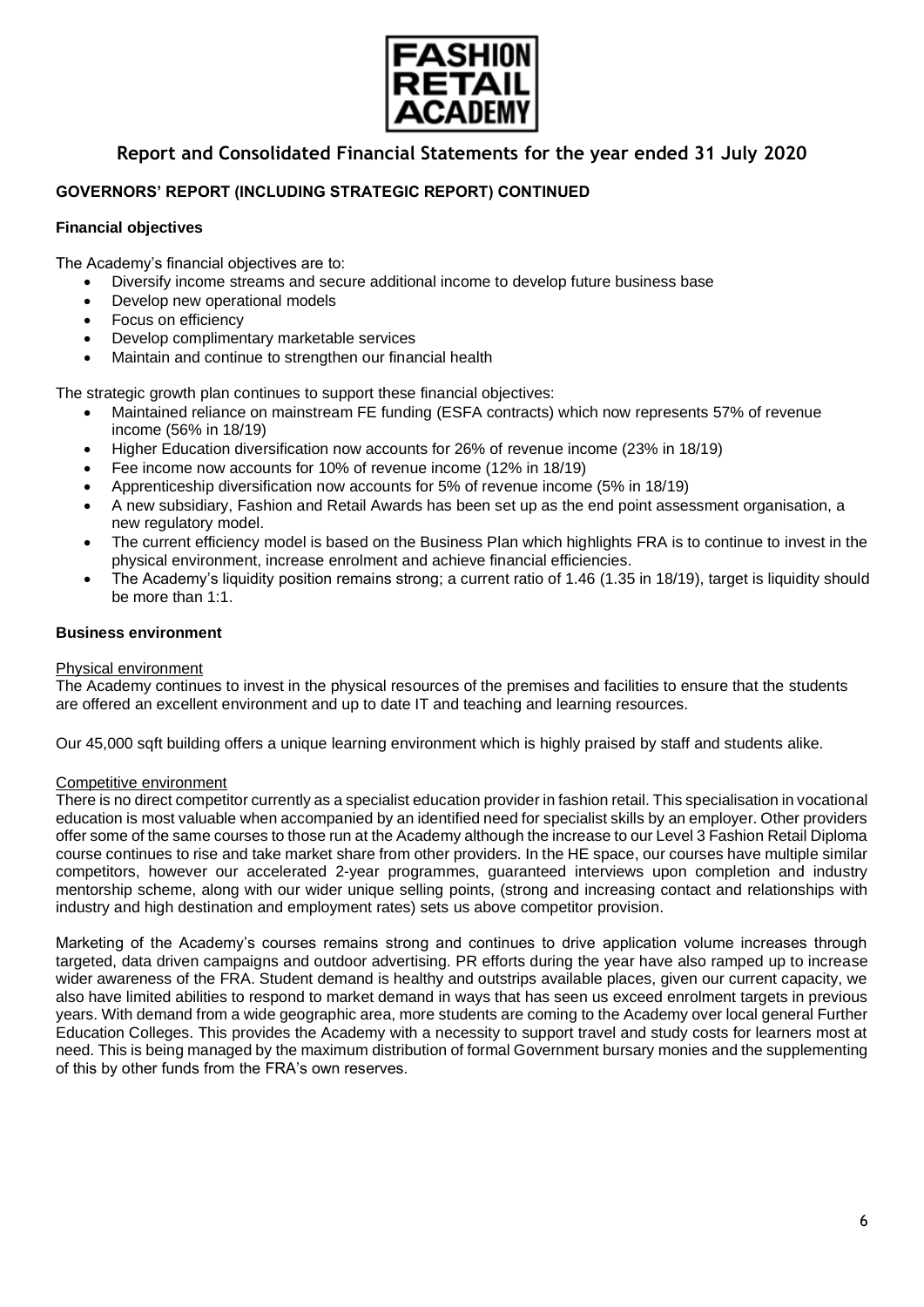

### **GOVERNORS' REPORT (INCLUDING STRATEGIC REPORT) CONTINUED Business environment (continued)**

During 2019/20, the Academy received:

- 2558 (2018/19: 2375) applications for its Further Education courses, which was a ratio of 2.4 for the 1043 new learner intake (i.e. learners who joined a new programme, as opposed to continuing on an existing programme).
- 475 (2018/19: 338) applications for its Higher Education courses, which was a ratio of 2.9 for the 162 new learner intake.
- Apprenticeship provision have no comparable application statistics. We are seeing our numbers rise steadily in partnership with our retail partners and continue to focus on organically growing this offer, responding directly to industry need.

#### **Student numbers, achievement and success**

Student enrolments by level and age were as shown overleaf:

| Age                | Year    | Level 2 | Level 3<br>including<br><b>National</b><br><b>Diplomas</b> | Level 4 | Higher<br><b>Education</b> | Apprenticeship | <b>TOTAL</b> |
|--------------------|---------|---------|------------------------------------------------------------|---------|----------------------------|----------------|--------------|
| 16 to 18-year olds | 2019/20 | 59      | 676                                                        | 163     | 57                         | 47             | 1002         |
|                    | 2018/19 | 72      | 598                                                        | 252     | 50                         | 57             | 1029         |
|                    | 2017/18 | 60      | 527                                                        | 208     | 27                         | 30             | 852          |
|                    | 2016/17 | 55      | 446                                                        | 193     | -                          | 3              | 697          |
|                    | 2015/16 | 64      | 386                                                        | 131     | $\overline{\phantom{a}}$   | ۰              | 581          |
|                    |         |         |                                                            |         |                            |                |              |
| 19+ year olds      | 2019/20 | 1       | 39                                                         | 263     | 278                        | 184            | 765          |
|                    | 2018/19 | -       | 40                                                         | 214     | 161                        | 194            | 609          |
|                    | 2017/18 | ۰       | 28                                                         | 224     | 79                         | 164            | 495          |
|                    | 2016/17 |         | 31                                                         | 229     | $\blacksquare$             | 23             | 284          |
|                    | 2015/16 | -       | 36                                                         | 198     | ٠                          | $\overline{2}$ | 236          |
|                    |         |         |                                                            |         |                            |                |              |
| All students       | 2019/20 | 60      | 715                                                        | 426     | 335                        | 231            | 1767         |
|                    | 2018/19 | 72      | 638                                                        | 466     | 211                        | 251            | 1638         |
|                    | 2017/18 | 60      | 555                                                        | 432     | 106                        | 194            | 1347         |
|                    | 2016/17 | 56      | 477                                                        | 422     | -                          | 26             | 981          |
|                    | 2015/16 | 64      | 422                                                        | 329     | ٠                          | $\overline{2}$ | 817          |

Table C

This is the Academy's 15<sup>th</sup> year of operations. Overall student numbers on mainstream programmes increased by 8% compared with 2018/19, with the number of 16 to 18-year olds largely on par and a slight increase on 19+learners. The relatively dampened growth is reflective of the increasingly high occupancy rate and utilisation of the FRA site limiting opportunities of growth.

In 2019/20 the Academy received £4,648,591 (18/19: £4,273,770) in funding from the ESFA, plus £222,787 (18/19: £169,815) in Learner Support Funds.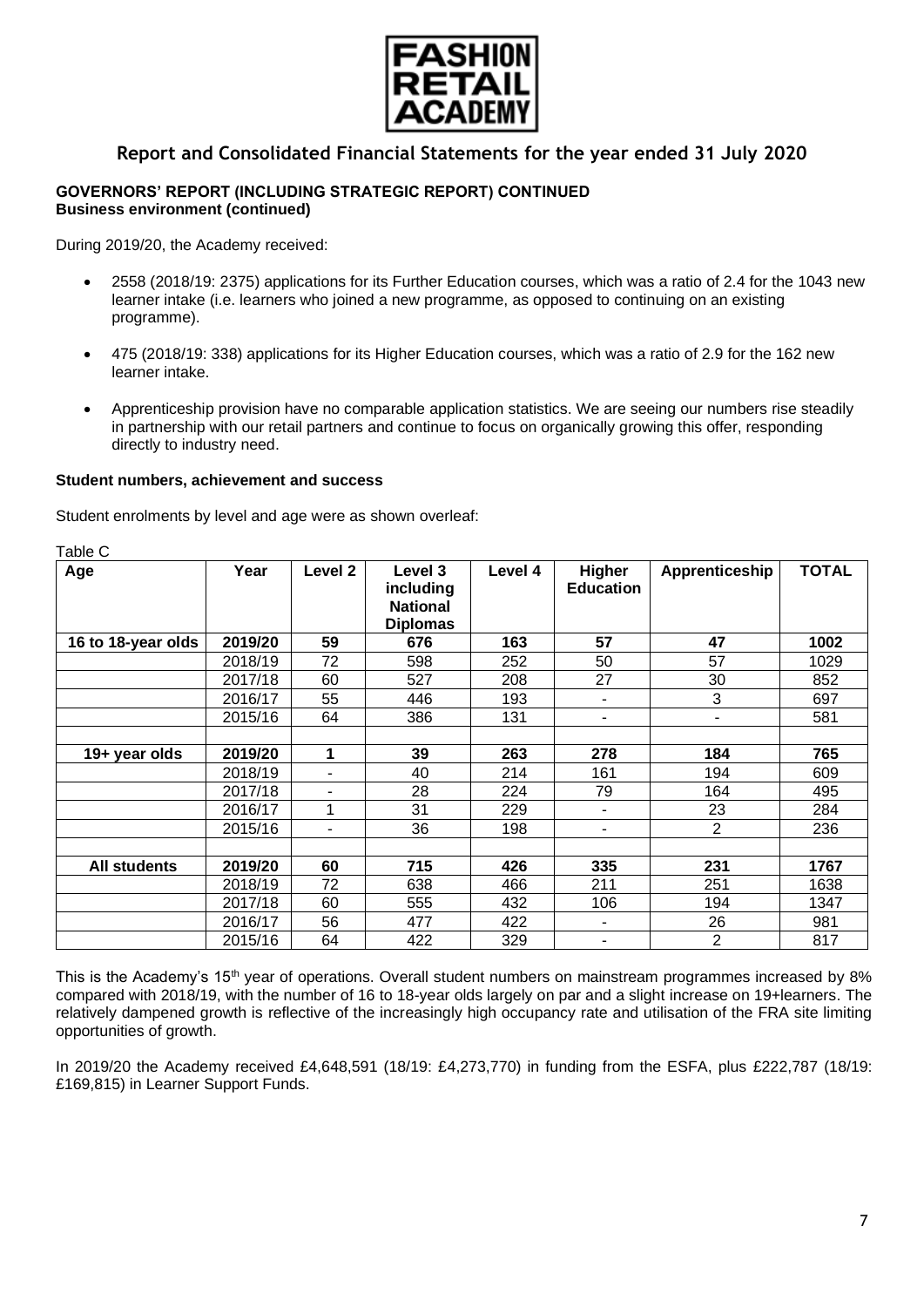

#### **Report and Consolidated Financial Statements for the year ended 31 July 2020 GOVERNORS' REPORT (INCLUDING STRATEGIC REPORT) CONTINUED Student numbers, achievement and success (continued)**

Student achievement was as follows:

Achievement is defined as the number of students passing expressed as a percentage of those completing a course; success is defined as the number of students passing as a percentage of those starting a course. The table below shows the Academy's performance over the last four years:

|                                | FE mainstream students |       |       |       |
|--------------------------------|------------------------|-------|-------|-------|
| Academic Year                  | 19/20                  | 18/19 | 17/18 | 16/17 |
| Retention                      | 84.8%                  | 87.1% | 87.6% | 92%   |
| Pass (formerly Achievement)    | 96.7                   | 96.4% | 98.8% | 96%   |
| Achievement (formerly Success) | 82%                    | 84%   | 86.5% | 89%   |

In relation to Higher Education, our second graduating cohort obtained the following classification for their undergraduate degrees:

|                                 | <b>First Class</b> | <b>Upper Second</b> | <b>Lower Second</b> | <b>Third</b> |
|---------------------------------|--------------------|---------------------|---------------------|--------------|
| <b>Business Management</b>      | '7%                | 44%                 | 22%                 | 11%          |
| <b>Buying and Merchandising</b> | 13%                | 51%                 | 29%                 | 7%           |
| Marketing and Communication     | 19%                | 43%                 | 25%                 | 12%          |

### **Overall COVID response**

This was an extraordinary year that saw the FRA close in March and not reopen until July for staff, and September for the students as a result of the global COVID-19 pandemic. The FRA responded exceptionally well in these unprecedented times with a switch to remove delivery and remove working. Every single hour of timetabled learning was delivered remotely to ensure that no student was at a disadvantage and no teaching hours were lost.

The Fashion Retail Academy established a Pandemic Response Team in response to the pandemic threat and developed a Pandemic Response Plan to coordinate the response and recovery to the pandemic. This was supported by a series of guidance for staff and students and re-opening plans as the FRA moved towards re-opening from July 2020. Our effective arrangements for responding to the pandemic, not only in respect of managing the delivery of education but also in wideranging innovations to current processes for education delivery, enrolment, parents evenings and employer engagement have resulted in significant enhancement our many areas of operation that will aid us into the future, even in a post COVID-19 pandemic world.

All departments operated effectively and efficiently from the start of the lockdown and all internal processes functioned as well as would have been expected in normal circumstances. All student facing teams were able to continue with interactions including safeguarding and wellbeing.

Additional innovations were undertaken in a number of areas to further enhance the support offered to students including our Careers Service.

Additionally we ensured all students and staff had access to the technology and internet connection necessary to access the webinars. This involved lending and purchasing laptops for 43 students without access to one, this continued throughout the Summer term for students that had technical issues with laptops and needed a replacement.

The FRAs approach to providing technology ensured that no students without access were at a disadvantage and helped fulfil our commitment to an inclusive learning environment and opportunities for all.

UAL advised us to cease all teaching in March and any subsequent teaching would not count towards the students' final grades. The FE students were unable to complete a final major project and their grades were calculated based on their work prior to March 20th and GCSE English and Maths results were calculated internally as no exams were able to be taken by the students.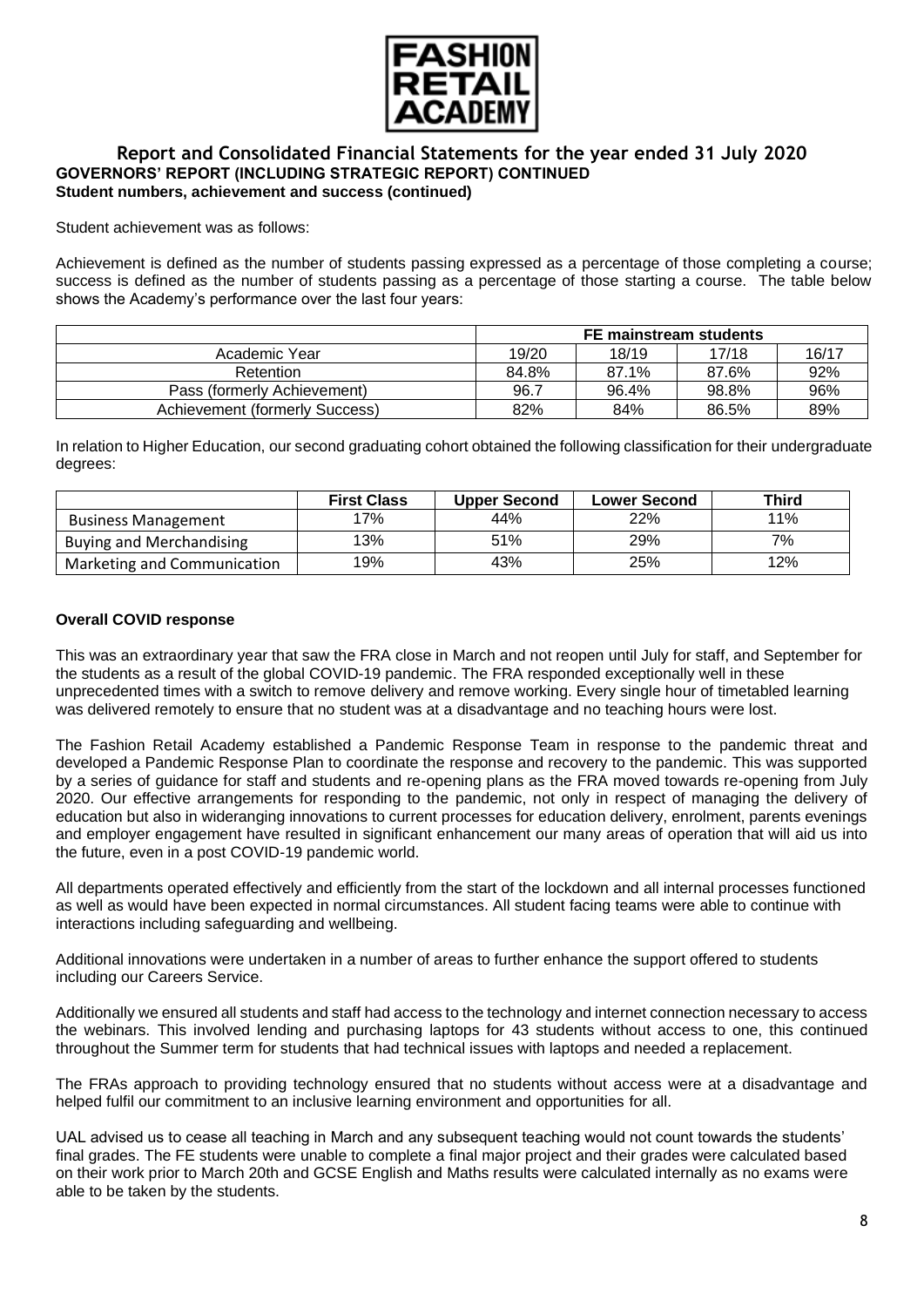

### **GOVERNORS' REPORT (INCLUDING STRATEGIC REPORT) CONTINUED Overall COVID response (continued)**

The move to effectively close educational providers as a result of lockdown meant that we had to work to altered rules and regulations governing the assessment of students work; as determined by OFQUAL and our respective awarding body institutions.

Instead of our usual assessment and moderation processes, we were required to undertake a 'Centre Assessment Grade' (CAG) process, which considered student work and performance prior to the 20th March holistically, based on rated trustworthy 'evidence', as a means of arriving at a final grade, which truly reflected what the student would have been expected to get had they undertaken their project under normal circumstances. The CAG process was coordinated by the Head of QAE, working with the Deputy Head of FE and Programme Managers to effectively undertake grading decisions that were fair and rigorous.

Decisions were further assured through a process of internal sampling, prior to external ratification by the designated External Quality Assurer (EQA). At the point of writing this report, no student appeals to grades have been upheld by, demonstrating the decisions made internally to be accurate and fair.

### **Current and Future Development and Performance**

Education in the UK is not without its challenges, an ever-changing landscape and years of sustained funding cuts combined with increasing expectations and delivery burdens, have taken their toll on the sector. The impact and uncertainties due to COVID-19 as well as the raft of educational changes and impact experienced have certainly made the last academic year the most exceptional in living memory. Vast changes to examination and vocational qualification assessment brought uncertainty and numerous rapid changes to usual practices. The shift to remote learning during the national lockdown provided the sector with a huge call to arms and the FRA responded very well to this ensuring that every single hour of planned teaching was converted to online delivery and every student who needed access to IT equipment to fully engage in their learning was issued one.

Deeper concerns about enrolments across the FE and HE sector were prevalent, mostly due to the financial impact a loss of students would cause for providers. A financially sustainable college sector is vital to delivering the education and training that the country needs and it is clear that the current government expects that colleges are expected to play a 'vital role' in developing skills post Brexit and in delivering the government's 'levelling up' agenda. A recent National Audit Office (NAO) report on the 'Financial sustainability of Colleges' in England' shows:

- Between 2013/14 and 2018/19, the DfE's funding per learner aged 16 to 19 fell by 7% in real terms (with the funding rate for 18-year-olds being cut in 2014/15 from £4,000 to £3,300) while spending on adult education (excluding apprenticeships) fell by 35% in real terms.
	- $\circ$  During this period the FRA have managed to grow student population numbers and build operating surplus to further our strategic objectives.
- Financial pressures have led to colleges narrowing their provision and reducing broader support for students, which have had detrimental effects on students and skills development.
	- o During this period the FRA have diversified provision and enhanced support for students through our wellbeing team and careers service.
- As of February 2020, the DfE was intervening for financial reasons in 48% of all colleges, with more than a tenth being in formal intervention.
- £253 million in loans and grants have been given to 36 colleges with serious cashflow problems. The ESFA appears to have given up on getting back almost half of the loan funding (around £100 million).
	- $\circ$  The FRAs financial position remains strong with operating surplus generated being inline with strategic objectives.

Despite the picture of our sector, during this period the FRA has either through efficiency programmes or our highly effective delivery models, continued to demonstrate financial resilience and increase levels of operating surplus.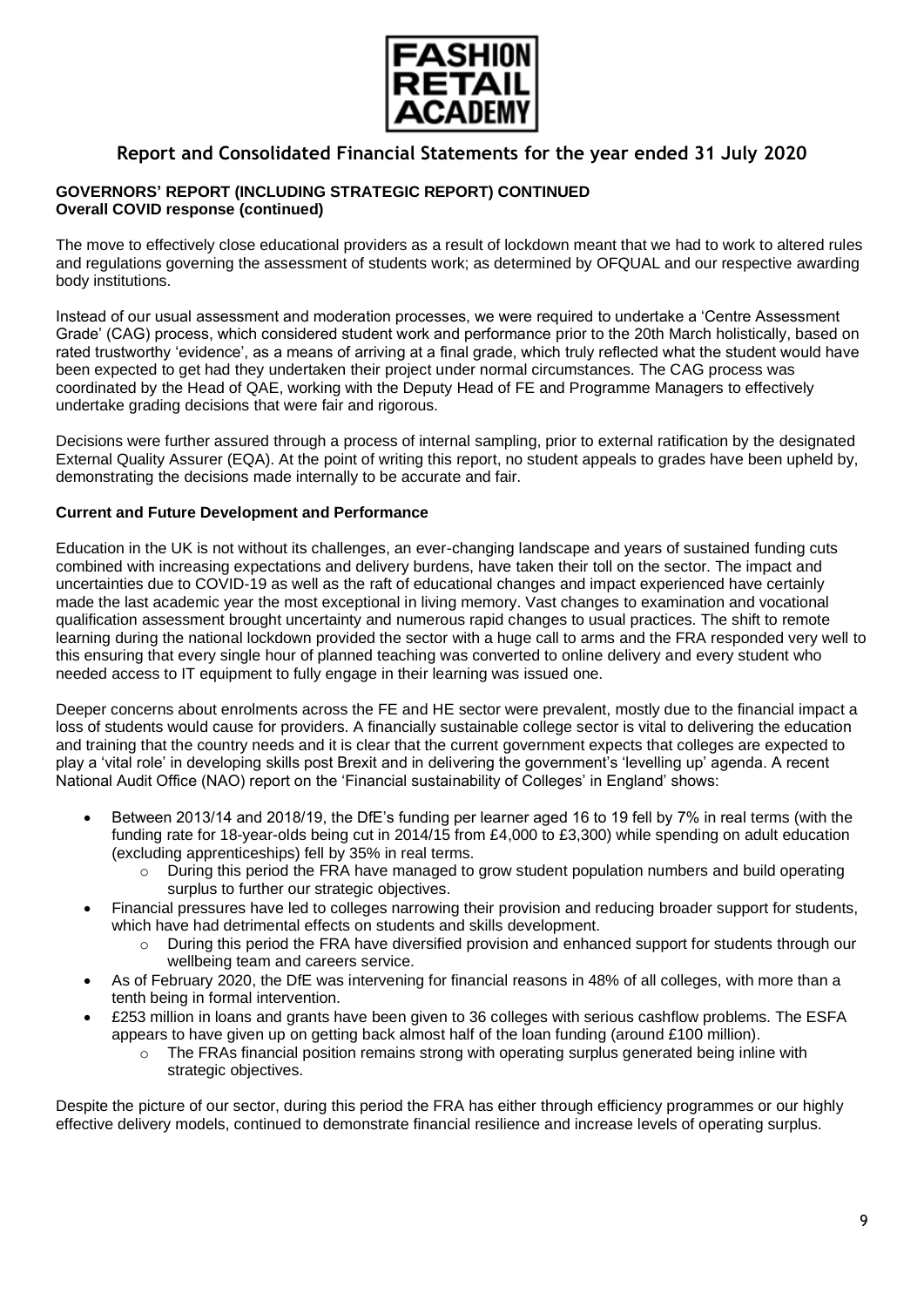

# **GOVERNORS' REPORT (INCLUDING STRATEGIC REPORT) CONTINUED Current and Future Development and Performance (continued)**

Several reviews, most notably the Augar Review have shone a light onto the post 16 education system in the UK and made a broad range of recommendations for the DFE and Government to consider. At the current time due to the impact of COVID, rising youth unemployment, recession and domestic skills gaps Further Education will take the spotlight in government agendas and as a viable route to solve them. A range of measures continued to be announced which will positively impact the FRA. Some of these have seen the government directly adopt some recommendations from the Augar review. Oppportunities to capitalise this have been woven into our new strategic plan and will underpin our curriculum strategy for 2021/22 onwards in conjunction with our industry research into the skills gaps and needs of our industry.

The FRA maintains a key interest in government policy, especially in relation to its impact on the educational landscape in which we operate. Further Education has been propelled back into the political spotlight by the current government and several 'landmark speeches' and policy announcements have been made over the past few months. We await a new White Paper (due autumn 2020) and predict the following outcomes which will impact the FRA either through provision or funding policy changes. These, any any other matters arising, will continue to see the FRA iterating our strategic, curriculum and business planning processes going forward.

- The challenge posed by the pandemic has made it even more important to think about the post-16 education system we need in post-Brexit Britain. There will be a need for upskilling, reskilling and retraining and the development of technical, vocational and digital skills will be vital to our recovery. Our curriculum strategy will align industry need to government policy and shape our future offer.
- For decades, the government have failed to give FE the investment it deserves. Universities have an important role to play in our economy, society and culture. But there are limits to what can be achieved by sending ever more people to university, which is not always what the individual or the economy needs. Our curriuculum offer is carefully calibrated to offer the right FE, HE and Apprenticeship provision to secure students the best and most appropriate outcome.
- There has been a systemic decline in higher technical qualifications. Well over 100,000 people were taking Higher National Certificates and Diplomas (Level 4 and Level 5 qualifications) in 2000. That has reduced to fewer than 35,000 now. The current government stance seems to be placing increased importance upon these skills as part of the Build Back Better scheme. The FRA has a strategic objective to expand our FE offer to Level 5 and continue to expand the range of Higher Education Programmes and Apprenticeships to higher levels.
- There is an inbuilt snobbishness about HE being better than FE, but evidence demonstrates that FE can open the doors to greater opportunity and better prospects. Graduates are now competing for jobs that used to be done by non-graduates. A significant proportion of graduates fail to gain any advantage from going to university at all. Employers say that too often, graduates don't have the skills they need (including basic numeracy and literacy). The FRAs unique By Industry, For Industry, With Industry approach is both a part of our DNA and ensures that our provision at all levels directly meets the skills needs of industry and secures job outcomes for our students.
- When Tony Blair set the 50% target for university attendance, it was a target for the sake of a target. Governments of all colours have failed to give the other 50% of young people the support and investment that they deserve. In driving more people into HE our policy experts focused on what they were familiar with, rather than what the nation and the economy needs. This has to change. We need a wholesale rebalancing towards further and technical education and a stronger alignment with the economic needs of the nation.

The FRA remains well placed to capitalise on both our track record and the enormous array of opportunities available to us domestically and internationally. In our specialism, we have collective strength and the support of more than 172 retail brands, which demonstrates our relevance and ability to support the talent pipeline of retailers across the nation and indeed the globe.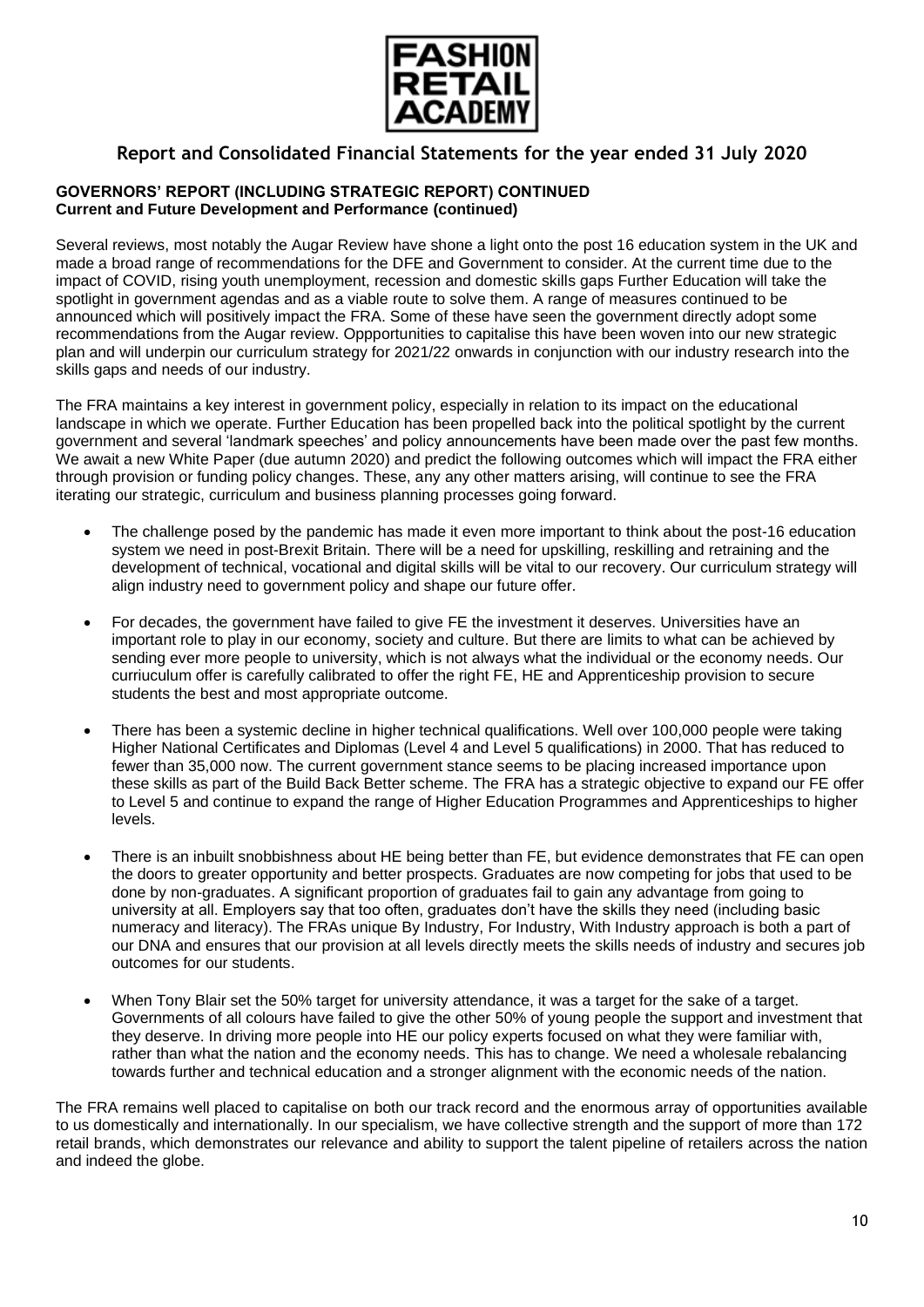

## **GOVERNORS' REPORT (INCLUDING STRATEGIC REPORT) CONTINUED Current and Future Development and Performance (continued)**

The Office for National Statistics (ONS) projections demonstrate that the number of young people in FE and school sixth forms is likely to grow by around 6% between 2019 and 2022 and another £300 million is needed on top of current spending plans to avoid cuts in per-student funding. The report adds that as a result of recent re-organisations and mergers it is unclear whether colleges and sixth forms are well placed to accommodate these rising student numbers. The FRA itself is cautiously exploring property expansion at the current time, aligned to our new Strategic Plan and Property Strategy to meet the demand in places.

For Higher Education provision, data published by the University and Colleges Admissions Service (UCAS) on 24 September shows that a record number of students have obtained a UK university place. As of 10 September, there were 515,650 students (around 95% of applicants) with a confirmed place. This is a 4% increase on last year. These figures include both UK and international students. Within the total there were 441,720 UK students, an increase of 4%. Numbers of international students accepted from outside the EU increased by 9% to 44,300, but students from within the EU fell by 2% to 29,630. With reference to UK students, 253,890 were aged 18, meaning that a record 34.6% of all school and college leavers will start a university course this year. All of this has come as a relief as many were expecting a collapse in applications, along with a collapse in income due to COVID-19.

The past 15 years have brought enormous value to both our students and the industry as a whole. Almost 10,000 graduates now work in industry and that number is increasing by more than a thousand per year. In fact, there are very few retail companies where you will not find an FRA graduate in meaningful sustained employment throughout London and the UK. As the industry continues to evolve at a pace, so too will the FRA curriculum to ensure that this rate of employment not only continues, but meets the future skills needs of a highly competitive and fast changing industry.

The FRA continue to future forecast both the skills requirements of our industry and navigate the funding and educational landscapes to provide the right courses for our students and we are forecasting increases in student numbers in future years.

### **Stakeholder Relationships**

In line with other colleges, the Academy has many stakeholders, these include:

- Students
- ESFA
- Sponsors & industry partners
- Staff
- Local employers
- **Local Authorities**
- The local community
- FE and HE institutions (in particular Falmouth University who validate our Degree programmes).
- Professional bodies
- Our Industry Advisory Committee and Industry Working Groups.

The Academy recognises the importance of these relationships and engages in regular communication with them through meetings and correspondence. In particular, the Academy continues to nurture our well-developed strong links with the sponsors and with other fashion retail employers. These enable the Academy to offer relevant and valuable substantial periods of work placement to all its students on Level 3 courses or above, ensure that the training and education provided remains relevant and up to date and also aids in staff development. In many cases these work placements lead directly to employment. In 2019/20 we further increased the breadth and effectiveness of industry touch points. These multiple, consistent interactions with industry enhanced learner's knowledge, skills and understanding and prepared them for the next step in their career. Outstanding touch points, in and out of the classroom, across programmes positively improve the learners experience and increase employability.

#### Employer relationships 2019/20

The FRA continues to build on and enjoys strong links with industry partners; enhancing and bringing unique value to our students' development.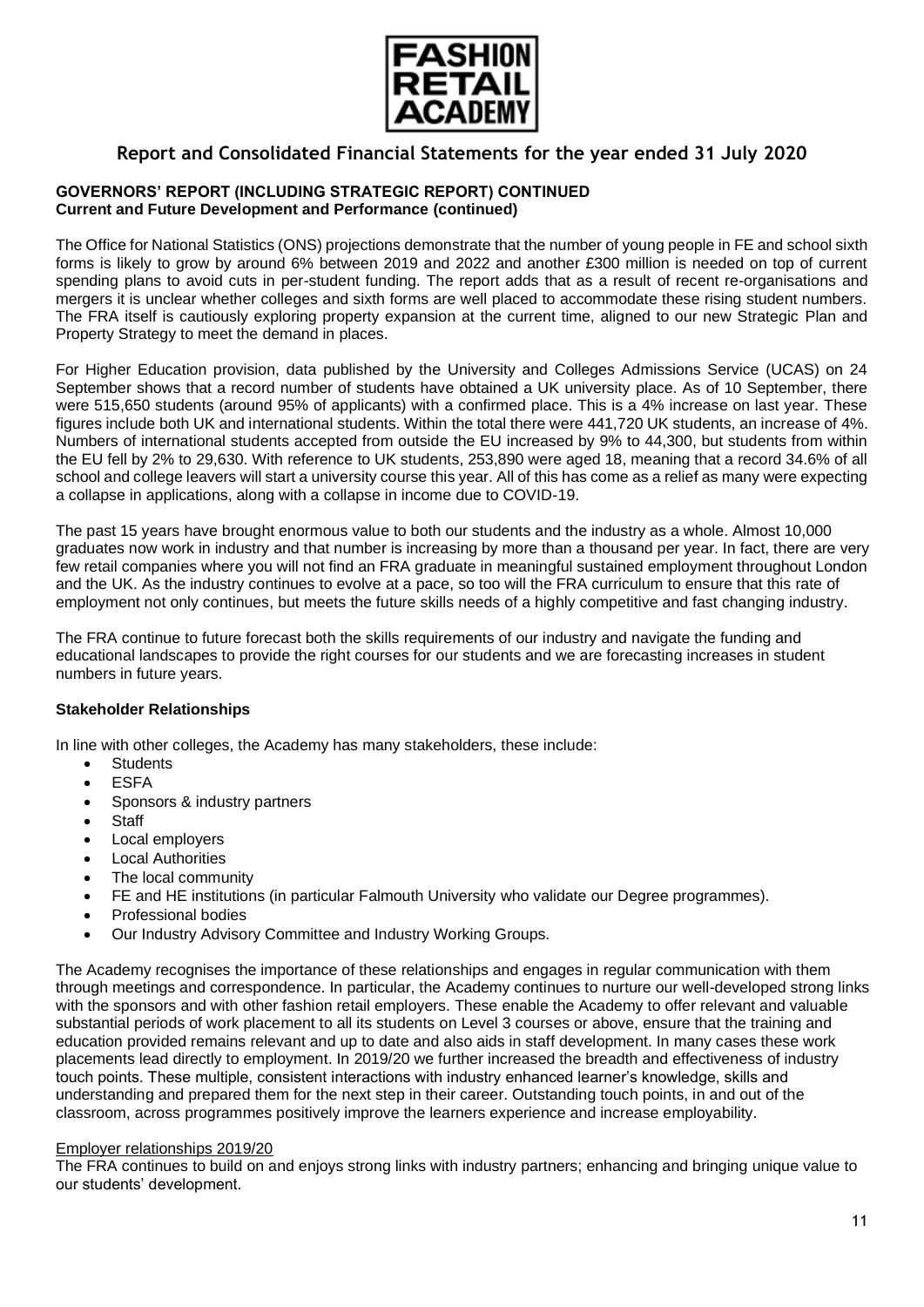

### **GOVERNORS' REPORT (INCLUDING STRATEGIC REPORT) CONTINUED Stakeholder Relationships (continued)**

The impact of Covid-19 and the subsequent national lockdown introduced in Mid-March 2020 significantly hampered the Academy's ability to fulfil its planned activities with retail partners for the benefit of our learners including work placements. However, the pandemic did in its stead bring opportunities for innovation in the way our students interact with brands and partners, bringing many activities and events on digital platforms such as 'Online Careers Day' and talks with members of the industry.

In total we have worked with 172 brands this academic year across several initiatives:

| <b>Work Placements</b>            | 52 supporting over 156 students (including Hugo Boss, Moss Bros, Arcadia,<br>Monsoon, New Look, PVH, Whistles and TM Lewin)                                                          |
|-----------------------------------|--------------------------------------------------------------------------------------------------------------------------------------------------------------------------------------|
| November Careers Day              | 29 brands in attendance (including Arcadia, ASOS, Aspinal of London, Dune,<br>H&M, New Look, Oliver Bonas, Ralph Lauren and Reiss)                                                   |
| October Industry Week             | 38 events and talks from 31 brands (including ASOS, Arcadia, Sainsburys,<br>Browns, River Island, Selfridges and Harvey Nichols)                                                     |
| <b>Sustainability Week</b>        | 10 brands (including Accenture, Ananas Anam, Arcadia, Lipsy, M&Co, M&S,<br>MRL, My Wardrobe, Naeco Swimwear and Oxfam)                                                               |
| May Careers Day                   | 6 brands (ASOS, M&S, Harvey Nichols, John Lewis, Waitrose, Tapestry)                                                                                                                 |
| May Industry Week                 | 35 talks from brands (including ASOS, Matches, Liberty, Arcadia, Ann<br>Summers, Alexander McQueen, Bestseller, Harvey Nichols and M&S)                                              |
| <b>Industry Projects</b>          | 11 projects across 8 brands (including ASOS, Arcadia, New Look, Bicester<br>Village, M&S, LK Bennett, Lipsy and John Lewis)                                                          |
| Recruitment                       | 52 brands have been working with us for recruitment (including All Saint,<br>Anthropologie, N16 Vintage, Dune, Gottex, Debenhams, Harrods, Harvey<br>Nichols and Mountain Warehouse) |
| Industry visits                   | 3 brands supported with 5 visits (M&S, Arcadia and Harvey Nichols)                                                                                                                   |
| Masterclasses                     | 20 brands (including Tiffany & Co, Accenture, Farfetch, Aquascutum, Depop,<br>GQ, ChiChi London, Selfridges and ASOS)                                                                |
| Focus groups                      | Converse delivered 2 focus groups and Topman (Arcadia) 1 focus group                                                                                                                 |
| Exclusive opportunities           | 6 opportunities (including Gayle Rinkoff, fashion Scout, Models of Diversity,<br>Oxfam, Asiana Bridal and Value Retail)                                                              |
| <b>Higher Education FMP Panel</b> | 18 brands (including Adidas, ASOS, Browns, Chichi London, Converse, M&S,<br>Topshop, Next, N16 Vintage)                                                                              |
| <b>HE</b> Mentoring               | 116 mentors from 55 brands (Arcadia, ASOS, Bestseller, Bicester Village,<br>Blood Brother, UNIQLO, Whistles, Browns and Farfetch)                                                    |
| HE Jermyn St. Mentoring           | 10 mentors from 10 brands (including Hawes & Curtis, Benson & Clegg, Pink<br>Shirtmaker, Harvie & Hudson, Crockett & Jones and Fortnum & Mason)                                      |

Impact of stakeholder relationships

• Employer engagement is outstanding and forms a significant portion of the total learning time our students benefit from. As such our students benefit from enriched educational content that prepares them for live beyond their studies.

### **Financial results**

For 2019/20, the Academy generated a net surplus of £295,591 *(18/19: £816,390 surplus)*. Capital expenditure in 2019/20 amounted to £221,000 *(18/19: £663,000).*

The majority of the Academy's activities do not qualify as a charge in the corporation tax computation with effect from 7 June 2007, when it became a registered charity.

A trading company, FRA Enterprises Limited (FRAEL) was established on 16 January 2009 through which the Academy's commercial activities consisting of commercial room hire, hospitality and short courses are conducted. No trading activities were carried out in the current year through FRAEL.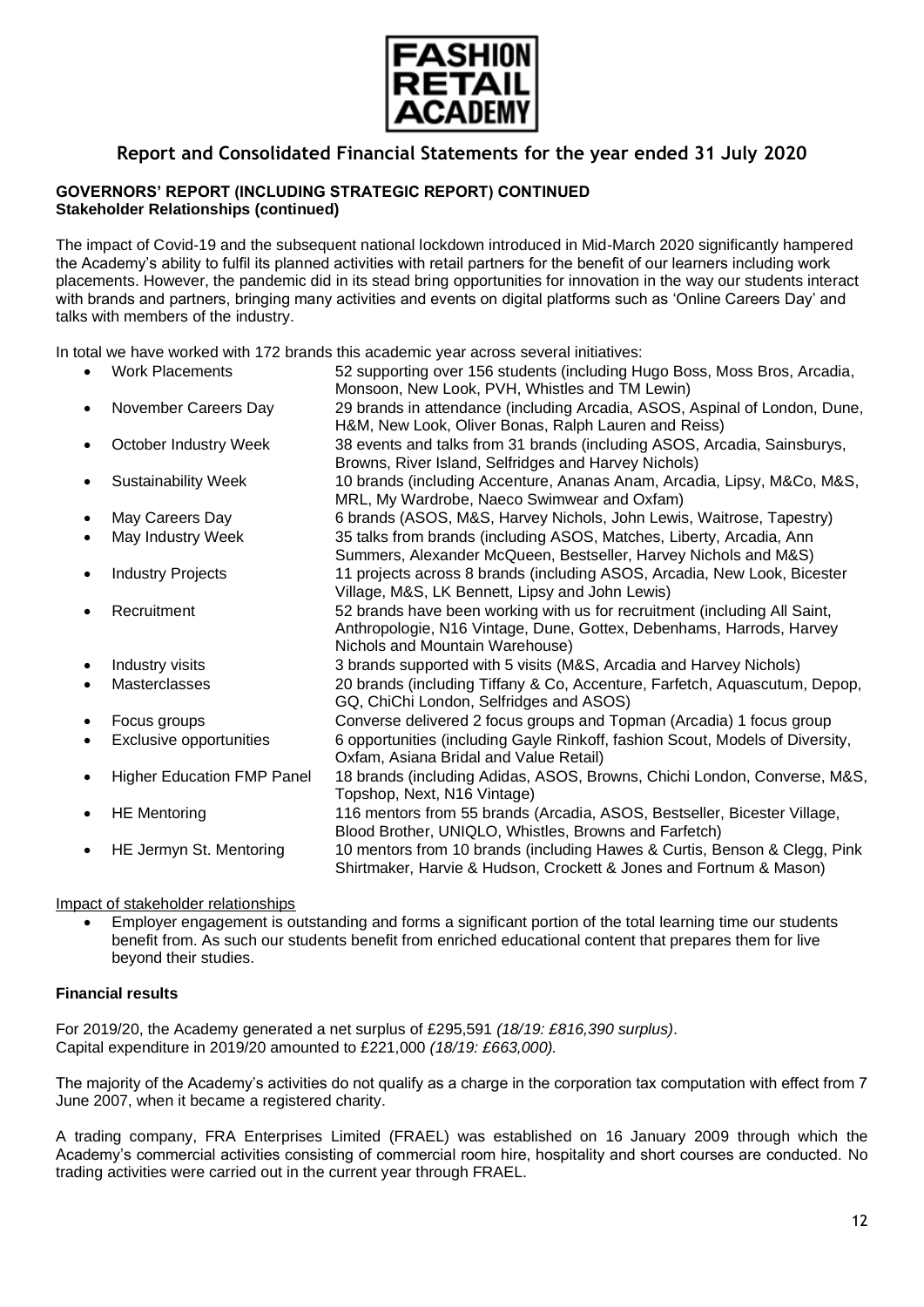

### **GOVERNORS' REPORT (INCLUDING STRATEGIC REPORT) CONTINUED Financial Results (continued)**

Another subsidiary, Fashion and Retail Awards (FARA) had been set up and incorporated on 8 July 2019. The company will trade as an end point assessment organisation.

FRAEL will change its name to FARA and continue as FARA from 2020/21, this was accepted by the regulators and FARA Board.

### Treasury policies and objectives

The Treasury Management Policy of the Academy regulates the banking, investment and cash holding of the group. The objective of the policy is to achieve a balance between optimising financial arrangements and the risks associated with those activities.

The revised Reserves Policy, approved by the Finance Committee and Board in March 2020, is that sufficient reserves should be set aside to meet 4 months of expected annual cash operating expenditure (excluding depreciation and rent donation). The reserves are unrestricted funds.

For 2019/20, the reserves policy criteria was satisfied as there are sufficient unrestricted reserves of £3.7m to meet 4 months of operating expenditure of £2.7m. Our financial projections show that we are likely to achieve our budget and comply with the reserves policy.

The investments are risk averse and deposits are made which are readily accessible.

#### Cash flows

A net cash inflow from operating activities of £985,000 (18/19 inflow: £1,004,000), reflecting the operational cash generation during the year.

### Liquidity

The Academy continued to hold substantial cash at bank balances with £3,138,000 at the end of July 2020 (18/19 £2,369,000), hence gives a current ratio of 1.46 (18/19: 1.35).

#### Going concern

The Board is confident that the FRA holds sufficient cash to continue to operate and to meet all its commitments as they fall due for the foreseeable future, and that the FRA remains a going concern.

In light of the administration of the Arcadia group, which owns the majority stake in Gresse Street Ltd, from which the FRA leases its current premises, we have sought and obtained assurance that Gresse Street Ltd is not in administration. The Board of Gresse Street Ltd has confirmed that the donation under Gift Aid will continue to be paid to the FRA for the next twelve months. In the longer term, as demand for places at the FRA continues to outstrip supply and within our new Strategic Plan and property strategy, we are working to secure a site independent of our founding partners and we are currently in negotiations for one such site which provides a range of options for both increased capacity and earnings growth. We shall continue discussions with the Gresse Street Ltd shareholders on mechanisms for their continued support of the FRA, separate from the occupancy of the current premises, in a way which safeguards their original intent to support the FRA. We are also in discussions with our major funding bodies and other stakeholders on how best they can support the FRA during this time.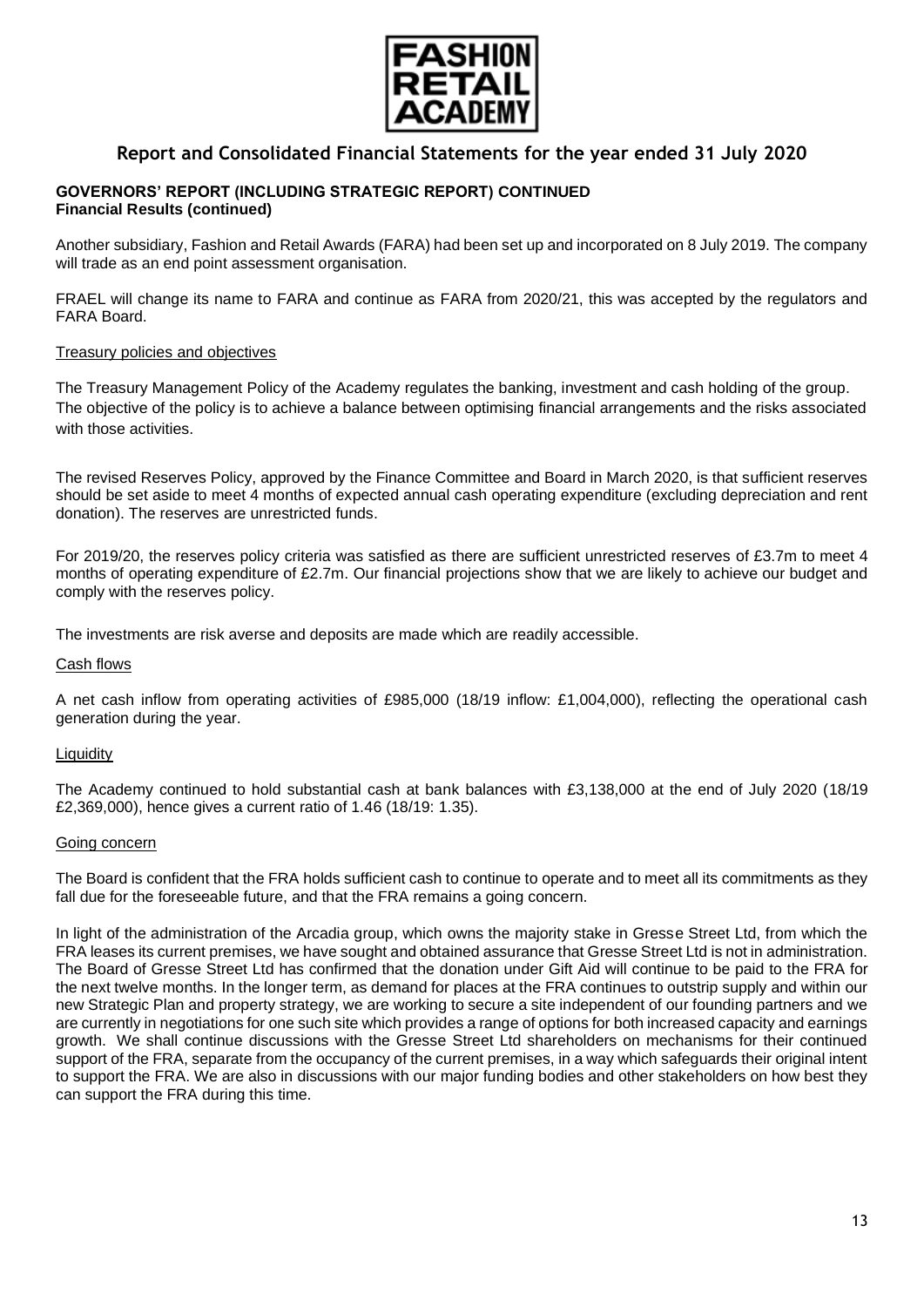

### **GOVERNORS' REPORT (INCLUDING STRATEGIC REPORT) CONTINUED Financial Results (continued)**

Incidental to the current situation with the administration of Arcadia, via our risk management process and new property strategy, we have been working for a number of years to secure a site independent of the fortunes of our founding partners. We are currently in negotiations for one such site which provides a range of options for both our future growth as well as earning potential. Our current site is at maximum capacity and demand for spaces at the FRA continues to increase annually via applications. Applications for the 2021/22 academic year are strong, albeit early in the application cycle, with FE +114% up on this time last year (533 additional applications) and HE +100% up on this time last year (with 9 additional applications). FE Offers accepted is also outperforming last year. Overall these provide a strong indication of future academic years enrolment and financial performance.

Ultimately with management time and focus we are confident that we have robust plans and sufficient cash in place to ensure the FRA remains a going concern. For this reason, we continue to adopt the going concern basis in preparing the financial statements.

#### Future developments

Funding for the Academy in 2020/21 has been confirmed at £4,729,069 from the EFA (plus £101,238 of student and financial support).

#### **Resources**

Tangible resources include the main Academy site for which a commercial level of rent is paid but which is largely offset by a Gift Aid donation from the landlord Gresse Street Ltd.

The Academy has generated a net operating cash inflow which supports the Academy's further development and sustainability.

#### **Principal Risks and Uncertainties**

The Academy employs 100.2 full time equivalent staff (18/19: 85.7) of whom 22 (18/19: 25) are teaching related staff.

The Academy continues to further develop its systems of internal control.

Crowe UK were appointed as the new external auditors following a thorough tendering process, Audit Committee and Board approval.

MHA MacIntyre Hudson were the Academy's Internal Auditors during the year and conducted reviews of the Academy's internal controls. These reviews were reported to the Audit Committee and actions reviewed by the Audit Committee to establish progress.

The Audit Committee reviewed the Academy's risk management strategy and Risk register at all three meetings in 2019/20 and an updated Risk Register was agreed.

The following are the principal risk factors that may affect the Academy with the mitigation actions agreed:

- Review our practices and policies to ensure full compliance to the vast arrange of legal and regulatory requirements placed upon the FRA including Safeguarding, Prevent, GDPR and those set by the awarding bodies and DFE.
- Ensure the quality of teaching and learning remains outstanding.
- Review our Human Resources and ensure that succession planning is in place to secure funding returns to governing bodies;
- Monitor local estate developments to ensure the Academy's interest are considered and maintained.
- Reliance on the gift aid from Gresse street at the current time.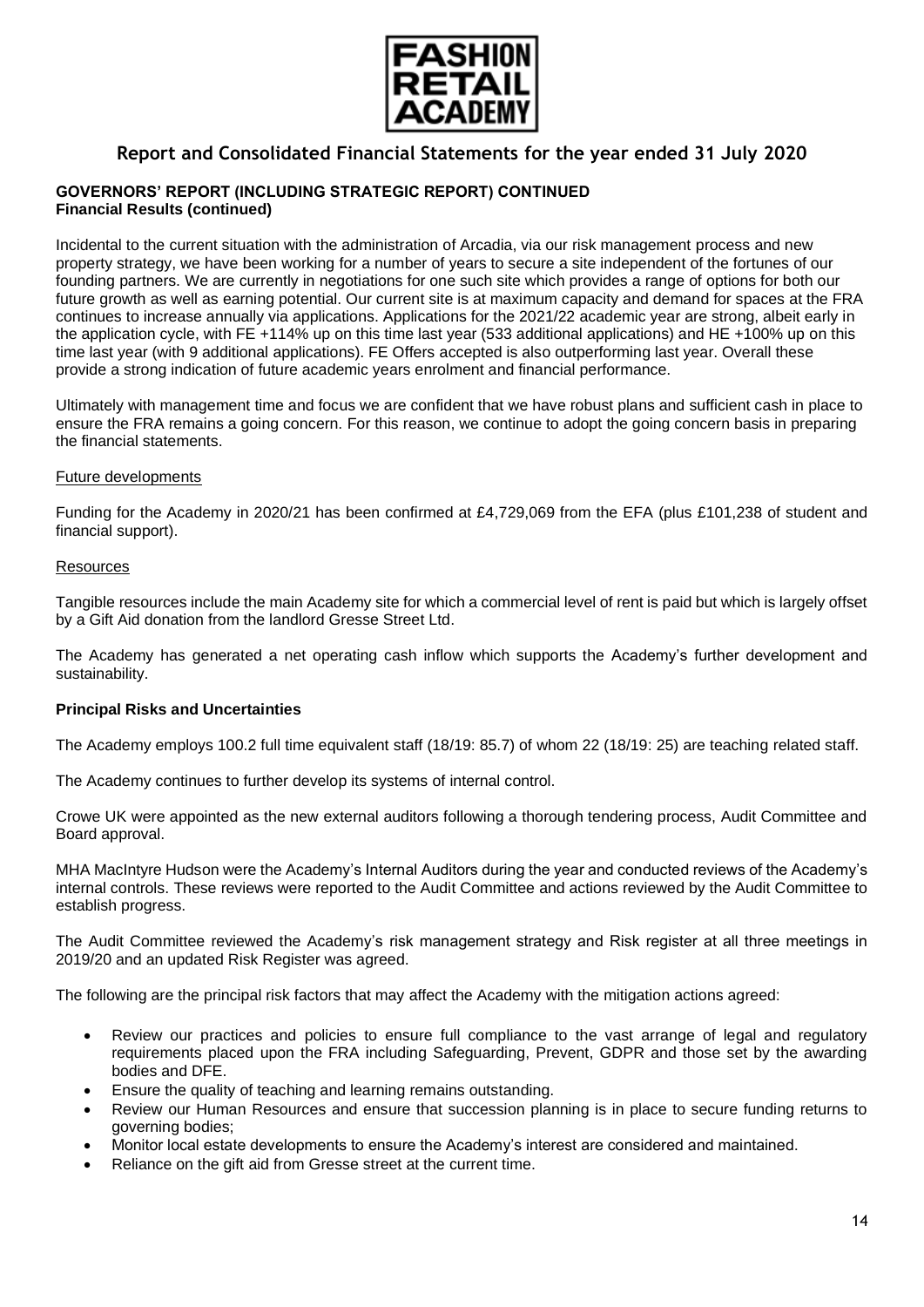

### **GOVERNORS' REPORT (INCLUDING STRATEGIC REPORT) CONTINUED Principal Risks and Uncertainties (Continued)**

The strategic risk register outlines these and other risks deemed applicable. The register outlines the assurance, controls and mitigating actions on how we manage and minimise these risks.

#### Government funding

The Academy places considerable reliance on continued government funding through the EFA and the SFA. In 2018/19, 59% (18/19: 58%) of the Academy's revenue was publicly funded. The remainder of our income comes via tuition fees for both further education adult learners and from Higher Education fee income.

#### Business continuity

The Academy is at risk from external influences beyond its control which interrupt the smooth operations of the business. To meet these challenges, the Academy has an operational business continuity plan to enable it to continue provision in the short to medium term. This is reviewed regularly and fully tested in August 2019. In addition, the Academy has a business continuity insurance in place which is reviewed annually. The next review is planned in summer 2020/21.

#### Liquidity

The Academy's cashflows are healthy, the unrestricted funds have grown by 9% and are now at £3,688,000 versus £3,392,000 in 2018/19. Student numbers increased in 2019/20 in comparison to 2018/19 and the Academy benefitted from in year lagged funding payments as well as a boost to our Higher Education numbers in comparison to the previous year.

The Academy is debt free which provides a significant degree of comfort.

#### **Equal opportunities and employment of disabled persons**

The Academy is committed to ensuring equality of opportunity for all who learn and work here. It respects and values positively differences in race, gender, sexual orientation, able-bodiness and age. It strives vigorously to remove conditions, which place people at disadvantage. This policy is resourced, implemented and monitored on a planned basis.

The Academy considers all applications from disabled persons, bearing in mind the aptitudes of the individuals concerned. Where an existing employee becomes disabled, every effort is made to ensure that employment with the Academy continues. The Academy's policy is to provide training, career development and opportunities for promotion, which are, as far as possible, identical to those for other employees.

### **Disability statement**

The Academy seeks to achieve the objectives set down in the Equality Act 2010.

- a) The Academy has made significant investment in ensuring its premises have appropriate disability access. Information, advice and support is provided to all students with disabilities.
- b) The admissions policy for all students is available from the Registry Office. Appeals against a decision not to offer a place are dealt with under the complaints policy.
- c) The Academy has appointed specialist lecturers to support students with learning difficulties and/or disabilities. There is a continuing programme of staff development to ensure the provision of a high level of appropriate support for students who have learning difficulties and/or disabilities.
- d) Specialist programmes are described in the Academy's prospectus. Achievements and destinations are published in standard format.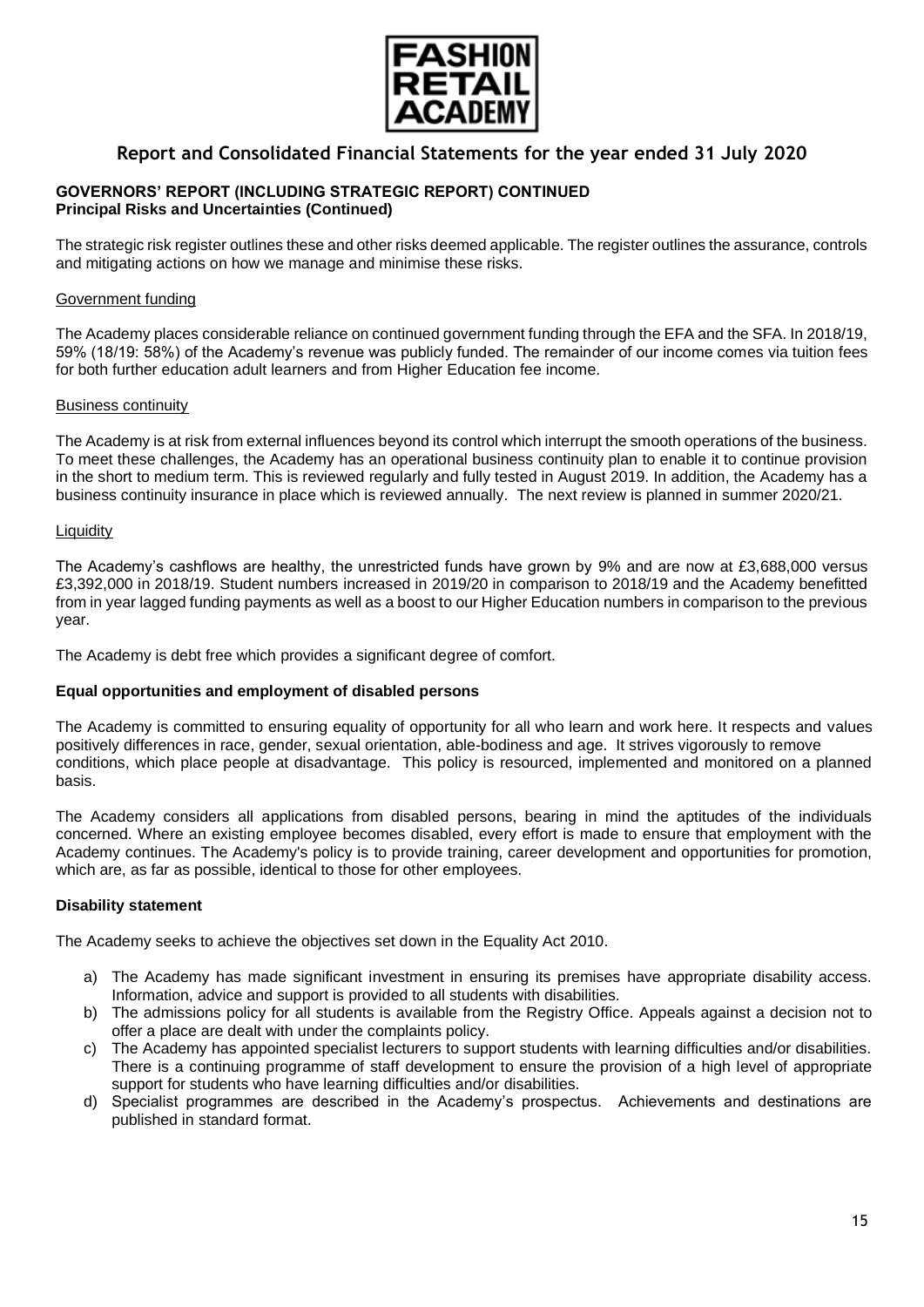

### **GOVERNORS' REPORT (INCLUDING STRATEGIC REPORT) CONTINUED Disability statement (continued)**

e) Counselling and welfare services are described in the Academy's Student Guide, which is issued to students together with the Complaints and Disciplinary Procedure leaflets at induction.

The Board of the Academy are the Trustees for the charity and in undertaking their duties have complied with the guidance issued by the Charity Commission regarding the provision of public benefit in developing the Academy's plans and strategies.

## **Disclosure of information to auditors**

The Governors who held office at the date of approval of this report confirm that, so far as they are each aware, there is no relevant audit information of which the Academy's auditors are unaware; and each Governor has taken all the steps that he or she ought to have taken to be aware of any relevant audit information and to establish that the Academy's auditors are aware of that information.

## **Approved by order of the Board on 2nd December 2020, and signed on its behalf by:**

Klophan

**Kim Longman Chair**

**Registered Address: Fashion Retail Academy, 15 Gresse Street, London W1T 1QL**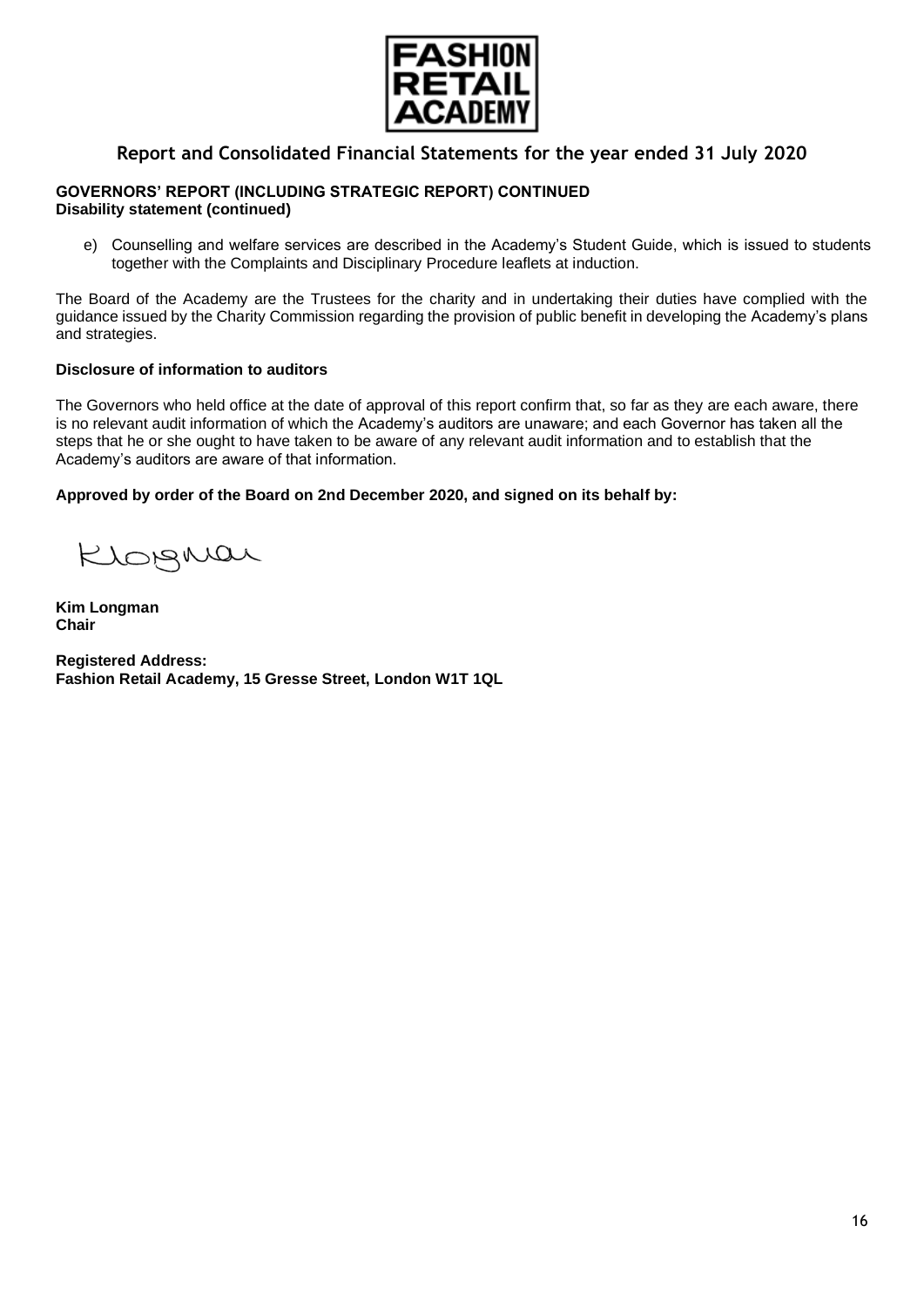

# **STATEMENT OF CORPORATE GOVERNANCE AND INTERNAL CONTROL**

The following statement is provided to enable readers of the annual report and financial statements of the Academy to obtain a better understanding of its governance and legal structure. This statement covers the period from 1st August 2019 to 31st July 2020 and up to the date of approval of the annual report and financial statements.

The Academy endeavours to conduct its business:

- i. in accordance with the seven principles identified by the Committee on Standards in Public Life (selflessness, integrity, objectivity, accountability, openness, honesty and leadership);and
- ii. having due regard to the UK Corporate Governance Code 2018 insofar as it is applicable to the further education sector.

### **The Board**

The Governors who served on the Board during the year and up to the date of signature of this report were as listed below:

|                                      | Date of Appointment                                                                                      | Term<br><b>of</b><br>office<br>(years) | Date of<br>resignation | Committees<br>Served | <b>Board</b><br>meetings<br>attended/<br>possible |
|--------------------------------------|----------------------------------------------------------------------------------------------------------|----------------------------------------|------------------------|----------------------|---------------------------------------------------|
| Kim Longman<br>Chair                 | 13 July 2005<br>Reappointed 13 July 2008, 12 July<br>2011, 11 June 2014, 9 March 2017<br>and 2 July 2020 | 3                                      | n/a                    | Finance<br>Quality   | 8/8                                               |
| James Barron                         | 2 December 2018                                                                                          | $\overline{3}$                         | n/a                    | Audit                | 8/8                                               |
| Laura Charles                        | 27 June 2017<br>Reappointed 2 July 2020                                                                  | $\overline{3}$                         | n/a                    | Quality              | 6/8                                               |
| Fiona Gaughan                        | 2 December 2018                                                                                          | 3                                      | n/a                    | Finance              | 7/8                                               |
| <b>Martin Gibson</b>                 | 4 December 2008<br>Reappointed 7 December 2011,<br>28 January 2015 and 30 November<br>2017               | $\overline{3}$                         | n/a                    | Audit (Chair)        | 3/8                                               |
| David Kaye                           | 7 December 2011.<br>Reappointed 28 January 2015 and 30<br>November 2017                                  | 3                                      | n/a                    | Audit                | 7/8                                               |
| Lee Lucas<br>(Principal)             | 6 October 2014                                                                                           | n/a                                    | n/a                    | n/a                  | 8/8                                               |
| Jonathan Richens                     | 3 July 2008<br>Reappointed 12 July 2011 and 11<br>June 2014, 9 March 2017 and 2 July<br>2020             | 3                                      | n/a                    | Finance<br>(Chair)   | 6/8                                               |
| <b>Elizabeth Rouse</b><br>Vice Chair | 3 July 2008<br>Reappointed 12 July 2011, 13 March<br>2013, 28 January 2016 and 27 March<br>2019          | 3                                      | n/a                    | Quality              | 8/8                                               |
| Anne Secunda                         | 1 September 2019                                                                                         | $\overline{3}$                         | n/a                    | Quality              | 6/8                                               |
| David Shepherd                       | 09 July 2009<br>Reappointed 20 June 2012, 12 May<br>2015 and 14 March 2018                               | $\overline{3}$                         | 31 August<br>2019      | Quality              | 0/0                                               |

Academy Board Members during 2019/20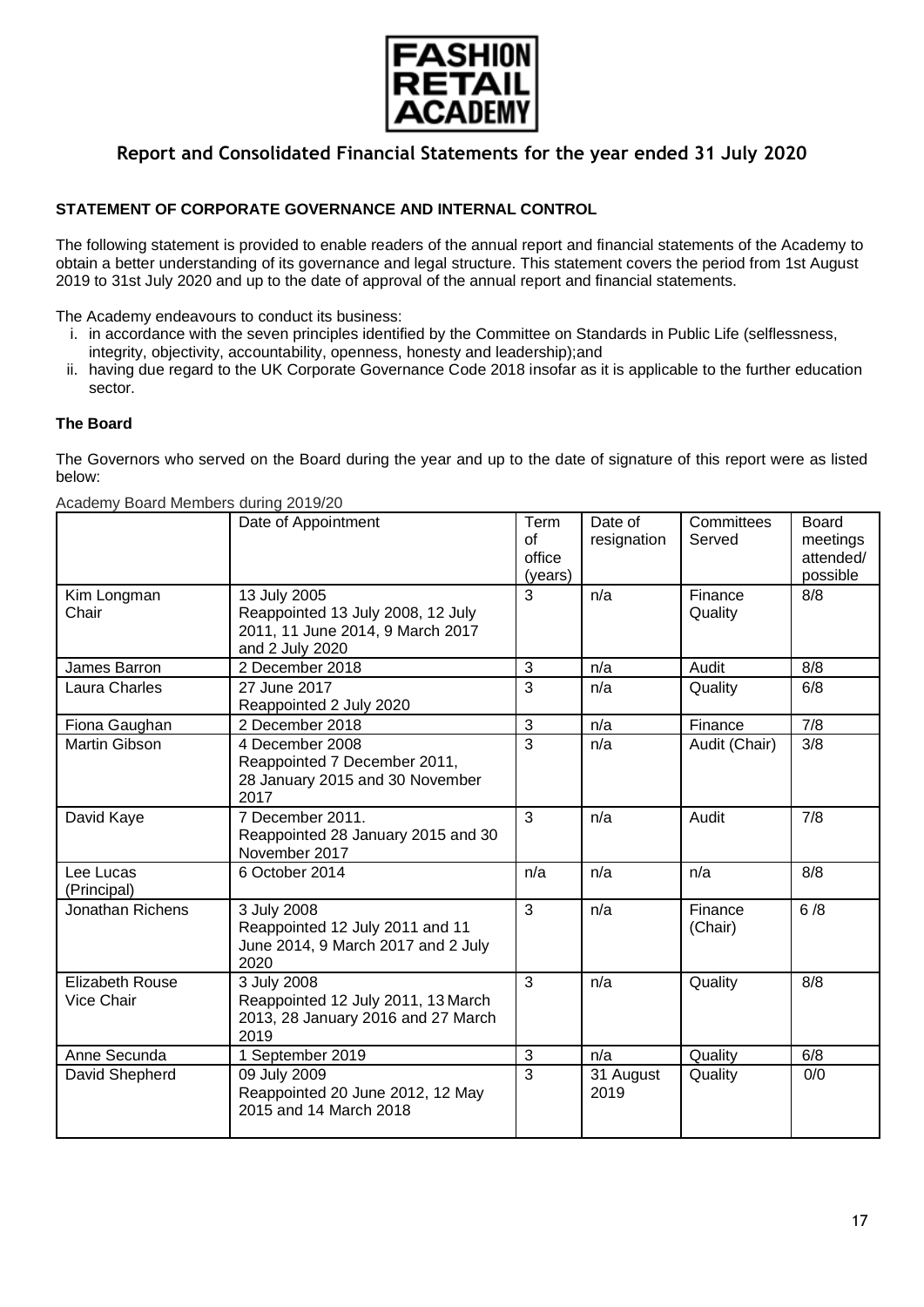

#### **STATEMENT OF CORPORATE GOVERNANCE AND INTERNAL CONTROL (CONTINUED) The Board (continued)**

| <b>Elaine Smith</b> | <sup>1</sup> June 2014.<br>11       | n/a | Quality | 7/8 |
|---------------------|-------------------------------------|-----|---------|-----|
|                     | Reappointed 9 March 2017 and 2 July |     | (Chair) |     |
|                     | 2020                                |     |         |     |
| Vanessa Spence      | 2 December 2018                     | n/a | Quality | 7/8 |

The Clerk to the Board and Company Secretary is Graham Cooper.

It is the Board's responsibility to bring independent judgement to bear on issues of strategy, performance, resources and standards of conduct.

The Board is provided with regular and timely information on the overall financial performance of the Academy together with other information such as performance against funding targets, proposed capital expenditure, quality matters and personnel related matters such as health and safety and environmental issues. The Board meets a minimum of each term.

All governance business is conducted through the Board. The Audit Committee, the Finance Committee and the Quality Committee provided an additional level of scrutiny in accordance with their terms of reference.

The Clerk to the Board maintains a register of financial and personal interests of the members of the Board. The register is available for inspection at the registered address.

All members of the Board are able to take independent professional advice in furtherance of their duties at the Academy's expense and have access to the Clerk to the Board, who is responsible to the Board for ensuring that all applicable procedures and regulations are complied with. The appointment, evaluation and removal of the Clerk are matters for the Board as a whole.

Formal agendas, papers and reports are supplied to members of the Board in a timely manner, prior to Board meetings. Briefings are also provided on an ad hoc basis.

There is a clear division of responsibility in that the roles of the Chair and Principal are separate.

### **Appointments to the Board**

Articles 12 of the Articles of Association of the Academy stipulates that each of the Principal Sponsors (Arcadia Group Ltd and ASOS plc) shall each appoint up to 3 governors. All other governors are appointed by the Board except that the Prinicpal of the Academy is an ex-officiio governor.

Any new appointments to the Board are a matter for the consideration of the Board as a whole. The Board is responsible for ensuring that appropriate training is provided as required.

Members of the Board are appointed for a term of office not exceeding three years, following which members are eligible for re-appointment.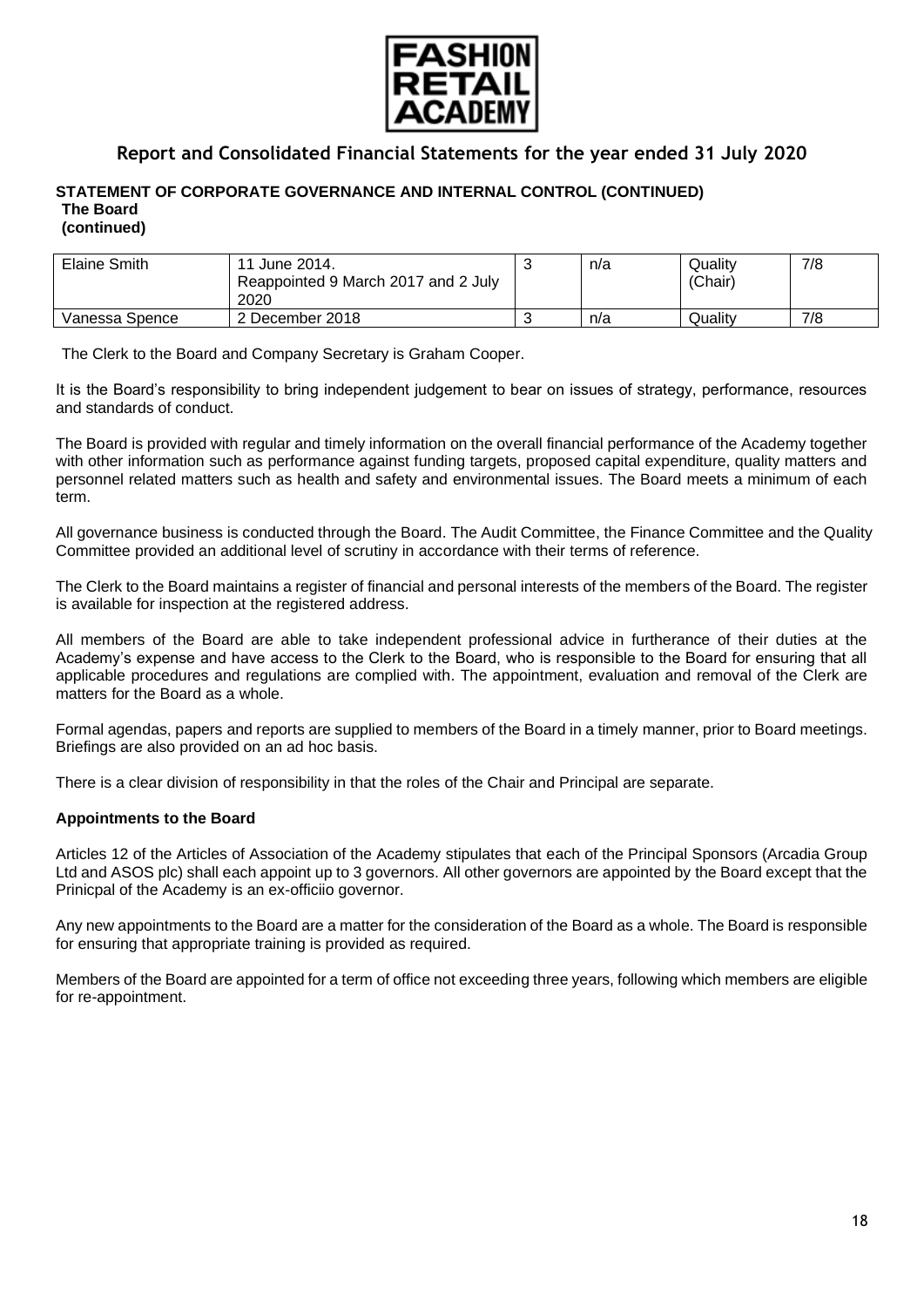

# **STATEMENT OF CORPORATE GOVERNANCE AND INTERNAL CONTROL (CONTINUED)**

#### **Audit Committee**

The Audit Committee comprises three members of the Board. The Committee operates in accordance with written terms of reference approved by the Board.

The Audit Committee meets a minimum of three times a year and provides a forum for reporting by the Academy's Internal Auditors and External Auditors, who have access to the Committee for independent discussion, without the presence of the Academy's management. The Committee also receives and considers reports from the funding bodies as they affect the Academy's business.

Management is responsible for the implementation of audit recommendations and undertakes periodic follow-up reviews to ensure such recommendations have been implemented. The Academy's internal auditors monitor the systems of internal control, risk management controls and governance processes in accordance with an agreed plan of input and report their findings to management and the Audit Committee.

The Audit Committee also advises the Board on the appointment of internal, and external auditors and their remuneration for both audit and non-audit work.

#### **Finance Committee**

The Committee is responsible for advising and supporting the Board on matters relating to the strategic oversight of the Academy's financial management, financial strategy and financial policies and the use and safeguarding of its resources and assets, and ensuring that the Academy operates within the law and regulatory environment in relation to its finances. The Committee comprises three members of the Board and meets a minimum of three times a year.

#### **Quality Committee**

The Committee is responsible for advising and supporting the Board on matters relating to the strategic oversight of the quality of teaching, learning and assessment and student progression. The Committee comprises a minimum of three members of the Board and meets at least three times a year.

### **Internal control**

#### *Scope of responsibility*

The Board is ultimately responsible for the Academy's system of internal control and for reviewing its effectiveness. However, such a system is designed to manage rather than eliminate the risk of failure to achieve business objectives, and can provide only reasonable and not absolute assurance against material misstatement or loss.

The Board has delegated the day-to-day responsibility to the Principal, as Accounting Officer, for maintaining a sound system of internal control that supports the achievement of the Academy's policies, aims and objectives, whilst safeguarding the public funds and assets for which he is personally responsible, in accordance with the responsibilities assigned to him in the funding agreements between the Academy and the ESFA. He is also responsible for reporting to the Board any material weaknesses or breakdowns in internal control.

#### *The purpose of the system of internal control*

The system of internal control is designed to manage risk to a reasonable level rather than to eliminate all risk of failure to achieve policies, aims and objectives; it can therefore only provide reasonable and not absolute assurance of effectiveness. The system of internal control is based on an on-going process designed to identify and prioritise the risks to the achievement of Academy policies, aims and objectives, to evaluate the likelihood of those risks being realised and the impact should they be realised, and to manage them efficiently, effectively and economically. The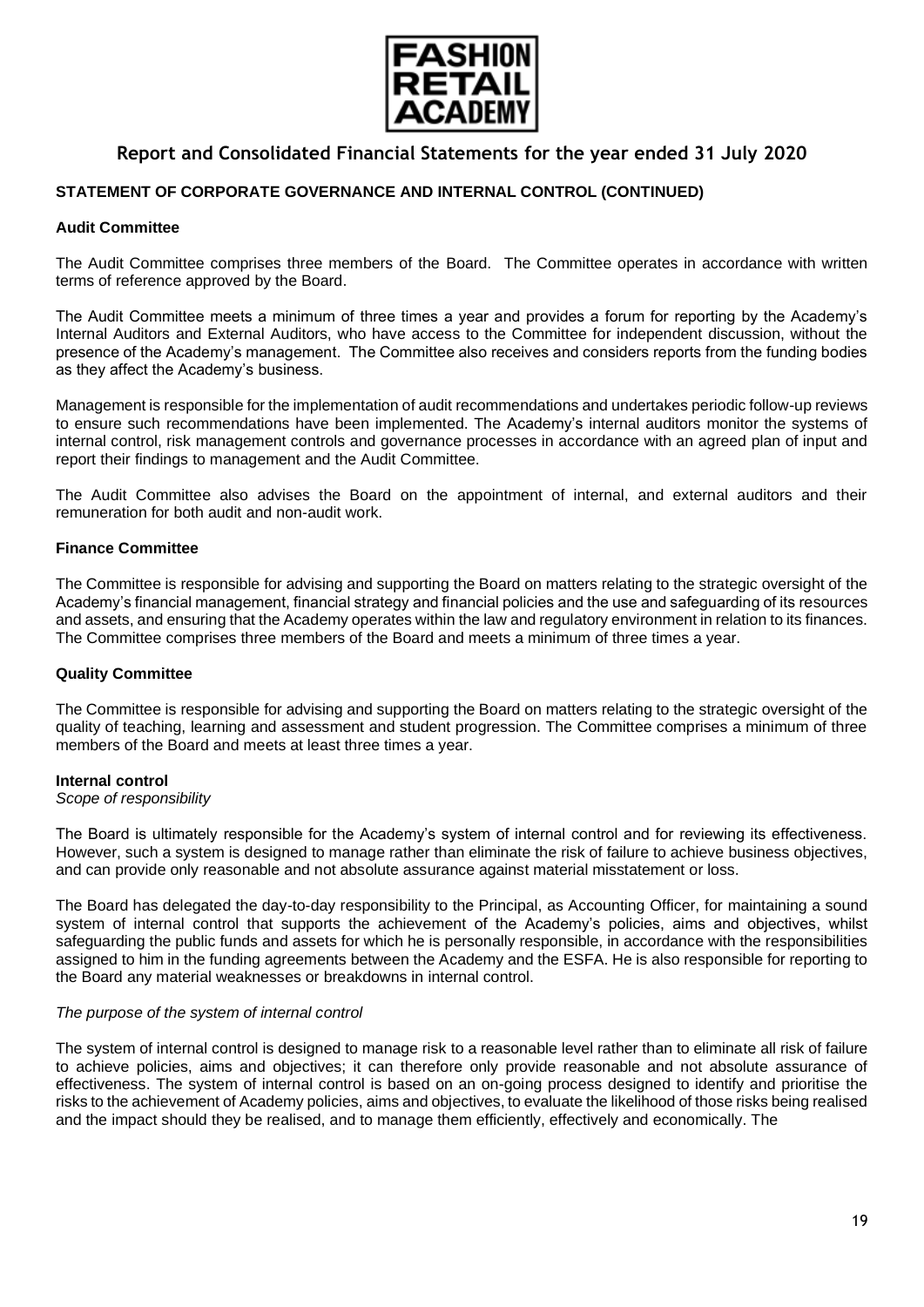

# **STATEMENT OF CORPORATE GOVERNANCE AND INTERNAL CONTROL (CONTINUED)**

system of internal control has been in place in the Academy for the period ended 31 July 2020 and up to the date of approval of the financial statements.

#### *Capacity to handle risk*

The Board has reviewed the key risks to which the Academy is exposed together with the operating, financial and compliance controls that have been implemented to mitigate those risks. The Board is of the view that there is a formal on-going process for identifying, evaluating and managing the Academy's significant risks that has been in place for the period ended 31 July 2020 and up to the date of approval of the financial statements. This process is regularly reviewed by the Board.

#### *The risk and control framework*

The system of internal control is based on a framework of regular management information, administrative procedures including the segregation of duties, and a system of delegation and accountability. In particular, it includes:

- comprehensive budgeting systems with an annual budget, which is reviewed and agreed by the governing body;
- regular reviews by the board of periodic and annual financial reports which indicate financial performance against forecasts;
- setting targets to measure financial and other performance:
- clearly defined capital investment control guidelines; and
- the adoption of formal project management disciplines, where appropriate.

### *Review of effectiveness*

As Accounting Officer, the Principal has responsibility for reviewing the effectiveness of the system of internal control. His review of the effectiveness of the system of internal control is informed by:

- the work of the executive managers within the Academy who have responsibility for the development and maintenance of the internal control framework; and
- comments made by the Academy's financial statement auditors and the internal auditors in their management letters and other reports.

Overall, the reports have indicated very complimentary and effective governance and risk management processes to manage the achievement of the Academy's objectives.

#### **Going concern**

After making appropriate enquiries, the Board considers that the Academy has adequate resources to continue in operational existence for the foreseeable future. COVID impact upon income and expenditure in the coming year has been reviewed and we have satidfied ourselves that funding contracts and fee income is secure. For this reason, it continues to adopt the going concern basis in preparing the financial statements.

KIOBNOI

**Kim Longman Chair 2 nd December 2020**

**Lee Lucas Principal, CEO & Accounting Officer 2 nd December 2020**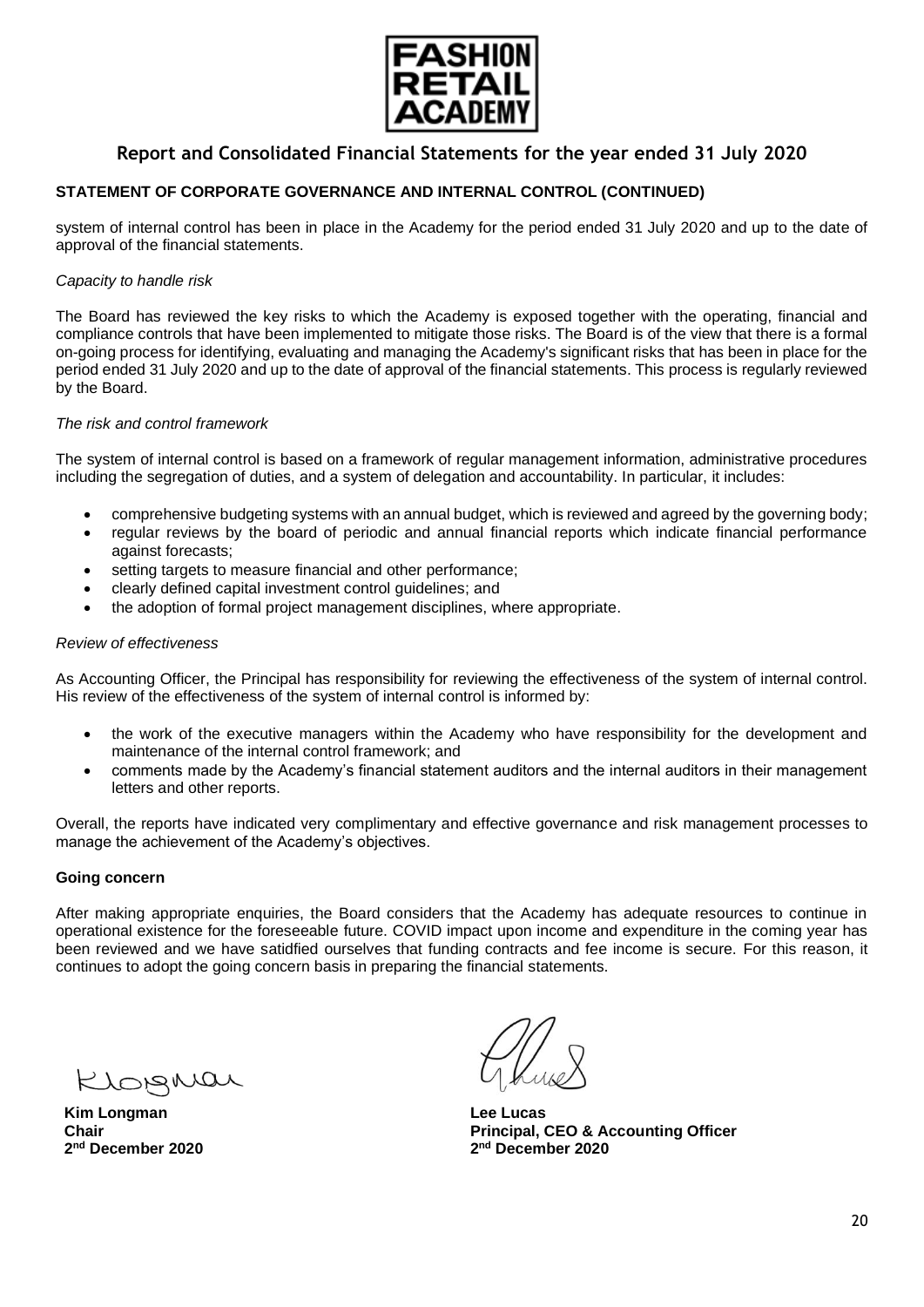

### **GOVERNING BODY'S STATEMENT ON THE ACADEMY'S REGULARITY, PROPRIETY AND COMPLIANCE WITH FUNDING BODY TERMS AND CONDITIONS OF FUNDING**

The Academy has considered its responsibility to notify the ESFA of material irregularity, impropriety and noncompliance with ESFA terms and conditions of funding, under the funding agreements in place between the Academy and the ESFA. As part of our consideration we have had due regard to the requirements of the funding agreements.

We confirm, on behalf of the Academy, that after due enquiry, and to the best of our knowledge, we are able to identify any material irregular or improper use of funds by the Academy, or material non-compliance with the ESFA's terms and conditions of funding under the Academy's funding agreements.

We confirm that no instances of material irregularity, impropriety or funding non-compliance have been discovered to date. If any instances are identified after the date of this statement, these will be notified to the ESFA.

Klopmar

**Kim Longman Chair 2 nd December 2020**

**Lee Lucas Principal, CEO & Accounting Officer 2 nd December 2020**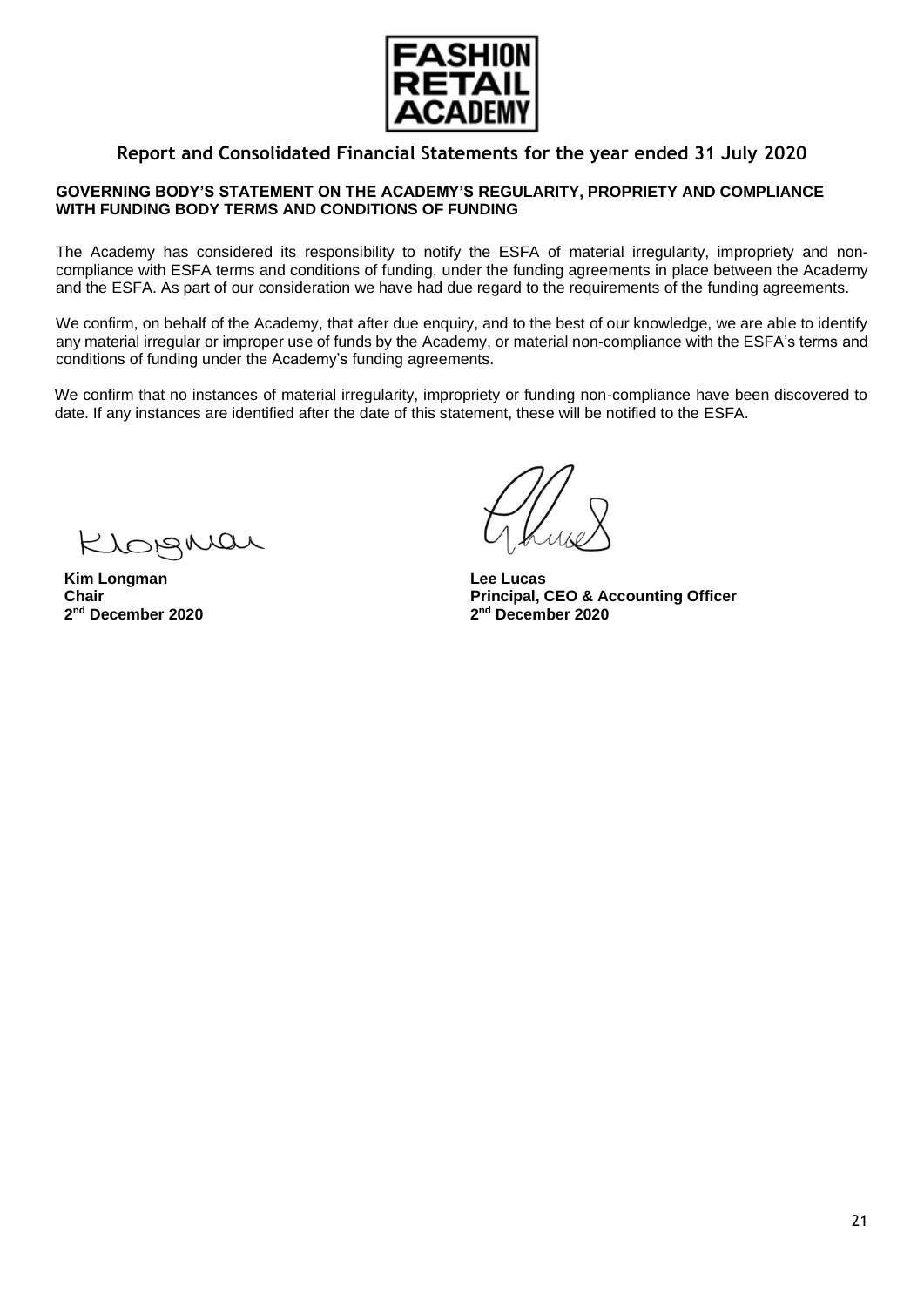

# **STATEMENT OF RESPONSIBILITIES OF THE MEMBERS OF THE BOARD**

Company law requires the members of the Board to prepare financial statements for each financial year that give a true and fair view of the state of affairs of the Academy and of the profit or loss of the Academy for that period.

Within the terms and conditions of the funding agreements agreed between the ESFA and the Board of the Academy, the Board, through its Principal, is required to prepare financial statements for each financial year in accordance with the *Statement of Recommended Practice – Accounting for Further and Higher Education* and which give a true and fair view of the state of affairs of the Academy and the result for that year.

In preparing the financial statements, the Board is required to:

- select suitable accounting policies and apply them consistently;
- make judgements and estimates that are reasonable and prudent;
- state whether applicable Accounting Standards have been followed, subject to any material departures disclosed and explained in the financial statements; and
- prepare financial statements on the going concern basis, unless it is inappropriate to assume that the Academy will continue in operation.

Members of the Board are responsible for ensuring that expenditure and income are applied for the purposes intended by Parliament and that the financial transactions conform to the authorities that govern them. The members of the board are responsible for keeping proper accounting records which disclose with reasonable accuracy, at any time, the financial position of the Academy, and enable them to ensure that the financial statements comply with the Companies Act 2006 and other relevant accounting standards. They are responsible for taking steps that are reasonably open to it in order to safeguard the assets of the Academy and to prevent and detect fraud and other irregularities.

Members of the Board are responsible for ensuring that funds from the ESFA are used only in accordance with the funding agreements with the ESFA and any other conditions that the ESFA may prescribe from time to time. Members of the Board must ensure that there are appropriate financial and management controls in place in order to safeguard public and other funds and to ensure they are used properly. In addition, members of the Board are responsible for securing economical, efficient and effective management of the Academy's resources and expenditure, so that the benefits that should be derived from the application of public funds by the ESFA are not put at risk.

So far as each member of the Board is aware, there is no relevant audit information of which the auditors are unaware, and each member of the Board has taken all the steps that he/she ought to have taken as a member of the Board in order to make himself/herself aware of any relevant audit information and to establish that the auditors are aware of that information.

#### **Independent Auditors**

The auditors, Crowe LLP, have confirmed their willingness to continue in office and the Board has approved their reappointment.

#### **Signed on behalf of the Board**

Klophan

**Kim Longman Chair 2 nd December 2020**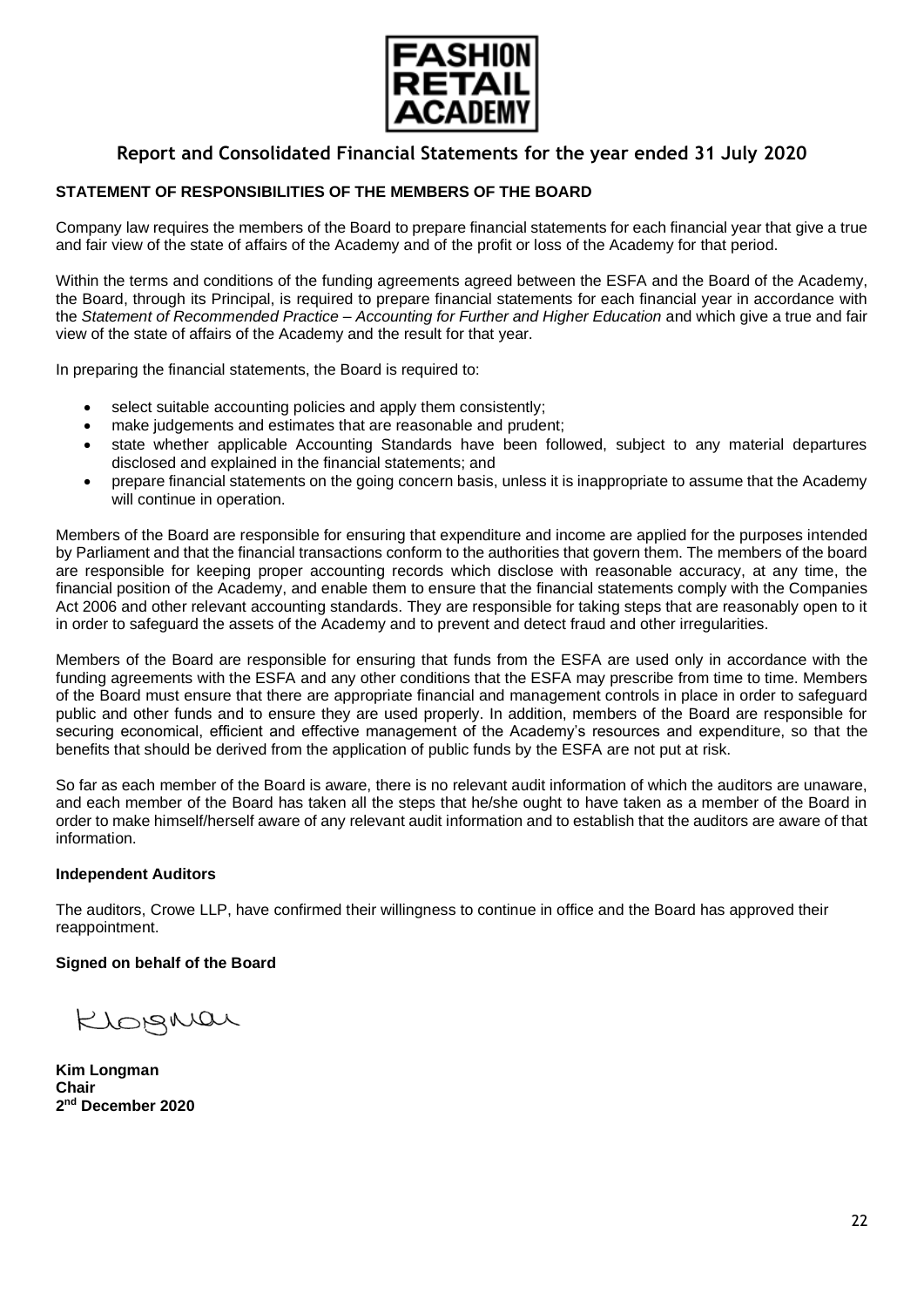

# **Report and Consolidated Financial Statements for the year ended 31 July 2020 INDEPENDENT AUDITOR'S REPORT TO THE MEMBERS OF FASHION RETAIL ACADEMY**

## **Opinion**

We have audited the financial statements of Fashion Retail Academy for the year ended 31 July 2020 which comprise the Consolidated Statement of Comprehensive Income, Consolidated and Academy Statement of Changes in Reserves, Consolidated and Academy Balance Sheets, Consolidated Cash Flow Statement and notes to the financial statements, including a summary of significant accounting policies. The financial reporting framework that has been applied in their preparation is applicable law and United Kingdom Accounting Standards, including Financial Reporting Standard 102 The Financial Reporting Standard applicable in the UK and Republic of Ireland (United Kingdom Generally Accepted Accounting Practice).

In our opinion the financial statements:

- give a true and fair view of the state of the charitable company's affairs as at 31 July 2020 and of its incoming resources and application of resources, including its income and expenditure for the year then ended;
- have been properly prepared in accordance with United Kingdom Generally Accepted Accounting Practice; and
- have been prepared in accordance with the requirements of the Companies Act 2006.

#### **Basis for opinion**

We conducted our audit in accordance with International Standards on Auditing (UK) (ISAs (UK)) and applicable law. Our responsibilities under those standards are further described in the Auditor's responsibilities for the audit of the financial statements section of our report. We are independent of the charitable company in accordance with the ethical requirements that are relevant to our audit of the financial statements in the UK, including the FRC's Ethical Standard, and we have fulfilled our other ethical responsibilities in accordance with these requirements. We believe that the audit evidence we have obtained is sufficient and appropriate to provide a basis for our opinion.

### **Conclusions relating to going concern**

We have nothing to report in respect of the following matters in relation to which the ISAs (UK) require us to report to you where:

- the directors' use of the going concern basis of accounting in the preparation of the financial statements is not appropriate; or
- the directors have not disclosed in the financial statements any identified material uncertainties that may cast significant doubt about the company's ability to continue to adopt the going concern basis of accounting for a period of at least twelve months from the date when the financial statements are authorised for issue.

### **Other information**

The trustees are responsible for the other information. The other information comprises the information included in the annual report, other than the financial statements and our auditor's report thereon. Our opinion on the financial statements does not cover the other information and, except to the extent otherwise explicitly stated in our report, we do not express any form of assurance conclusion thereon.

In connection with our audit of the financial statements, our responsibility is to read the other information and, in doing so, consider whether the other information is materially inconsistent with the financial statements or our knowledge obtained in the audit or otherwise appears to be materially misstated. If we identify such material inconsistencies or apparent material misstatements, we are required to determine whether there is a material misstatement in the financial statements or a material misstatement of the other information. If, based on the work we have performed, we conclude that there is a material misstatement of this other information, we are required to report that fact.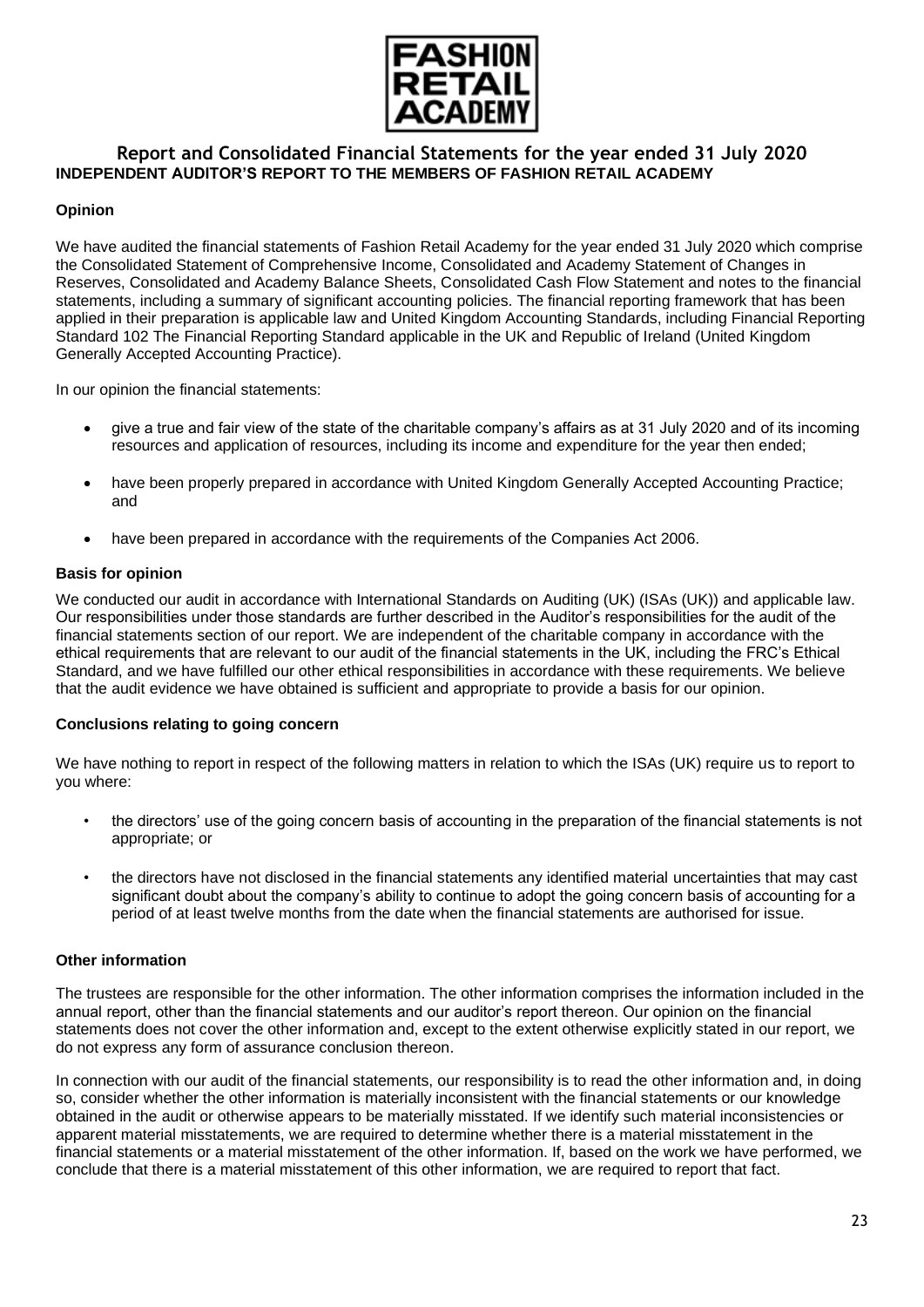

**Report and Consolidated Financial Statements for the year ended 31 July 2020** We have nothing to report in this regard.

## **INDEPENDENT AUDITOR'S REPORT TO THE MEMBERS OF FASHION RETAIL ACADEMY (CONTINUED)**

#### **Opinions on other matters prescribed by the Companies Act 2006**

In our opinion based on the work undertaken in the course of our audit

• the information given in the governors' report, which includes the directors' report and the strategic report prepared for the purposes of company law, for the financial year for which the financial statements are prepared is consistent with the financial statements; and

#### **Opinions on other matters prescribed by the Companies Act 2006 (Continued)**

• the strategic report and the directors' report included within the governors' report have been prepared in accordance with applicable legal requirements.

#### **Matters on which we are required to report by exception**

In light of the knowledge and understanding of the charitable company and its environment obtained in the course of the audit, we have not identified material misstatements in the strategic report or the directors' report included within the trustees' report.

We have nothing to report in respect of the following matters in relation to which the Companies Act 2006 requires us to report to you if, in our opinion:

- adequate accounting records have not been kept; or
- the financial statements are not in agreement with the accounting records and returns; or
- certain disclosures of trustees' remuneration specified by law are not made; or
- we have not received all the information and explanations we require for our audit

#### **Responsibilities of trustees**

As explained more fully in the statement of responsibilities of the members of the board set out on page 20, the trustees (who are also the directors of the charitable company for the purposes of company law) are responsible for the preparation of the financial statements and for being satisfied that they give a true and fair view, and for such internal control as the trustees determine is necessary to enable the preparation of financial statements that are free from material misstatement, whether due to fraud or error.

In preparing the financial statements, the trustees are responsible for assessing the charitable company's ability to continue as a going concern, disclosing, as applicable, matters related to going concern and using the going concern basis of accounting unless the trustees either intend to liquidate the charitable company or to cease operations, or have no realistic alternative but to do so.

#### **Auditor's responsibilities for the audit of the financial statements**

Our objectives are to obtain reasonable assurance about whether the financial statements as a whole are free from material misstatement, whether due to fraud or error, and to issue an auditor's report that includes our opinion. Reasonable assurance is a high level of assurance, but is not a guarantee that an audit conducted in accordance with ISAs (UK) will always detect a material misstatement when it exists.

Misstatements can arise from fraud or error and are considered material if, individually or in the aggregate, they could reasonably be expected to influence the economic decisions of users taken on the basis of these financial statements.

A further description of our responsibilities for the audit of the financial statements is located on the Financial Reporting Council's website at: [www.frc.org.uk/auditorsresponsibilities.](https://www.frc.org.uk/auditorsresponsibilities) This description forms part of our auditor's report.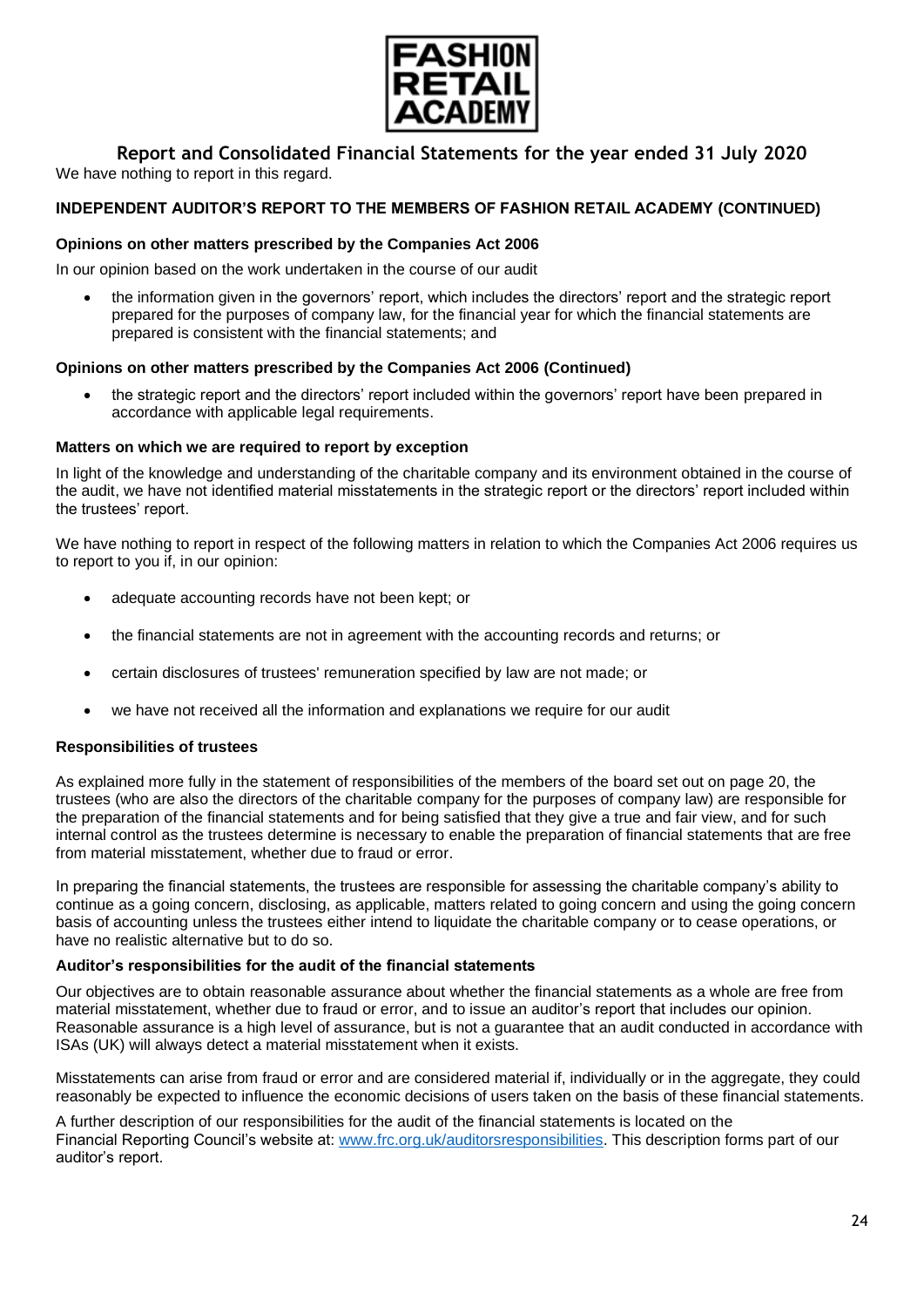

# **INDEPENDENT AUDITOR'S REPORT TO THE MEMBERS OF FASHION RETAIL ACADEMY (CONTINUED)**

### **Use of our report**

This report is made solely to the charitable company's members, as a body, in accordance with Chapter 3 of Part 16 of the Companies Act 2006. Our audit work has been undertaken so that we might state to the charitable company's members those matters we are required to state to them in an auditor's report and for no other purpose. To the fullest extent permitted by law, we do not accept or assume responsibility to anyone other than the charitable company and the charitable company's members as a body, for our audit work, for this report, or for the opinions we have formed.

Crowe U.K. LLP

**Crowe U.K. LLP**  Statutory Auditor

**London** 

**24 December 2020**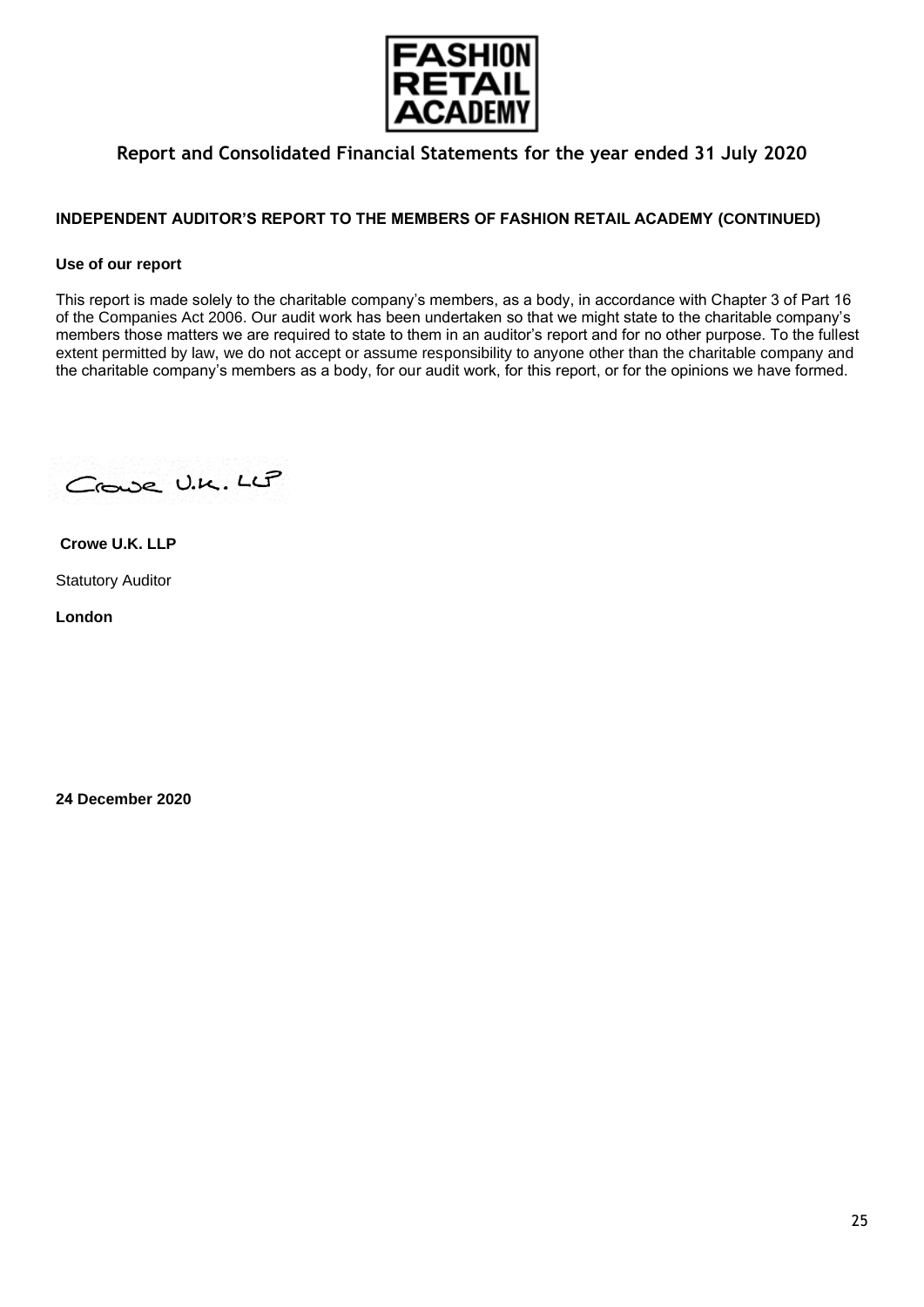

# **Consolidated Statement of Comprehensive Income**

**For the year ended 31 July 2020**

|                                                   |                |                     |                   | Year<br>ended | Year ended<br>31 July |
|---------------------------------------------------|----------------|---------------------|-------------------|---------------|-----------------------|
|                                                   |                | <b>Unrestricted</b> | <b>Restricted</b> | 31            |                       |
|                                                   |                | <b>Funds</b>        | <b>Funds</b>      | July<br>2020  | 2019                  |
|                                                   |                |                     |                   | Group         | Group                 |
|                                                   | <b>Note</b>    |                     |                   |               | Restated              |
| <b>Income</b>                                     |                |                     |                   | £'000         | £'000                 |
| <b>Funding Body Grants</b><br>Tuition fees and    | $\overline{2}$ | 5,576               | 244               | 5,820         | 5,408                 |
| <b>Educational contracts</b>                      | 3              | 2,953               | 181               | 3,134         | 2,979                 |
| Other income                                      | 4              | 181                 |                   | 181           | 173                   |
| Donations                                         | 5              | 1,947               |                   | 1,947         | 1,952                 |
| Endowment and                                     | 6              |                     |                   |               |                       |
| investment income                                 |                | 11                  | 425               | 11            | 3                     |
| <b>Total income</b>                               |                | 10,668              |                   | 11,093        | 10,515                |
| <b>Expenditure</b>                                |                |                     |                   |               |                       |
| Staff costs<br>Other operating                    | 8              | 4,502               | 106               | 4,608         | 3,769                 |
| expenses<br>Depreciation and                      | 10             | 5,098               | 319               | 5,417         | 5,234                 |
| amortisation<br>Interest & other finance          | 11             | 765                 |                   | 765           | 689                   |
| costs                                             |                | 6                   |                   | 6.            | 7                     |
| <b>Total expenditure</b>                          |                | 10,371              | 425               | 10,796        | 9,699                 |
| Surplus before other<br>gains/losses              |                | 297                 |                   | 297           | 816                   |
| (Loss) on disposal of<br>assets                   |                | (1)                 |                   | (1)           |                       |
| Surplus for the year                              | 15             | 296                 | ÷,                | 296           | 816                   |
| <b>Total comprehensive</b><br>income for the year |                |                     |                   |               |                       |
| Unrestricted comprehensive income                 |                | 296                 |                   | 296           | 816                   |
|                                                   |                | 296                 |                   | 296           | 816                   |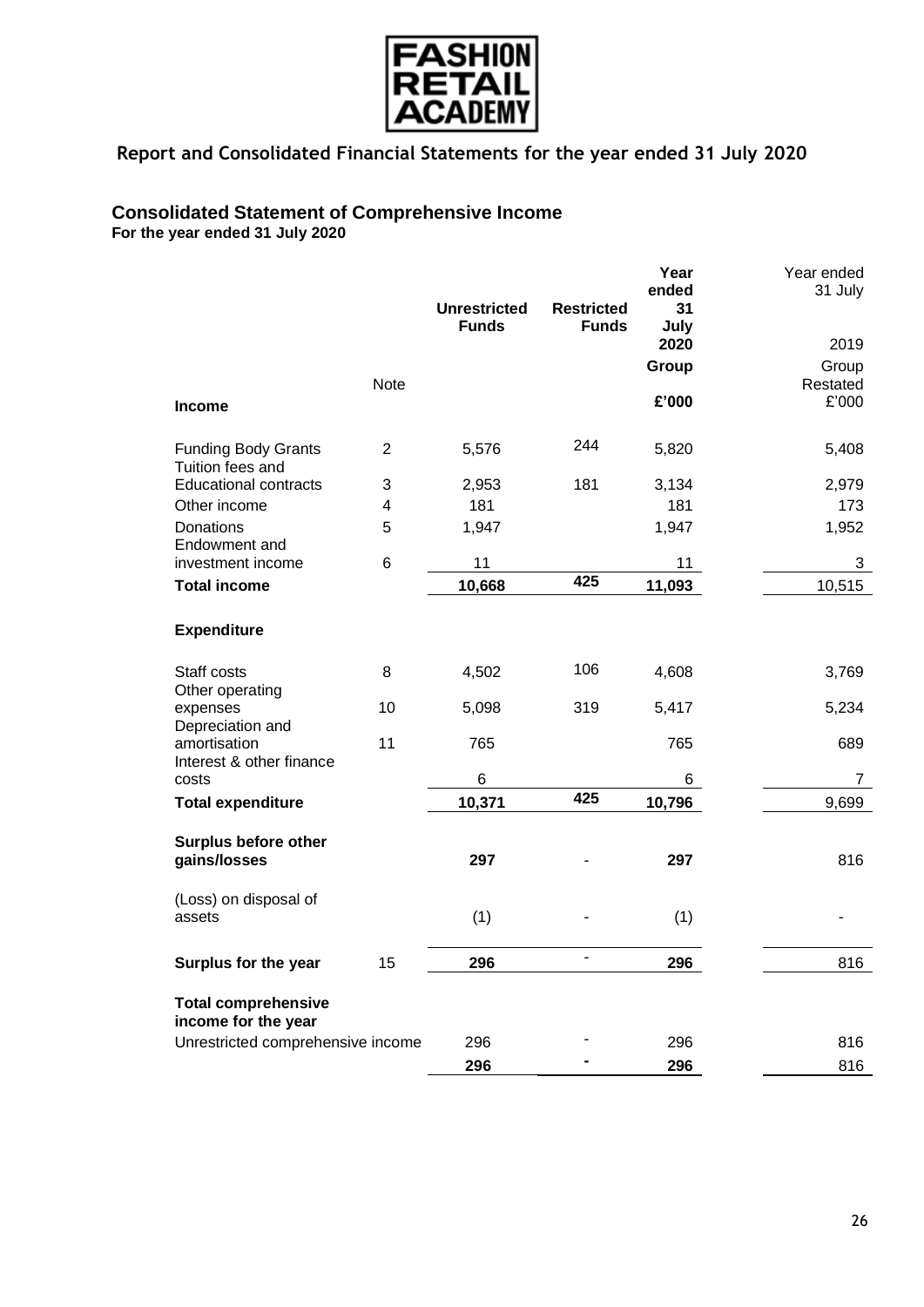

# **Consolidated and Academy Statement of Changes in Reserves For the year ended 31 July 2020**

|                                                                 | Income and<br><b>Expenditure</b><br>$account -$<br><b>Unrestricted</b> | Income and<br><b>Expenditure</b><br>account-<br><b>Restricted</b> | <b>Total</b> |
|-----------------------------------------------------------------|------------------------------------------------------------------------|-------------------------------------------------------------------|--------------|
|                                                                 |                                                                        | £'000                                                             | £'000        |
| <b>Group &amp; Academy</b><br><b>Balance at 1st August 2018</b> | 2,716                                                                  |                                                                   | 2,716        |
| Surplus from the income and expenditure<br>account              | 676                                                                    | 140                                                               | 816          |
| Total comprehensive income for the year                         | 676                                                                    | 140                                                               | 816          |
| Balance at 31st July 2019                                       | 3,392                                                                  | 140                                                               | 3,532        |
| Surplus from the income and expenditure<br>account              | 296                                                                    |                                                                   | 296          |
| Total comprehensive income for the year                         | 296                                                                    |                                                                   | 296          |
| Balance at 31st July 2020                                       | 3,688                                                                  | 140                                                               | 3,828        |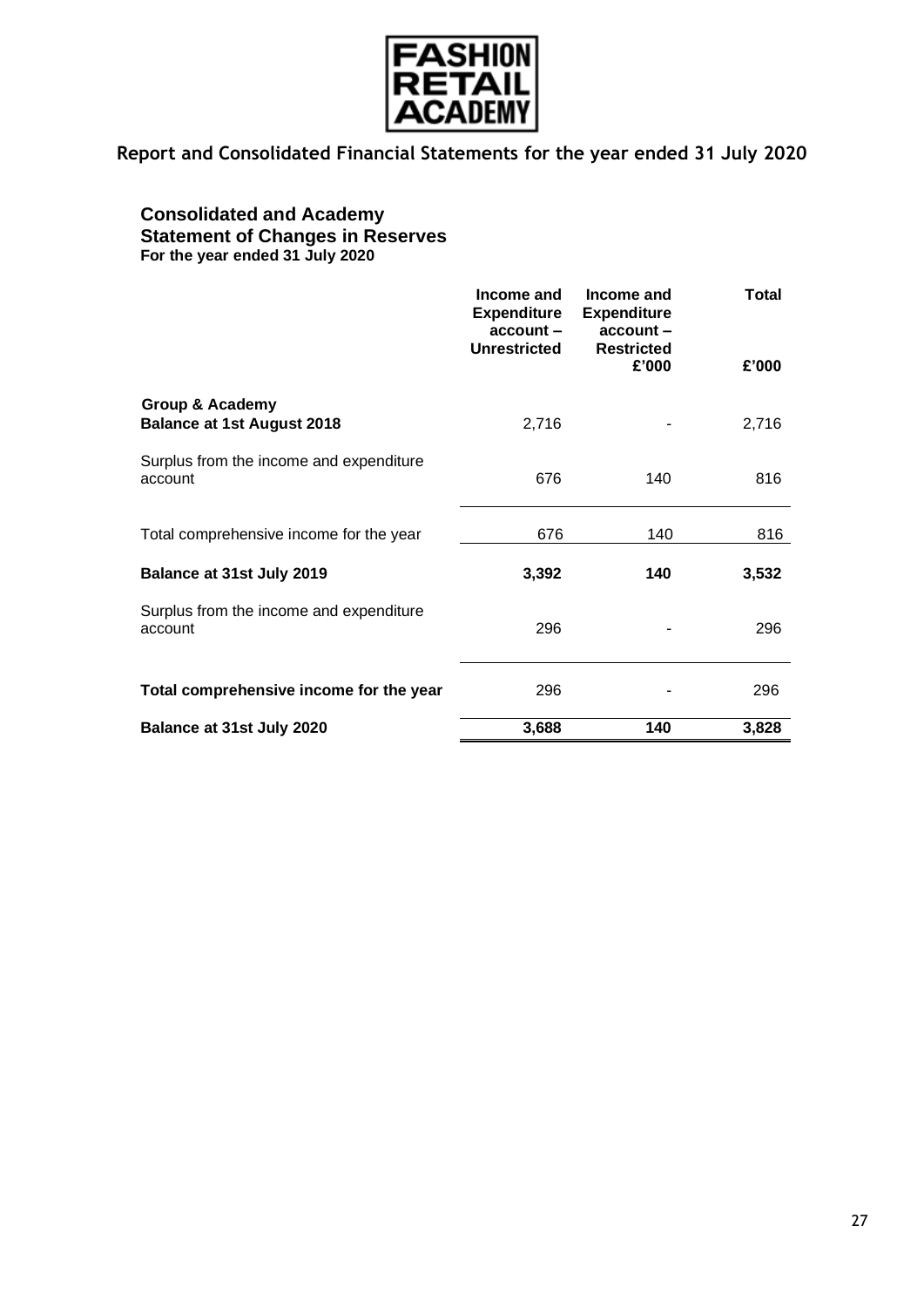

# **Balance Sheets**

**At 31 July 2020** 

|                                                |             | Group        | Academy      | Group        | Academy      |
|------------------------------------------------|-------------|--------------|--------------|--------------|--------------|
|                                                |             | 31 July 2020 | 31 July 2020 | 31 July 2019 | 31 July 2019 |
|                                                | <b>Note</b> | £000         | £000         | £000         | £000         |
|                                                |             |              |              | Restated     | Restated     |
| <b>Fixed assets</b>                            |             |              |              |              |              |
| Intangible Assets                              | 11          | 73           | 73           | 83           | 83           |
| <b>Tangible Assets</b>                         | 11          | 3,680        | 3,680        | 4,225        | 4,225        |
| <b>Total fixed assets</b>                      |             | 3,753        | 3,753        | 4,308        | 4,308        |
| <b>Current assets</b>                          |             |              |              |              |              |
| <b>Debtors</b>                                 | 12          | 2,504        | 2,518        | 2,534        | 2,506        |
| Cash at bank and in hand                       |             | 3,138        | 3,124        | 2,369        | 2,363        |
| <b>Total current assets</b>                    |             | 5,642        | 5,642        | 4,903        | 4,869        |
| <b>Current liabilities</b>                     |             |              |              |              |              |
| Creditors: amounts falling due within one      |             |              |              |              |              |
| year                                           | 13          | (3,867)      | (3,867)      | (3,631)      | (3, 597)     |
| <b>Net current assets</b>                      |             | 1,775        | 1,775        | 1,272        | 1,272        |
| <b>Total assets less current liabilities</b>   |             | 5,528        | 5,528        | 5,580        | 5,580        |
| <b>Non current liabiltities</b>                |             |              |              |              |              |
| Creditors: amounts falling due after more than |             |              |              |              |              |
| one year                                       | 14          | (1,700)      | (1,700)      | (2,048)      | (2,048)      |
| <b>Net assets</b>                              |             | 3,828        | 3,828        | 3,532        | 3,532        |
| <b>Reserves</b>                                |             |              |              |              |              |
| Unrestricted income reserve                    |             | 3,688        | 3,688        | 3,392        | 3,392        |
| Restricted income reserve                      | 16          | 140          | 140          | 140          | 140          |
|                                                | 15          | 3,828        | 3,828        | 3,532        | 3,532        |

The financial statements on pages 26 to 47 were approved by the Board on 2nd December 2020 and were signed on its behalf by:

Kloppnar

**Kim Longman Lee Lucas**

**Chair Principal and Chief Executive** 

Fashion Retail Academy, a private company limited by guarantee, registered in England and Wales Registered Number: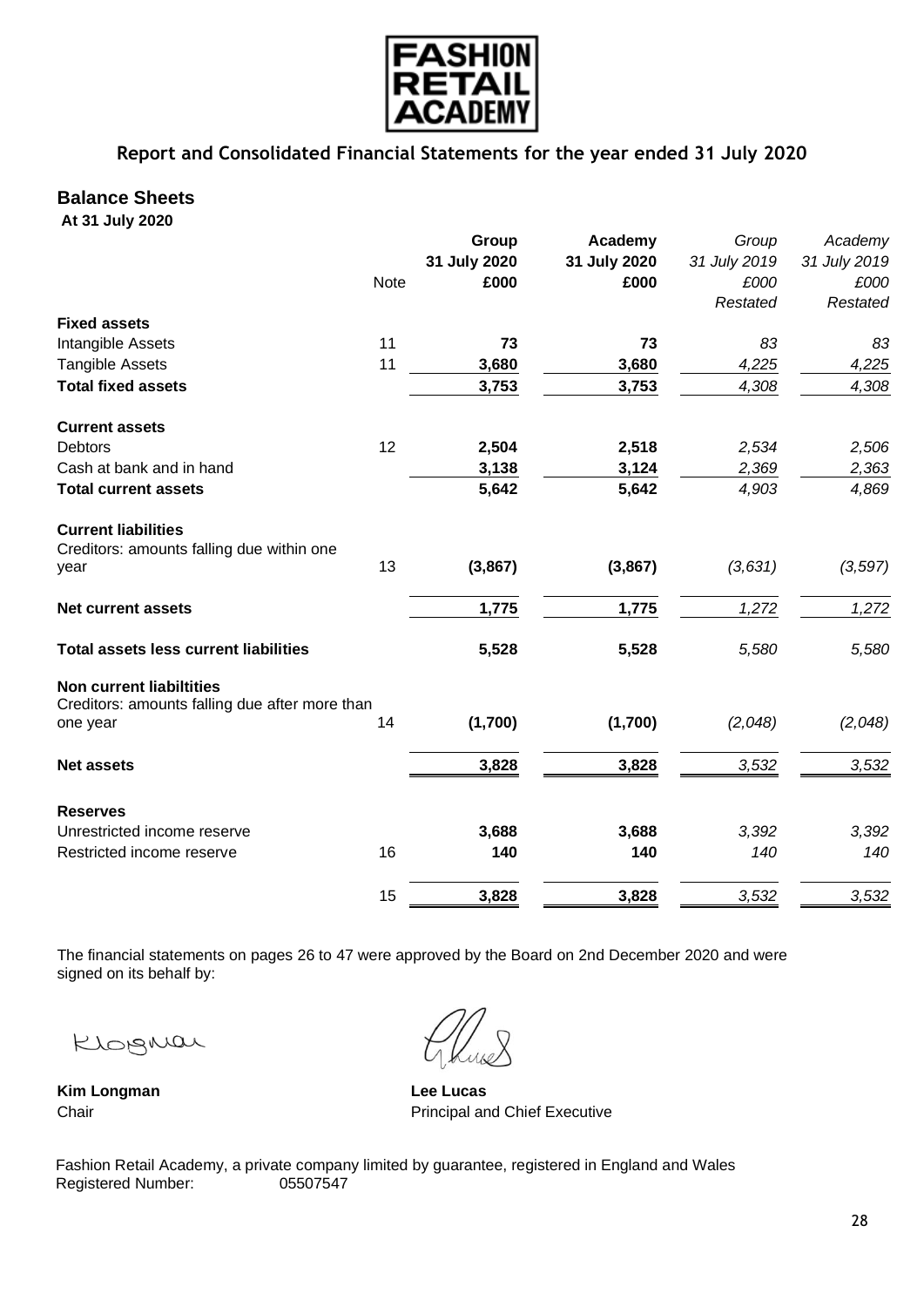

# **Consolidated Cash Flow Statement**

For the year ended 31 July 2020

|                                                       | <b>Note</b> | 2020<br>£'000 | 2019<br>£'000<br>Restated |
|-------------------------------------------------------|-------------|---------------|---------------------------|
| Cash inflow from operating activities                 |             |               |                           |
| Surplus for the year                                  |             | 296           | 816                       |
| Adjustment for non cash items                         |             |               |                           |
| Depreciation and amortisation                         |             | 765           | 689                       |
| Impact from disposal of fixed assets                  |             | 10            |                           |
| Decrease in debtors                                   |             | 30            | 2                         |
| Increase/ (decrease) in creditors due within one year |             | 237           | (165)                     |
| Release from Capital grants                           |             | (348)         | (342)                     |
| Adjustment for investing or financing activities      |             |               |                           |
| Investment income                                     |             | (11)          | (3)                       |
| Interest payable                                      |             | 6             | $\overline{7}$            |
| Net cash inflow from operating activities             |             | 985           | 1,004                     |
| <b>Cash flows from investing activities</b>           |             |               |                           |
| Investment income                                     | 6           | 11            | 3                         |
| Payments made to acquire fixed assets                 |             | (221)         | (663)                     |
| Net cash outflow from investing activities            |             | (210)         | (660)                     |
| <b>Cash flows from financing activities</b>           |             |               |                           |
| Interest paid                                         |             | (6)           | (7)                       |
| Net cash outflow from financing activities            |             | (6)           | (7)                       |
| Increase in cash and cash equivalents in the year     |             | 769           | 337                       |
| Cash and cash equivalents at beginning of the year    |             | 2,369         | 2,032                     |
| Cash and cash equivalents at end of the year          |             | 3,138         | 2,369                     |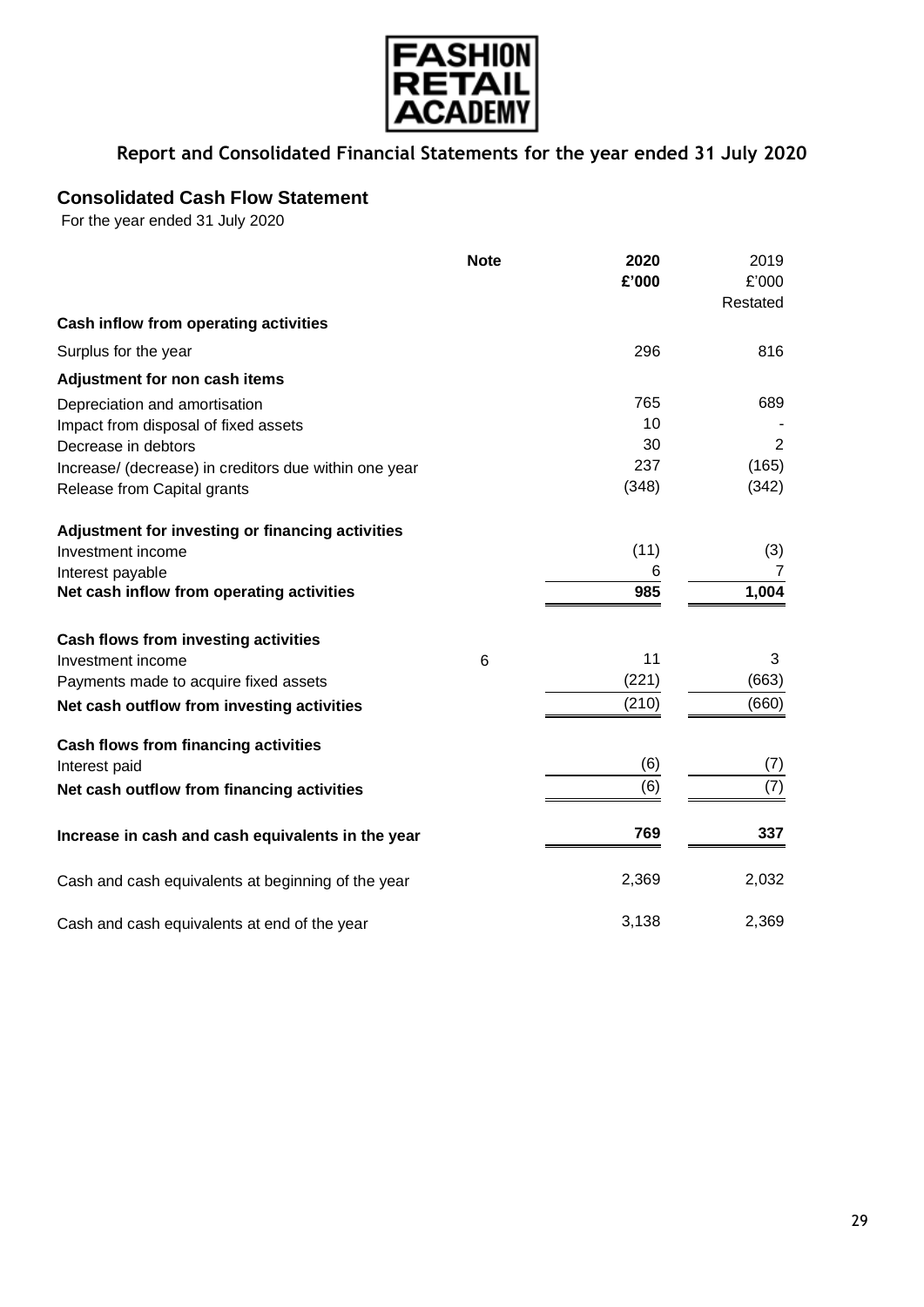

### **Notes to the financial statements**

### **1. Accounting policies**

### **Statement of accounting policies**

The following accounting policies have been applied consistently in dealing with items which are considered material in relation to the financial statements.

### **Basis of preparation**

These financial statements have been prepared in accordance with the *Statement of Recommended Practice: Accounting for Further and Higher Education 2015* (the 2015 FE HE SORP)and in accordance with Financial Reporting Standard 102 –"*The Financial Reporting Standard applicable in the united Kingdom and Republic of Ireland"*  (FRS102).The Academy is a public benefit entity and has therefore applied the relevant benefit requirements of FRS 102.

## **Basis of accounting**

The financial statements are prepared in accordance with the historical cost convention as modified by the use of previous valuations as deemed cost at transition for certain non-current assets.

The Fashion Retail Academy has not presented its own profit and loss account as permitted by Section 408 of the Companies Act 2006. The surplus for the financial year dealt with in the accounts of the Fashion Retail Academy is £295,591 (18/19 surplus £816,390).

### **Basis of consolidation**

The consolidated financial statements include the Academy and its subsidiaries, FRA Enterprises Limited and Fashion & Retail Awards. The results of the subsidiary during the year are included in the consolidated income and expenditure account. Uniform accounting policies have been adopted in both entities and any profits or losses on intra group transactions have been eliminated. All financial statements are made up to 31 July 2020.

FRA Enterprises Limited is a private company limited by guarantee, and its principal activities are the provision of training courses and the letting of facilities at Fashion Retail Academy. It has an authorised share capital of 10,000 shares of £1 each, and has an allotted share capital of £1 held by Fashion Retail Academy. From 1<sup>st</sup> August 2019, FRA Enterprises Ltd did not carry out any trading activities .

Fashion & Retail Awards, was incorporated on 8<sup>th</sup> July 2019, and its principal activity is to be an End Point Assessment Organisation for the Academy.

### **Going concern**

The Board is confident that the FRA holds sufficient cash to continue to operate and to meet all its commitments as they fall due for the foreseeable future, and that the FRA remains a going concern.

In light of the administration of the Arcadia group, which owns the majority stake in Gresse Street Ltd, from which the FRA leases its current premises, we have sought and obtained assurance that Gresse Street Ltd is not in administration. The Board of Gresse Street Ltd has confirmed that Gift Aid will continue to be paid to the FRA for the next twelve months. In the longer term, as demand for places at the FRA continues to outstrip supply and within our new Strategic Plan and property strategy, we are working to secure a site independent of our founding partners and we are currently in negotiations for one such site which provides a range of options for both increased capacity and earnings growth. We shall continue discussions with the Gresse Street Ltd shareholders on mechanisms for their continued support of the FRA, separate from the occupancy of the current premises, in a way which safeguards their original intent to support the FRA. We are also in discussions with our major funding bodies and other stakeholders on how best they can support the FRA during this time.

### **Recognition of income**

Government revenue grants from EFA and SFA include funding body recurrent grants and other grants and are accounted for under the accrual model as permitted by FRS 102. Funding body recurrent grants are measured in line with best estimates for the period of what is receivable and depend on the particular income stream involved. Any under or over achievement for the Adult Skills Budget is adjusted for and reflected in the level of recurrent grant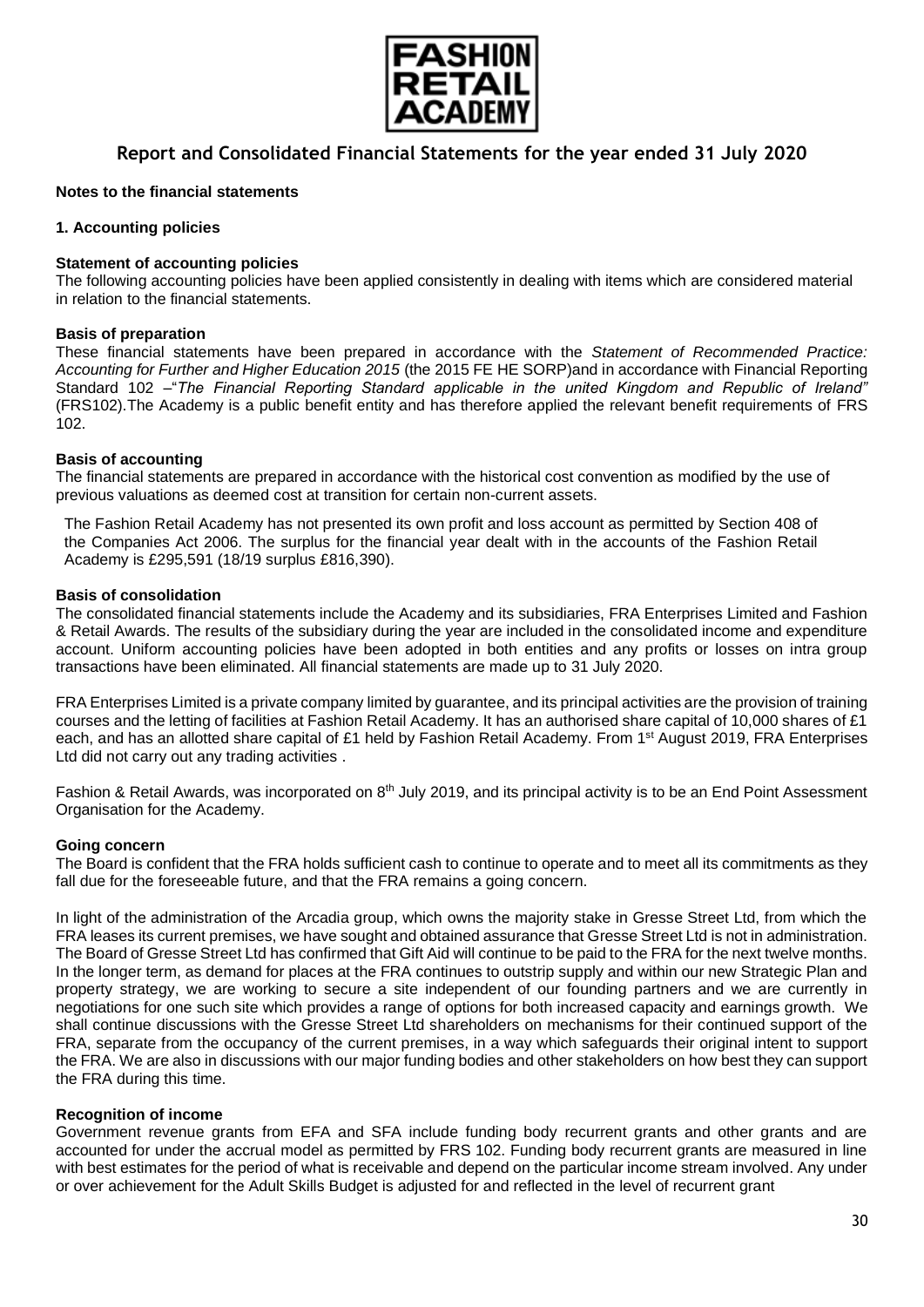

## **Notes to the financial statements (continued)**

### **1. Accounting policies (continued)**

### **Recognition of income (continued)**

recognised in the income and expenditure account. The final grant income is normally determined with the conclusion of the year end reconciliation process with the funding body following the year end, and the results of any funding audits. 16-18 learner-responsive funding is not normally subject to reconciliation and is therefore not subject to contract adjustments.

Bursaries are accounted for gross as expenditure and not deducted from income.

Income from tuition fees is recognised in the period for which it is receivable and includes all fees payable by students.

Government capital grants are capitalised, held as deferred income and recognised in income over the expected useful life of the asset, under the accrual method as permitted by FRS 102.

Income from grants, contracts and other services rendered is included to the extent of the completion of the contract or service concerned.

All income from short-term deposits is credited to the income and expenditure account in the period in which it is earned.

#### **Donations**

Donations received by the Academy are recognised in the income and expenditure account in the period in which they are receiveable.

The building in which the Academy operates is owned by Gresse Street Limited, and leased back till 2025 to the Academy. The commercial rent of the building is donated back to the Academy net of the freeholder rent payment, mortgage interest, legal and professional fee charges. This is recognised in the account as a donation.

#### **Accounting for post-employment benefits**

The Academy operates two schemes, both of which are defined contribution. Most people are included in the People's Pension scheme unless they opt out. The employers contribution was 3%, same as last year. The Arcadia Stakeholder Pension Scheme is administered by Prudential plc. The assets of the scheme are held separately from those of the company in an independently administered fund. The total amount paid into the scheme by the Academy in the year to 31 July 2020 was £63,142 (18/19 £38,546). The scheme is open to all staff employed at the Academy. The employer's contribution to the scheme is a maximum of 5%.

#### **Short term Employment benefits**

Short term employment benefits such as salaries and compensated absences (holiday pay) are recognised as an expense in the year in which the employees render service to the Academy. Any unused benefits are accrued and measured as the additional amount the Academy expects to pay as a result of the unused entitlement.

#### **Intangible fixed assets**

The intangible assets which represent the development and writing of the new HE degrees that are being delivered at the Fashion Retail Academy from September 2017, have been capitalised at cost of development and are being amortised over 5 years (being the terms of the contract agreed with Falmouth University).

#### **Tangible fixed assets**

Tangible fixed assets are stated at historical purchase cost less accumulated depreciation and accumulated impairment losses. Cost includes the original purchase price of the asset and the costs attributable to bringing the asset to its working condition for its intended use.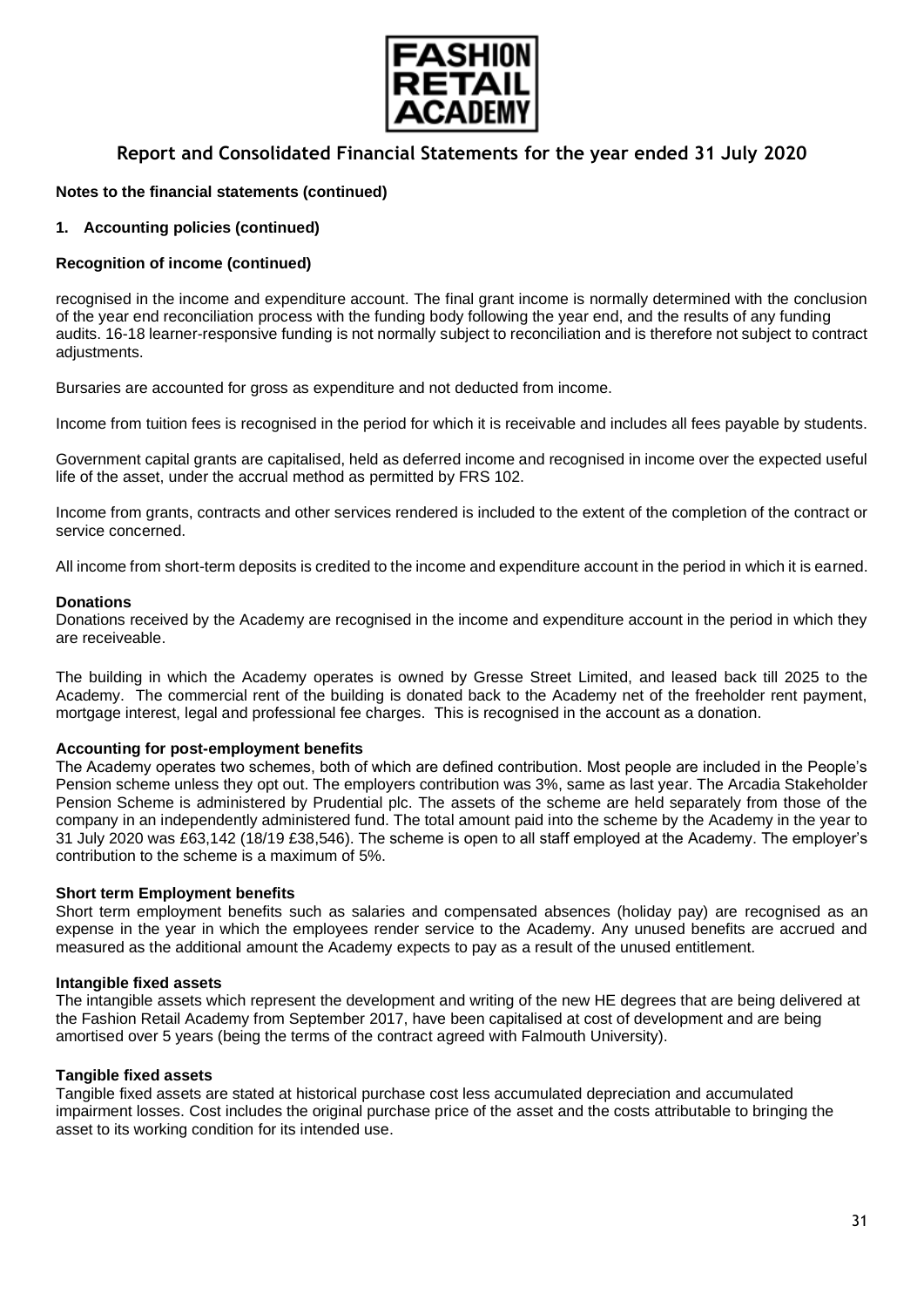

## **Notes to the financial statements (continued)**

### **1. Accounting policies (continued)**

# **Tangible fixed assets (continued)**

#### *Leasehold improvements*

Leasehold property improvements are depreciated over the period of the lease, 20 years.

#### *Fixtures and fittings and computer equipment*

Fixtures and fittings and computer equipment costing less than £1,000 per individual item are written off to the statement of comprehensive income in the period of acquisition. All other equipment is capitalised at cost.

Depreciation is provided at rates calculated to write off the cost, less estimated residual value based on prices prevailing at the date of acquisition of each asset, evenly over its expected useful life, as follows:

- Fixtures and Fittings 5 years
- Computer Equipment 3 years

#### *Assets in Construction*

These are capitalised as assets in construction until the assets are brought into use. Once brought into use, they are depreciated in accordance with the useful econcomic life of the asset class to which it is transferred

#### **Leased assets**

Costs in respect of operating leases are charged on a straight-line basis over the lease term.

#### **Maintenance of premises**

The cost of routine corrective maintenance is charged to the income and expenditure account in the period that it is incurred.

#### **Taxation**

The Academy is an exempt charity within the meaning of section 467 of the Corporation Tax Act 1988 (CTA 2010). Accordingly, the Academy is potentially exempt from taxation in respect of income or capital gains received within categories covered by sections 466 to 493 of CTA 2010 or section 256 of the Taxation of Chargeable Gains Act 1992, to the extent that such income or gains are applied to exclusively charitable purposes.

The subsidiary, FRA Enterprises Limited was a wholly owned subsidiary. As FRA Enterprises Limited's activities have ceased, going forward the name will be changed to Fashion & Retail Awards.

#### **Fund Accounting**

Unrestricted reserves represent those resources which may be used towards meeting any of the charitable objects of the Academy at the discretion of the board.

Restricted reserves refer to monies received such as bursaries from the ESFA which are used for charitable purposes and for student welfare.

The Academy is generally unable to recover input VAT it suffers on goods and services purchased. Non-pay expenditure is therefore shown inclusive of VAT with any partial recovery netted off against those amounts.

#### **Current Asset Investments**

Current asset investments include sums on short-term deposit with Bank of Scotland.

#### **Financial Instruments**

The Academy has financial assets and financial liabilities of a kind tha qualify as basic financial instruments, which are initially recognised at transaction value and subsequently measured at amortised cost using the effective interest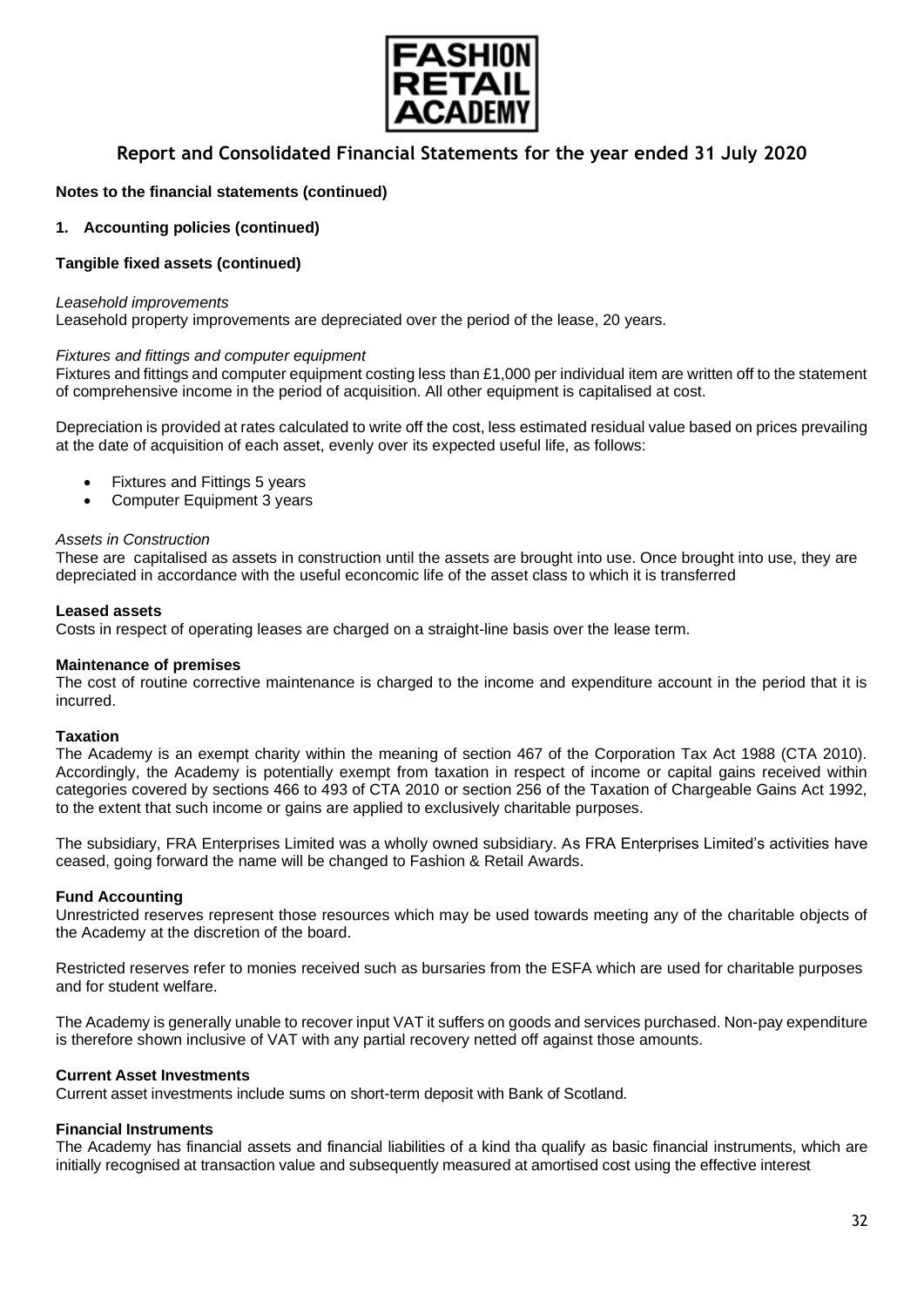

### **Notes to the financial statements (continued)**

### **1. Accounting policies (continued)**

### **Financial instruments (continued)**

method. Financial assets held at amortised cost comprise cash at bank and in hand, together with trade and other debtors excluding prepayments. Financial liabilities held at amortised cost comprise trade and other creditors.

#### **Subsidiaries**

Fashion Retail Academy has an investment in its subsidiary, FRA Enterprises Limited of £1 and this is held in these financial statements at cost. We are in the process of changing its name to Fashion & Retail Awards, FRA's new end point assessment organisation.

#### **Provisions**

Provisions are recognised when the Academy has a present legal or constructive obligation as a result of a past event, it is probable that a transfer of economic benefit will be required to settle the obligation and a reliable estimate can be made of the amount of the obligation.

#### **Learner Support Funds**

The Academy acts as an agent in the collection and payment of Learner Support Funds, educational maintenance allowances, and Adult Learning Grant and residential bursaries. Related payments received from the EFA/SFA and subsequent disbursements to students are excluded from the Income and Expenditure account and are shown separately in Note 19, except for the 5 per cent of the grant received which is available to the Academy to cover administration costs relating to the grant. The Academy employs one member of staff dedicated to the administration of Learner Support Fund applications and payments.

### **Judgements in applying accounting policies and key sources of estimation uncertainty**

In preparing these financial statements, management have made the following judgements:

- Determined whether leases entered into by the Academy either as a lessor or a lessee are operating or finance leases. These decisions depend on an assessment of whether the risks and rewards of ownership have been transferred from the lessor to the lessee on a lease by lease basis. All leases have been identified as operating.
- Determined whether there are indicators of impairment of the group's fixed assets. Factors taken into consideration in reaching such a decision include the economic viability and expected future financial performance of the asset and where it is a component of a larger cash-generating unit, the viability and expected future performance of that unit.

#### *Other key sources of estimation uncertainty*

• *Tangible fixed assets*

Tangible fixed assets are depreciated over their useful lives taking into account residual values, where appropriate. The actual lives of the assets and residual values are assessed annually and may vary depending on a number of factors. In re-assessing asset lives, factors such as technological innovation and maintenance programmes are taken into account. Residual value assessments consider issues such as future market conditions, the remaining life of the asset and projected disposal values.

• *Accruals, and provision for bad debts*

At the year end an estimate is made to accrue expected costs relating to current year expenses for which invoices have not yet been received.

Provision of bad debts is based on likelihood of receiving the debt following communication with the students, Registry and other departments.

Additional costs have been incurred & provided because of the effect of COVID19.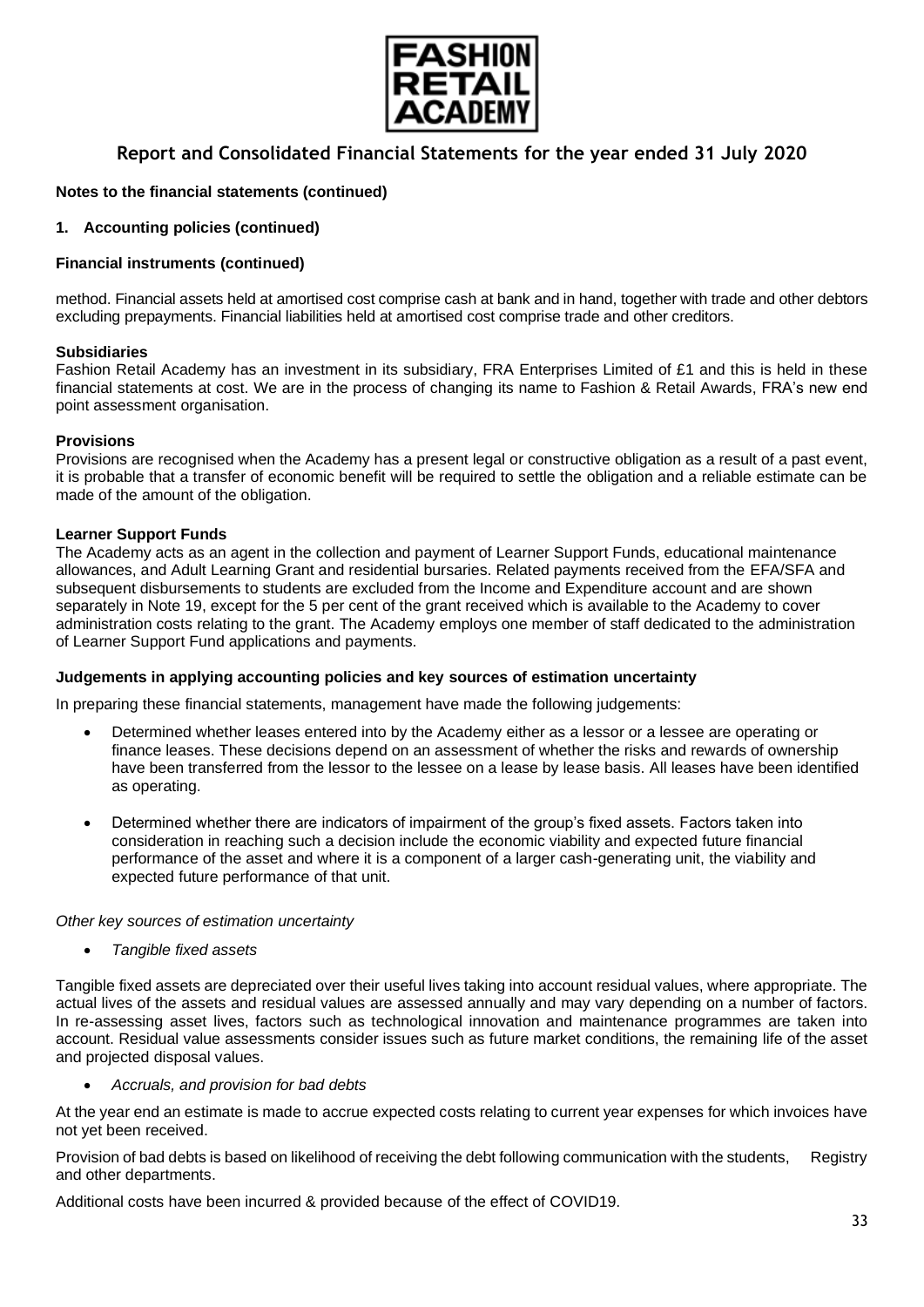

# **Notes to the financial statements (continued)**

**2. Funding Body Grants**

|                                                 | Unrestricted<br><b>Funds</b> | Restricted<br><b>Funds</b> | Year ended<br>31 July | Year ended<br>31 July     |
|-------------------------------------------------|------------------------------|----------------------------|-----------------------|---------------------------|
|                                                 |                              |                            |                       | 2019<br>Group<br>Restated |
|                                                 | £'000                        | £'000                      | £'000                 | £'000                     |
| <b>Education Funding Agency</b>                 | 4,649                        | 182                        | 4,831                 | 4,502                     |
| <b>Skills Funding Agency</b><br>Council Funding | 575<br>7                     | 62                         | 637<br>7              | 565                       |
| Release of deferred LSC capital grant           | 313                          |                            | 313                   | 310                       |
| Release of deferred GLA capital grant           | 32                           |                            | 32                    | 31                        |
|                                                 | 5,576                        | 244                        | 5,820                 | 5,408                     |

# **3. Tuition Fees and educational contracts**

|                                      | Unrestricted<br><b>Funds</b> | Restricted<br>Funds | Year ended<br>31 July | Year ended<br>31 July |
|--------------------------------------|------------------------------|---------------------|-----------------------|-----------------------|
|                                      |                              |                     | 2020                  | 2019                  |
|                                      |                              |                     | Group                 | Group                 |
|                                      |                              |                     |                       | Restated              |
|                                      | £'000                        | £'000               | £'000                 | £'000                 |
| <b>UK Further Education students</b> | 837                          |                     | 837                   | 975                   |
| HE degrees income                    | 2,116                        | 181                 | 2,297                 | 1,876                 |
|                                      | 2,953                        | 181                 | 3,134                 | 2,851                 |

### **4. Other Income**

|                            | Year ended | Year ended |
|----------------------------|------------|------------|
|                            | 31 July    | 31 July    |
|                            | 2020       | 2019       |
|                            | Group      | Group      |
|                            | £'000      | £'000      |
| Venue hire and conferences | 108        | 124        |
| Short courses              | 18         | 44         |
| Sundry other income        | 55         | 5          |
|                            | 181        | 173        |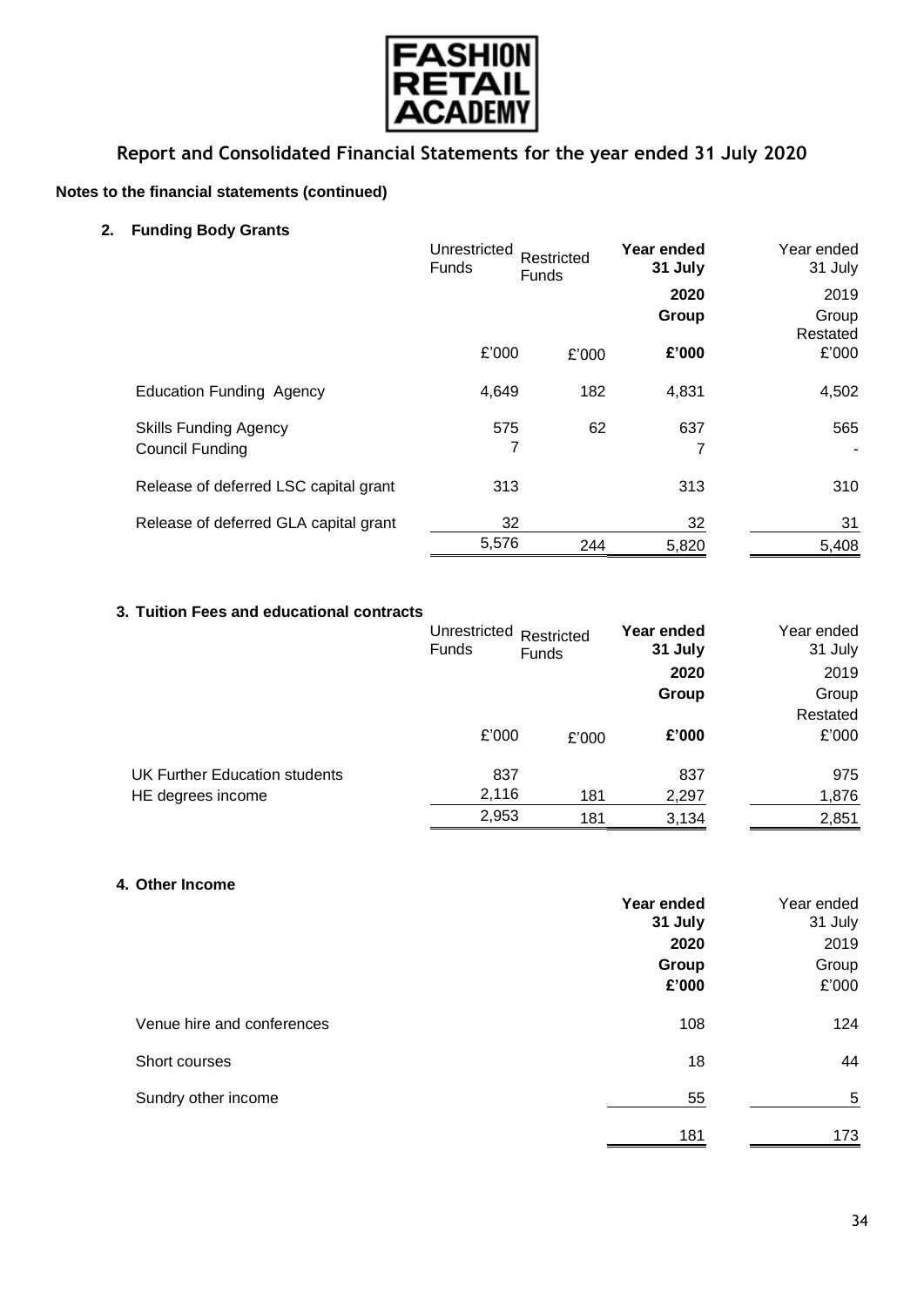

# **Report and Consolidated Financial Statements for the year ended 31 July 2020 Notes to the financial statements (continued)**

### **5. Donations**

| Year ended<br>31 July | Year ended<br>31 July |
|-----------------------|-----------------------|
|                       | 2019                  |
| £'000                 | Group<br>£'000        |
| 1.947                 | 1,947                 |
| -                     | 5                     |
| 1,947                 | 1,952                 |
|                       | 2020<br>Group         |

#### **6. Endowment and Investment Income**

|                   | Year ended | Year ended |
|-------------------|------------|------------|
|                   | 31 July    | 31 July    |
|                   | 2020       | 2019       |
|                   | Group      | Group      |
|                   | £'000      | £'000      |
| Investment income | 11         | 3          |
|                   |            |            |

## **7. Staff numbers**

The average number of employees (head count based or number of staff employed during the year is given below along with the monthly average number of persons (including senior post-holders) employed by the Academy during the year, expressed as full-time equivalents (FTE's):

|                                               | Year to<br>31 July 2020 | Year to<br>31 July 2019 |
|-----------------------------------------------|-------------------------|-------------------------|
| Average number of staff                       | 123                     | 108                     |
|                                               |                         |                         |
|                                               | FTE's                   | FTE's                   |
| Teaching staff                                | 22                      | 25                      |
| Student support and Curriculum Services Staff | 34                      | 22                      |
| Academy support staff                         | 44                      | 38                      |
|                                               | 100                     | 85                      |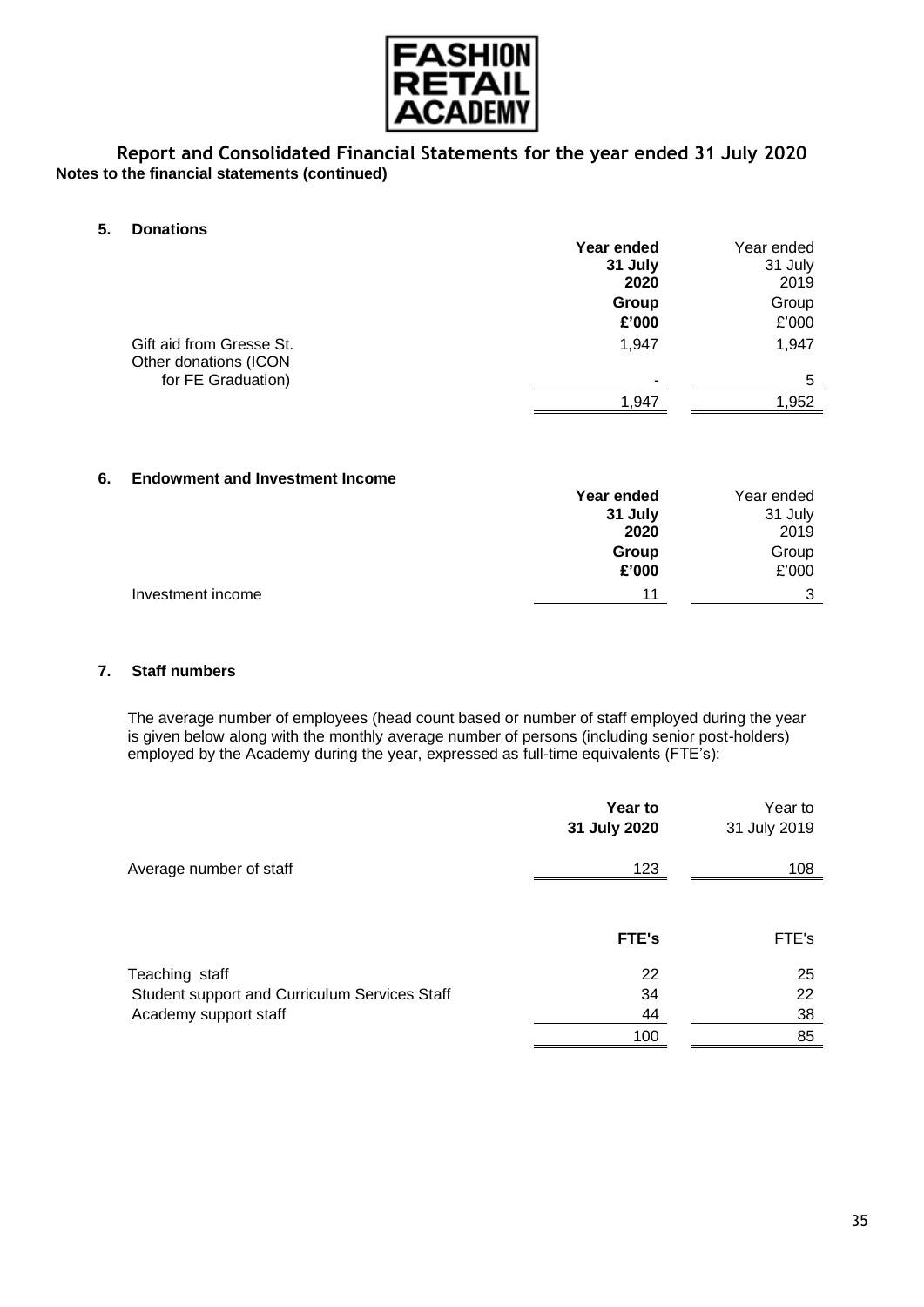

# **Notes to the financial statements (continued)**

# **8. Staff costs**

|                                               | Year ended | Year ended |
|-----------------------------------------------|------------|------------|
|                                               | 31 July    | 31 July    |
|                                               | 2020       | 2019       |
|                                               | Group      | Group      |
| Staff costs for the persons listed in Note 7. |            | Restated   |
|                                               | £'000      | £'000      |
| Wages and salaries                            | 4,072      | 3,159      |
| Agency staff                                  | 51         | 188        |
| Social security costs                         | 376        | 300        |
| Other pension costs                           | 120        | 80         |
| Movement in staff annual entitlement          | (11)       | 42         |
|                                               | 4,608      | 3,769      |

|                                               | Unrestricted<br><b>Funds</b> | Restricted<br><b>Funds</b> | Year ended<br>31 July<br>2020<br>Group | Year ended<br>31 July<br>2019<br>Group |
|-----------------------------------------------|------------------------------|----------------------------|----------------------------------------|----------------------------------------|
|                                               | £'000                        | £'000                      | £'000                                  | Restated<br>£'000                      |
| Teaching departments - teaching staff         | 1,359                        | 41                         | 1.400                                  | 1,041                                  |
| Student support and Curriculum Services staff | 1,481                        |                            | 1,481                                  | 1,193                                  |
| Academy support staff                         | 1,662                        | 65                         | 1,727                                  | 1,535                                  |
|                                               | 4,502                        | 106                        | 4,608                                  | 3,769                                  |

Teaching costs comprise staff primarily employed as teachers and tutors. Student Support and Curriculum Services Staff comprise study support, curriculum planning, library and work placement staff. There are also Apprenticeships and Commercial staff. Academy support staff comprises all other staff, including Finance, HR, IT and Marketing.

# **Higher paid staff:**

The number of employees whose gross emoluments exceeded £60,000 were:

|                      |      | 2019     |
|----------------------|------|----------|
|                      | 2020 | Restated |
| £60,001 to £70,000   | 3    |          |
| £70,001 to £80,000   |      |          |
| £140,001 to £150,000 | ۰    |          |
| £180,001 to £190,000 | 4    |          |
|                      |      |          |
|                      | 5    | ર        |

The above emoluments include payments to the Head of the Academy (Accounting Officer).

2019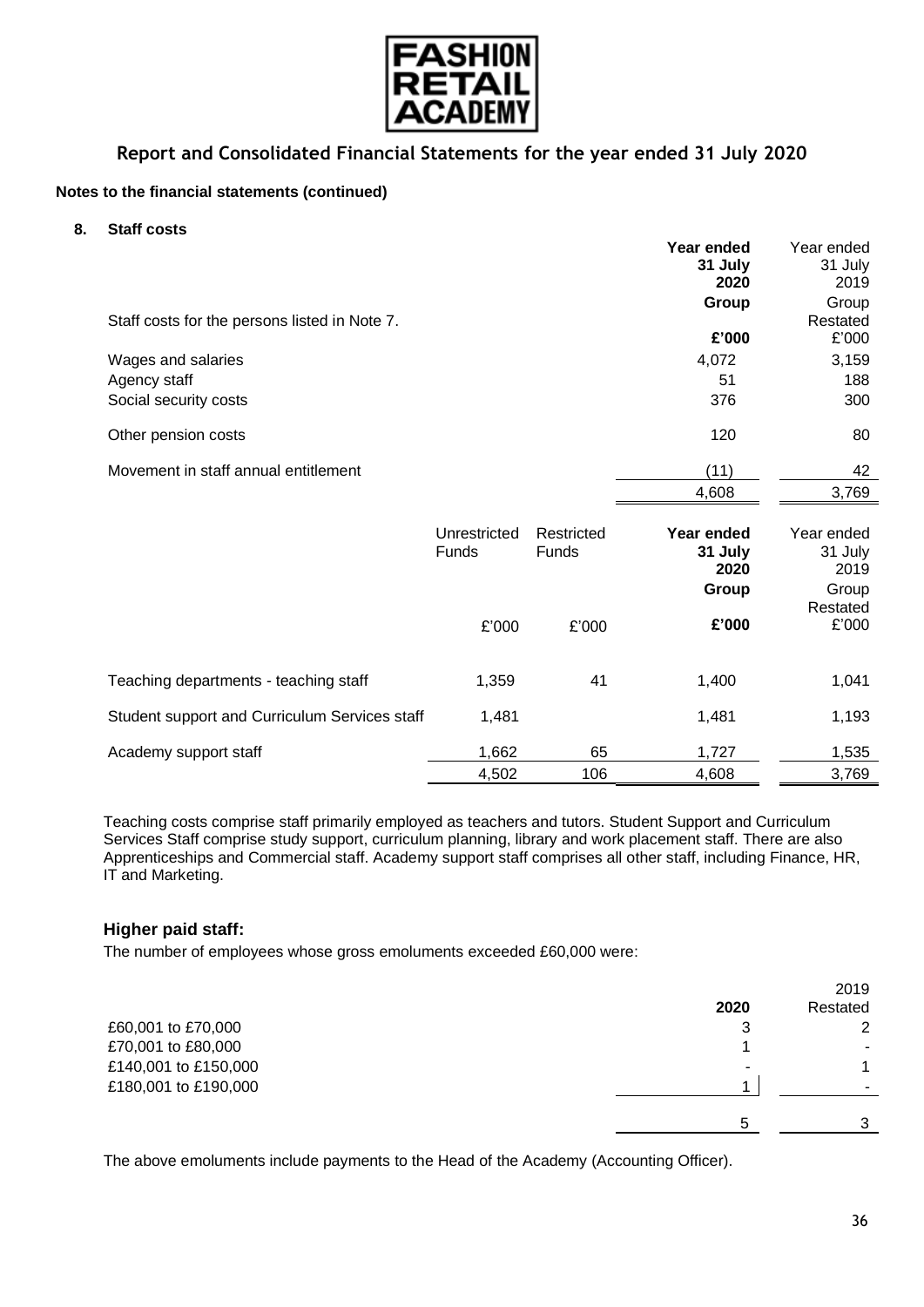

## **Notes to the financial statements (continued)**

### **Termination costs:**

Termination costs were incurred for 3 employees in the year 2019/20 (1 employee in 2018/19) as follows: In 2019/20: payments were made for redundancy of £1.2k, compensation of £2k and pay in lieu of notice of £4k. In 2018/19: payments were made for compensation of £5k and pay in lieu of notice of £15k.

#### **9. Senior postholders' emoluments**

Senior postholders are defined as the Principal and 5 directors of the company.

|                                                                                                                              | Year to<br>31 July 2020 | Year to<br>31 July 2019 |
|------------------------------------------------------------------------------------------------------------------------------|-------------------------|-------------------------|
|                                                                                                                              | <b>Number</b>           | Number                  |
| The number of senior postholders:                                                                                            | 6                       | 6                       |
| Senior post-holders' emoluments are made up as foillows:                                                                     |                         |                         |
|                                                                                                                              | Year to                 | Year to                 |
|                                                                                                                              | 31 July 2020            | 31 July 2019            |
|                                                                                                                              | £000                    | £000                    |
| Wages and salaries                                                                                                           | 482                     | 410                     |
| Social security costs                                                                                                        | 60                      | 49                      |
| Pension contributions                                                                                                        | 31                      | 23                      |
|                                                                                                                              | 572                     | 482                     |
| The above emoluments include<br>amounts payable to the Principal<br>(who is also the highest paid senior<br>Post-holder) of: |                         |                         |
|                                                                                                                              | Year to                 | Year to                 |
|                                                                                                                              | 31 July 2020<br>£000    | 31 July 2019<br>£000    |
| Wages and salaries                                                                                                           | 182                     | 149                     |
| Social security costs                                                                                                        | 24                      | 19                      |
| Pension contributions                                                                                                        | 21                      | 15                      |
|                                                                                                                              | 227                     | 183                     |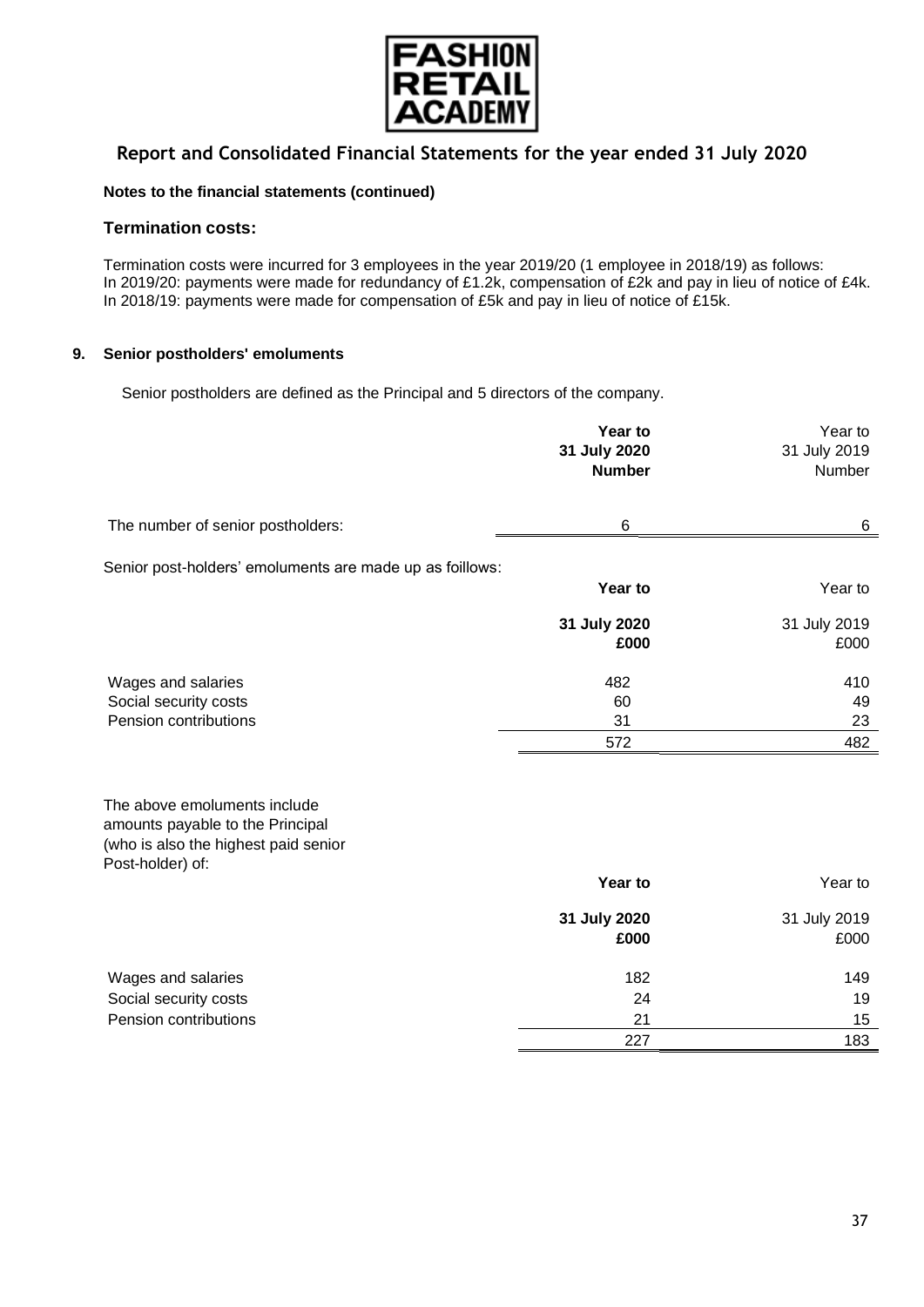

### **Notes to the financial statements (continued)**

### **10. Other operating expenses**

|                               | Unrestricted<br><b>Funds</b> | Restricted<br><b>Funds</b> | Year ended<br>31 July<br>2020 | Year ended<br>31 July<br>2019 |
|-------------------------------|------------------------------|----------------------------|-------------------------------|-------------------------------|
|                               |                              |                            | Group                         | Group<br>Restated             |
|                               | £'000                        | £'000                      | £'000                         | £'000                         |
| Teaching support services     | 348                          | 319                        | 666                           | 730                           |
| Other support services        | 359                          |                            | 359                           | 104                           |
| Admin and central services    | 1,311                        |                            | 1,311                         | 1,265                         |
| Rent                          | 2,356                        |                            | 2,356                         | 2,356                         |
| Premises costs                | 634                          |                            | 634                           | 684                           |
| Catering and conference costs | 90                           |                            | 90                            | 95                            |
|                               | 5,098                        | 319                        | 5,416                         | 5,234                         |

|                                   | Year ended 31 | Year ended 31 |
|-----------------------------------|---------------|---------------|
|                                   | July          | July          |
|                                   | 2020          | 2019          |
| Other operating expenses include: | Group         | Group         |
|                                   | £'000         | £'000         |
| Auditors' remuneration:           |               |               |
| Audit of Financial Statements*    | 34            | 38            |
| Internal Audit                    | 20            | 21            |
| Operating leases:                 |               |               |
| Hire of other assets              | 2,356         | 2,356         |

Hire of other assets includes £2,355,500 rent payable to Gresse Street Limited. The Academy has a 20 year lease relating to its premises granted by Gresse Street Limited.

 \* includes £27,000 excluding vat, in respect of the Academy and its subsidiaries, charged by the new auditors (2018/19: £29,000 excluding vat, in respect of the Academy and £3,000 excluding vat, in respect of FRA Enterprises Ltd.)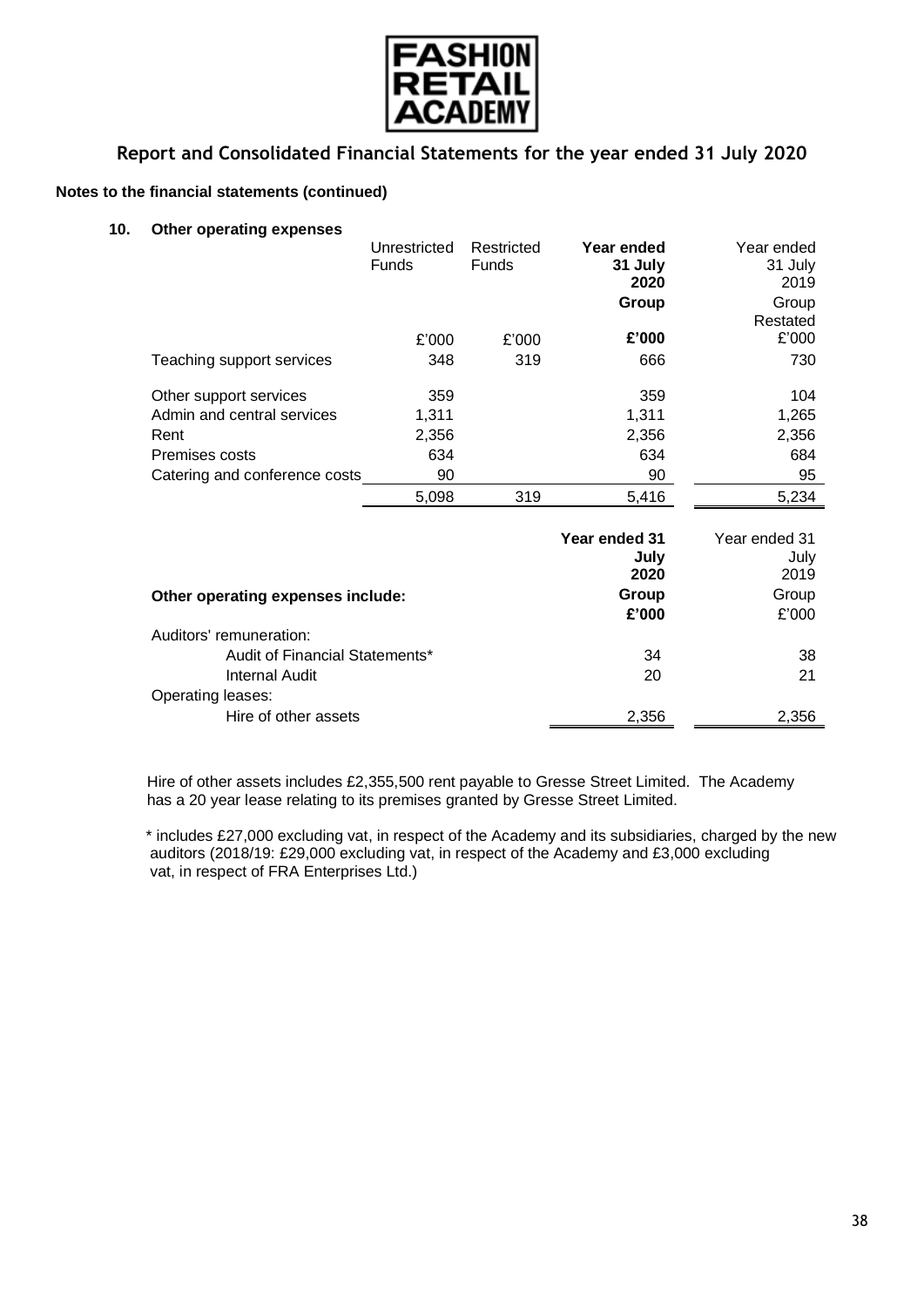

# **Notes to the financial statements (continued)**

# **11. Fixed assets (Group & Academy)**

# **TANGIBLE ASSETS**

|                           | Leasehold |           |            |              |                 |
|---------------------------|-----------|-----------|------------|--------------|-----------------|
|                           | Improvem- | Computer  | Fixtures & | Assets under | <b>Total</b>    |
|                           | ents      | Equipment | Fittings   | Construction | <b>Restated</b> |
|                           |           |           |            | Restated     |                 |
| Cost:                     | £000      | £000      | £000       | £000         | £000            |
| At 1 August 2019          | 7,984     | 1,062     | 1,122      | 62           | 10,230          |
| Additions                 | 15        | 154       | 52         |              | 221             |
| Transfers                 |           | 62        |            | (62)         |                 |
| Disposals                 |           | (63)      | (15)       |              | (78)            |
| At 31 July 2020           | 7,999     | 1,215     | 1,159      |              | 10,373          |
|                           |           |           |            |              |                 |
| <b>Accumulated</b>        |           |           |            |              |                 |
| depreciation:             |           |           |            |              |                 |
| At 1 August 2019          | 4,313     | 860       | 832        |              | 6,005           |
| Charge for year           | 393       | 247       | 115        |              | 755             |
| Disposals                 |           | (57)      | (10)       |              | (67)            |
| At 31 July 2020           | 4,706     | 1,050     | 937        |              | 6,693           |
|                           |           |           |            |              |                 |
| <b>Net Book value</b>     |           |           |            |              |                 |
| At 31 July 2020           | 3,293     | 165       | 222        |              | 3,680           |
|                           |           |           |            |              |                 |
| Financed by capital grant | 2,223     |           | 1          |              | 2,224           |
| Finance by other          | 1,070     | 165       | 221        |              | 1,456           |
|                           |           |           |            |              |                 |
| At 31 July 2019           | 3,671     | 202       | 290        | 62           | 4,225           |
|                           |           |           |            |              |                 |

| <b>INTANGIBLE ASSETS</b>         |      | Assets under<br>Construction | <b>Total</b><br><b>Restated</b> |
|----------------------------------|------|------------------------------|---------------------------------|
| Cost:                            | £000 | Restated<br>£000             | £000                            |
|                                  |      |                              |                                 |
| At 1 August 2019                 | 47   | 54                           | 101                             |
| <b>Transfers</b>                 | 54   | (54)                         |                                 |
| At 31 July 2020                  | 101  |                              | 101                             |
| <b>Accumulated amortisation:</b> |      |                              |                                 |
| At 1 August 2019                 | 18   |                              | 18                              |
| Charge for year                  | 10   |                              | 10                              |
| <b>Disposals</b>                 |      |                              |                                 |
| At 31 July 2020                  | 28   |                              | 28                              |
| <b>Net Book value</b>            |      |                              |                                 |
| At 31 July 2020                  | 73   |                              | 73                              |
| At 31 July 2019                  | 29   | 54                           | 83                              |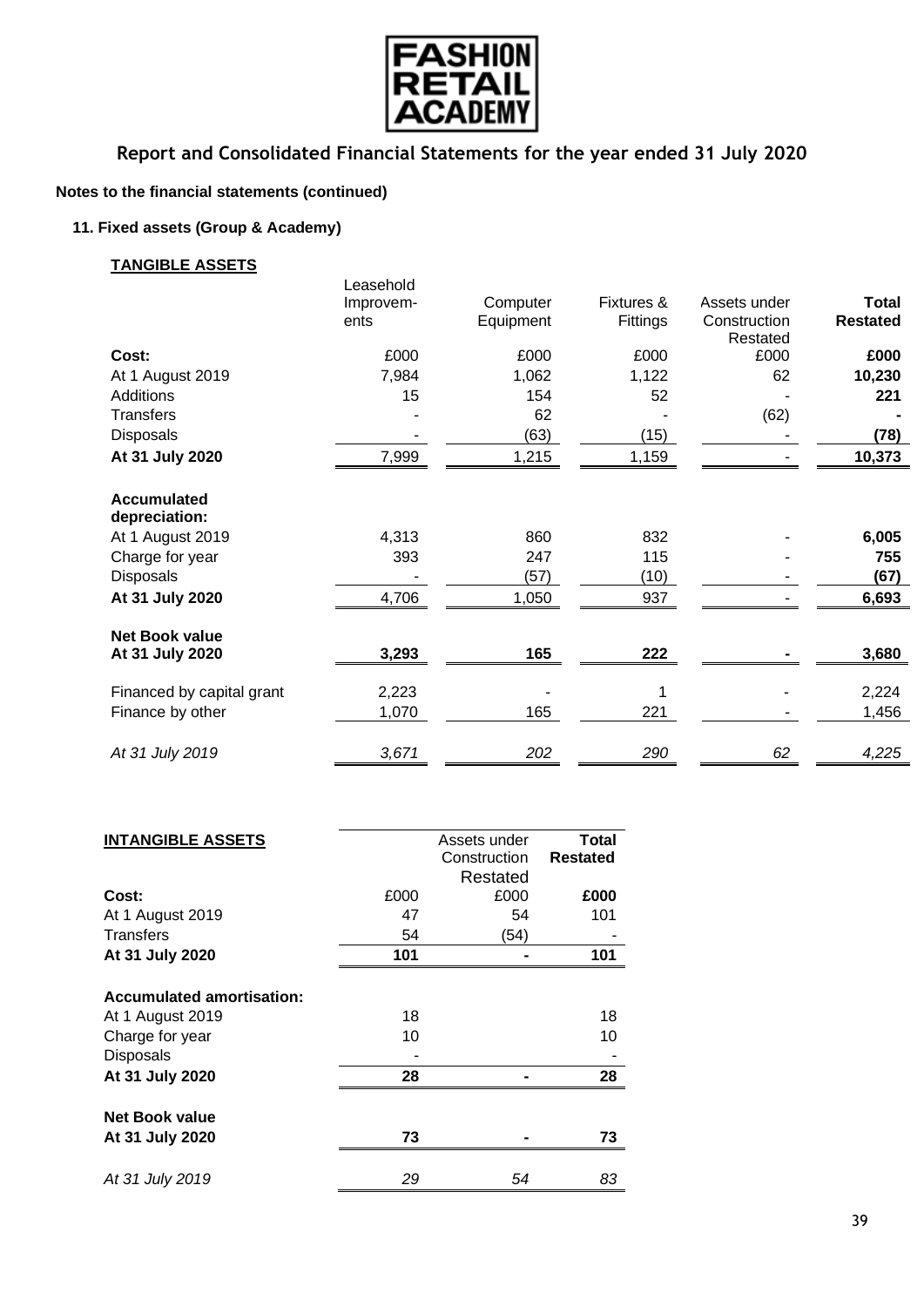

# **Notes to the financial statements (continued)**

### **12. Debtors**

|                                      | Group          | Academy | Group   | Academy |
|--------------------------------------|----------------|---------|---------|---------|
| Amounts falling due within one year: | <b>Year to</b> | Year to | Year to | Year to |
|                                      | 31 July        | 31 July | 31 July | 31 July |
|                                      | 2020           | 2020    | 2019    | 2019    |
|                                      | £000           | £000    | £000    | £000    |
| Trade debtors*                       | 381            | 381     | 401     | 377     |
| Other debtors                        | $\blacksquare$ |         | 4       |         |
| Amounts owing from EFA / SFA         | $\blacksquare$ |         | 24      | 24      |
| Amount owing to/ from subsidiary     | ۰              | 14      |         |         |
| Prepayments and accrued income**     | 2,123          | 2,123   | 2,105   | 2,105   |
|                                      | 2,504          | 2,518   | 2,534   | 2,506   |

**\***Included within trade debtors, in 2019/20 £384k relates to 2020/21 (in 2018/19 £290k related to 2019/20).

**\*\***Within this is the gift in kind due but not yet received from Gresse Street for the building.

# **Creditors: amounts falling due**

#### **13. within one year**

|                                               | Group   | Academy | Group    | Academy  |
|-----------------------------------------------|---------|---------|----------|----------|
|                                               | Year to | Year to | Year to  | Year to  |
|                                               | 31 July | 31 July | 31 July  | 31 July  |
|                                               | 2020    | 2020    | 2019     | 2019     |
|                                               | £000    | £000    | £000     | £000     |
|                                               |         |         | Restated | Restated |
| Trade creditors**                             | 2,214   | 2,214   | 2,188    | 2,178    |
| Accruals                                      | 610     | 610     | 490      | 483      |
| Amount owing to subsidiary                    |         |         |          | 25       |
| Other creditors including taxation and social |         |         |          |          |
| security                                      | 174     | 174     | 186      | 163      |
| Staff annual leave entitlement                | 83      | 83      | 94       | 94       |
| Deferred income*                              | 441     | 441     | 331      | 312      |
| Deferred capital grant                        | 345     | 345     | 342      | 342      |
|                                               | 3,867   | 3,867   | 3,631    | 3,597    |

Amounts owed to group undertakings are unsecured, interest free and repayable on demand.

\*In 2019/20, £441k of deferred income relates to 2020/21 fees, of which £384k had not been received by 31st July 2020 and is included in trade debtors (in 2018/19, all of the deferred income of £331k was for 2019/20 and included in trade debtors).

\*\* Within this is the gift in kind due but not yet received from Gresse Street for the building.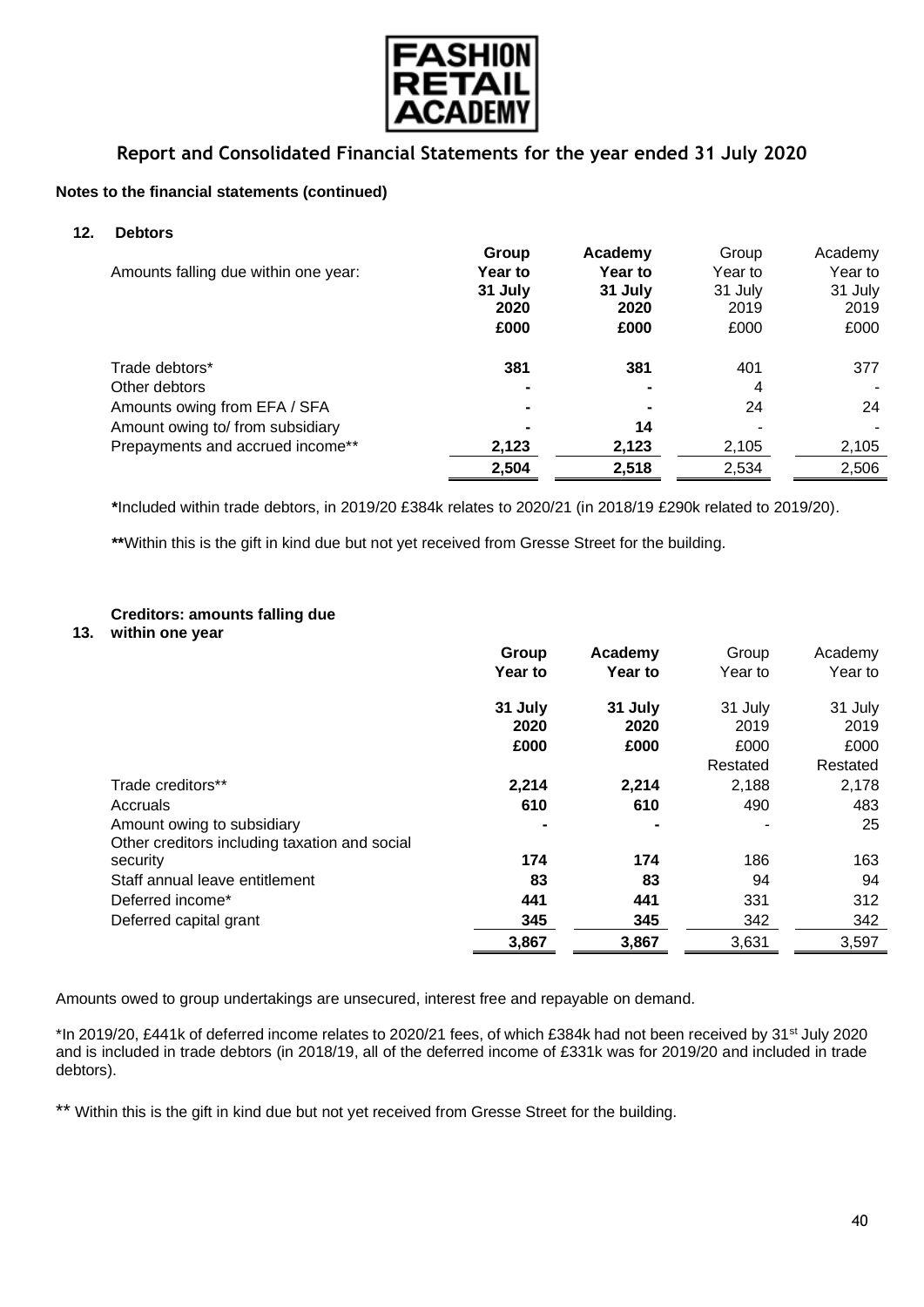

## **Notes to the financial statements (continued)**

**Creditors: amounts falling due** 

**14. after more than one year**

|                                                             | Group                    | Academy                  | Group                    | Academy                 |
|-------------------------------------------------------------|--------------------------|--------------------------|--------------------------|-------------------------|
|                                                             | 31 July<br>2020<br>£'000 | 31 July<br>2020<br>£'000 | 31 July<br>2019<br>£'000 | 1 July<br>2019<br>£'000 |
| Creditors: amounts falling due after more<br>than one year: |                          |                          |                          |                         |
| Deferred capital grant                                      | 1,700                    | 1,700                    | 2,048                    | 2,048                   |
|                                                             | 1,700                    | 1,700                    | 2,048,                   | 2,048                   |

## **15. Statement of Reserves (Group & Academy)**

|                                         | Group and<br>Academy<br>Year to 31<br><b>July 2020</b><br>£'000 | Group and<br>Academy Year<br>to 31 July 2019<br>Restated<br>£'000 |
|-----------------------------------------|-----------------------------------------------------------------|-------------------------------------------------------------------|
| At 1 August 2019                        | 3,532                                                           | 2,716                                                             |
| Surplus for the year<br>At 31 July 2020 | 296<br>3,828                                                    | 816<br>3,532                                                      |

#### **16. Statement of Restricted income reserves**

|                                            | At 1 August |        |             |            |
|--------------------------------------------|-------------|--------|-------------|------------|
|                                            | 2019        |        |             | At 31 July |
|                                            | Restated    | Income | Expenditure | 2020       |
|                                            | £000        | £000   | £000        | £000       |
| FE Learner Support Funds                   |             | 244    | 223         | 21         |
| <b>HE Bursaries</b>                        | 68          | 181    | 181         | 68         |
| <b>Retailers Donations &amp; Bursaries</b> | 54          |        | 15          | 39         |
| <b>Student Funds</b>                       | 13          |        | 6           |            |
| <b>Residential Housing Scheme</b>          | 5           |        |             | 5          |
|                                            | 140         | 425    | 425         | 140        |

| 17. | Analysis of changes in net funds (Group) | At            |                   | At           |
|-----|------------------------------------------|---------------|-------------------|--------------|
|     |                                          | 1 August 2019 | <b>Cash flows</b> | 31 July 2020 |
|     |                                          | £000          | £000              | £000         |
|     | Cash at bank and in hand                 | 2,369         | 769               | 3,138        |
|     |                                          | 2,369         | 769               | 3.138        |

Investments comprising cash deposits held on short term maturities have now been amalgamated with Cash at bank and in hand.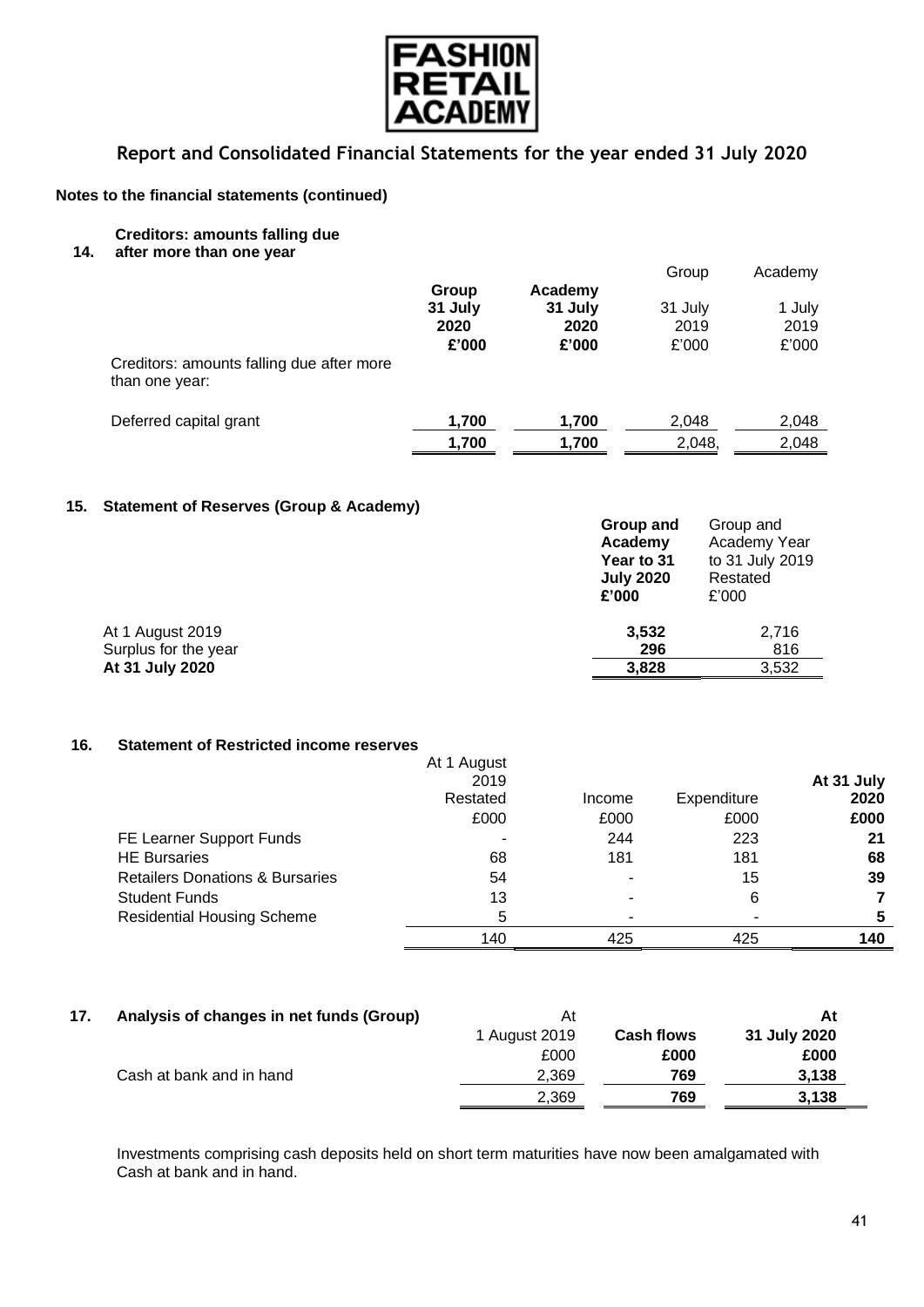

# **Notes to the financial statements (continued)**

## **Analysis of changes in net funds (Group) (continued)**

## **Analysis of net assets between funds (Group)**

|                                | Unrestricted | Restricted | Total   |
|--------------------------------|--------------|------------|---------|
| Fund balances at 31 July 2020: | £000         | £000       | £000    |
| Fixed assets                   | 3,754        |            | 3,754   |
| Current assets                 | 5.502        | 140        | 5.642   |
| <b>Current liabilities</b>     | (3,868)      |            | (3,868) |
| Long term liabilities          | (1,700)      |            | (1,700) |
|                                | 3,688        | 140        | 3,828   |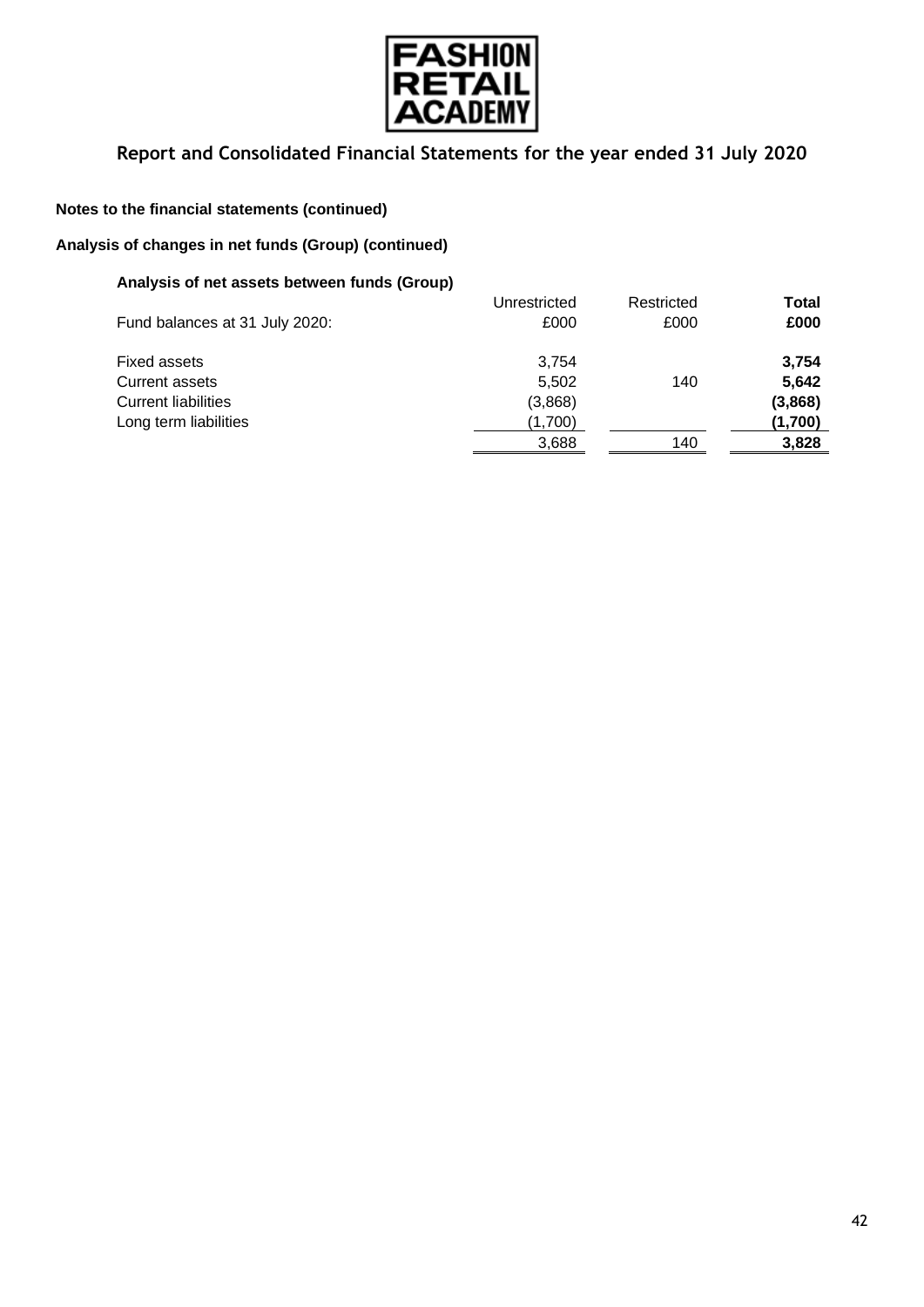

## **Notes to the financial statements (continued)**

### **18. Related Party Transactions**

The members of the Board regard Gresse Street Limited, a company established by the Academy's founders, to be a related party. Gresse Street Limited owns the premises the Academy occupies.

During the year, the company paid Gresse Street Limited rent amounting to £2,355,500 (18/19: £2,355,500) and received a gift aid receipt from Gresse Street Limited of £1,947,023 (18/19: £1,947,023).

The Chair of Governors via Longman Consultancy was paid £32,400 during the year 2019/20 (18/19: £32,400) to oversee the relations with the sponsor organisations and other fashion retailers. Longman Consultancy is a related party as it employs the Chair of Governors.

Arcadia provide some utility services for the Academy which are reimbursed at cost. Arcadia group is a related party and have a 50% interest in Fashion Retail Academy.

University of Arts London (UAL) had a 50% interest in Fashion Retail Academy until December 2018.

ASOS replaced UAL and became a member of Fashion Retail Academy in December 2018 with a 50% interest in Fashion Retail Academy.

| For the Group                                                                                                           | 31 July 2020   | 31 July<br>2019 |
|-------------------------------------------------------------------------------------------------------------------------|----------------|-----------------|
|                                                                                                                         | £000           | £000            |
| Total expenditure incurred with UAL for 12 months ending<br>Creditors balance with UAL at                               | 141<br>4       | 123             |
| Total expenditure incurred with Longman Consultancy for 12<br>months ending                                             | 32             | 32              |
| Creditors balance with Longman Consultancy at                                                                           |                | 3               |
| Total expenditure incurred with Arcadia for 12 months ending                                                            | 119            | 121             |
| Creditors balance with Arcadia at                                                                                       | 14             | 8               |
| Total income received from Gresse Street for 12 months ending                                                           | 1,947          | 1,947           |
| Total expenditure incurred with Gresse Street for 12 months ending<br>Creditor and debtor balance with Gresse Street at | 2,356<br>1.947 | 2,356<br>1.947  |
|                                                                                                                         |                |                 |

FRA Enterprises Limited was set up to conduct trading activity with the intention of generating profits that can be donated as gift aid to the Fashion Retail Academy.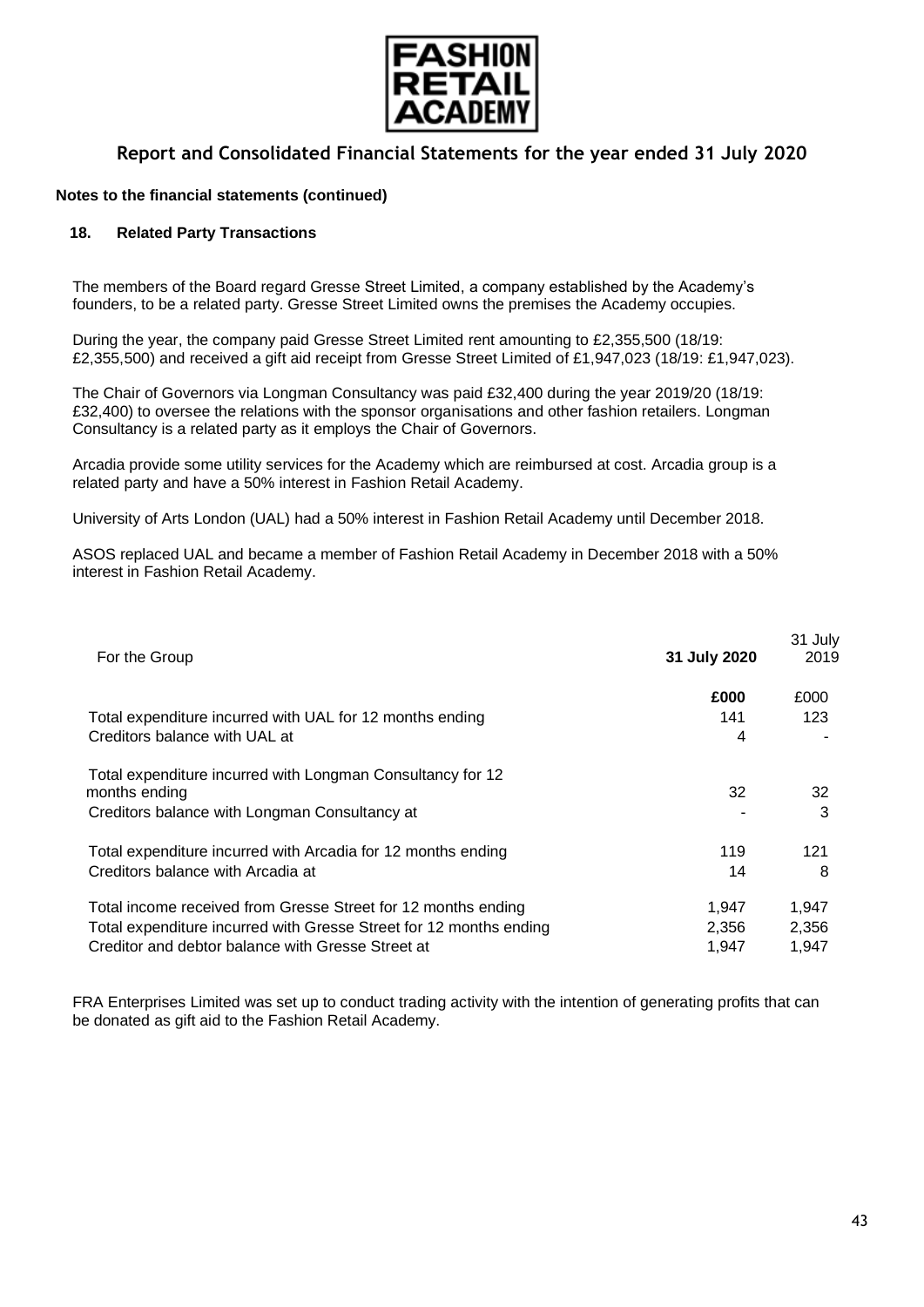

### **Notes to the financial statements (continued)**

#### **19. Operating lease commitments**

The Academy's premises are leased from Gresse Street Limited. The Academy has an annual rental commitment of £2,355,500 under an agreement which commenced on 8 September 2005 for a period of 20 years (excluding recharges to FRA Enterprises Ltd incorportated on 16 January 2009).

Operating Lease Commitments:

|                            | Year to      | Year to      |
|----------------------------|--------------|--------------|
|                            |              | 31 July 2019 |
|                            | 31 July 2020 | Restated     |
|                            | £000         | £000         |
| Within one year            | 2,356        | 2,356        |
| Within two to five years   | 9.422        | 9.422        |
| After more than five years |              | 2,356        |

| 20. | <b>Learner Support Funds</b>            | Year to<br>31 July 2020 | Year to<br>31 July 2019 |
|-----|-----------------------------------------|-------------------------|-------------------------|
|     | Monies received in respect of each year | £000                    | £000                    |
|     | EFA - carried over from previous year   |                         | 27                      |
|     | EFA - Student Financial Support Funding | 176                     | 137                     |
|     | SFA - Hardship funds                    | 62                      | 6                       |
|     |                                         | 238                     | 170                     |
|     | Used as follows:                        |                         |                         |
|     | Disbursed to students                   | (238)                   | (170)                   |
|     | Administration costs                    |                         |                         |
|     | Total disbursed                         | (238)                   | (170)                   |
|     | <b>Balance at 31 July</b>               |                         |                         |

#### **21. Contingent Asset/ Liabilities**

The Academy is not aware of any contingent liabilities or assets.

### **22. Share Capital**

No share capital (18/19 no share capital)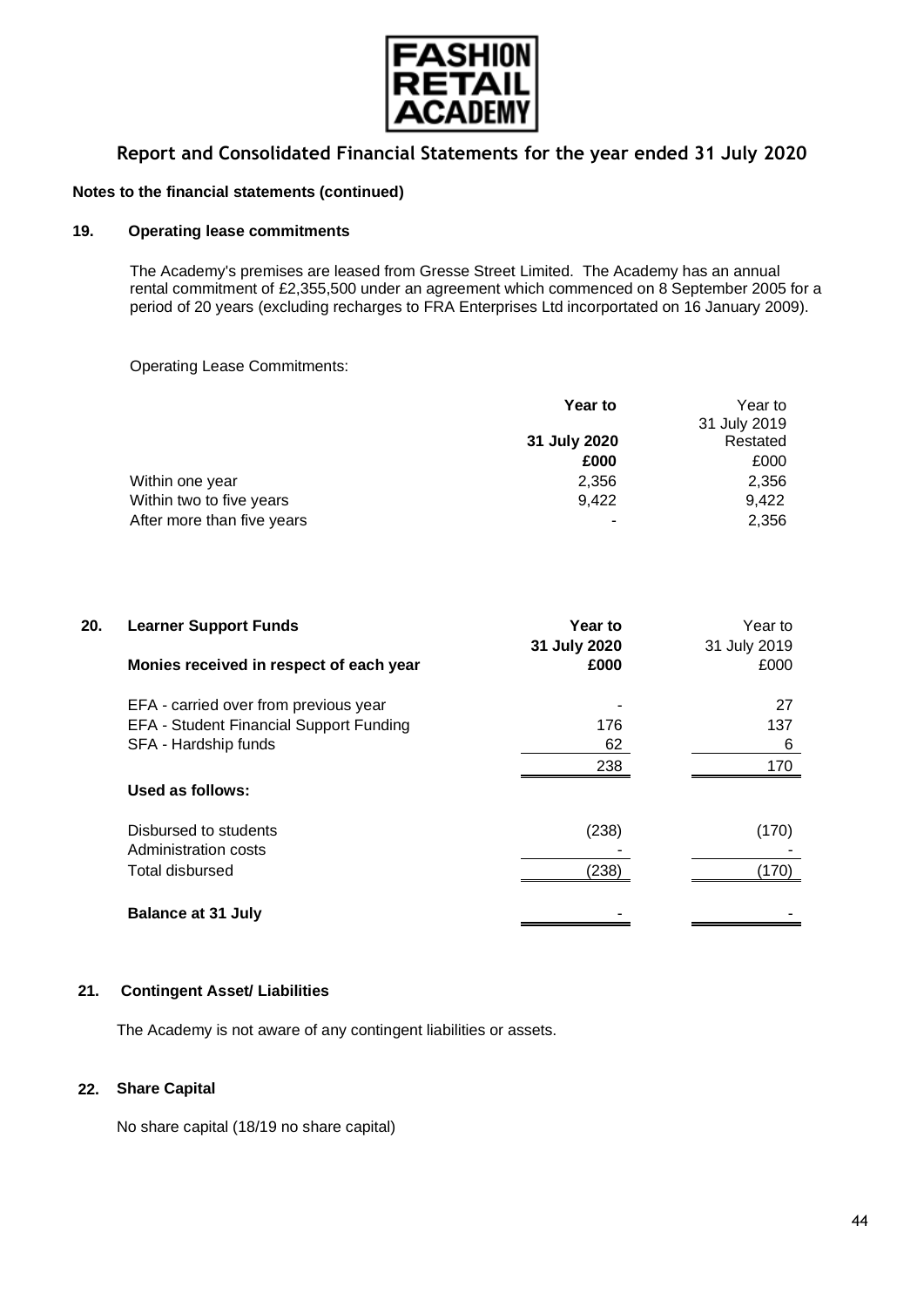

# **Notes to the financial statements (continued)**

#### **23. Limitation on governors' liability**

The Academy has purchased an insurance to cover the governors' liability up to £2.5 million.

#### **24. Related party undertakings**

Fashion Retail Academy has a subsidiary undertaking controlled at 100% incorporated in the UK named FRA Enterprises Limited.

FRA Enterprises Limited is included in the group consolidation. FRA Enterprises Limited aggregate capital and reserves are nil and the operating profit for the year ending 31 July 2020 is Nil (18/19 nil).

FRA Enterprises Limited has an authorised share capital of 10,000 shares of £1 each, and has an allotted share capital of £1 held by Fashion Retail Academy.

Fashion Retail Academy has set up a new subsidiary, Fashion and Retail Awards, which was incorporated on 8<sup>th</sup> July 2019, whose principal activity is to be an End Point Assessment Organisation for the Academy.

The registered address for both subsidiaries is the same as disclosed on page 15 for Fashion Retail Academy.

#### **25. Restatement**

This year's fixed assets (Note 11) have been re-stated as £54k of the Assets in Construction in 2018/19 accounts related to Intangibles.

The Operating lease commitments schedule (Note 19), shows an adjustment to last year's accounts to show one year of lease outstanding over 5 years at £2,356k.

Turnover and expenditure for the year and comparatives (Note 26) have been grossed up for ESFA and HE Bursaries received and spent on student welfare. This income recognised had previously been held in Creditors. The reserves have accordingly been reclassified as restricted and unrestricted reserves.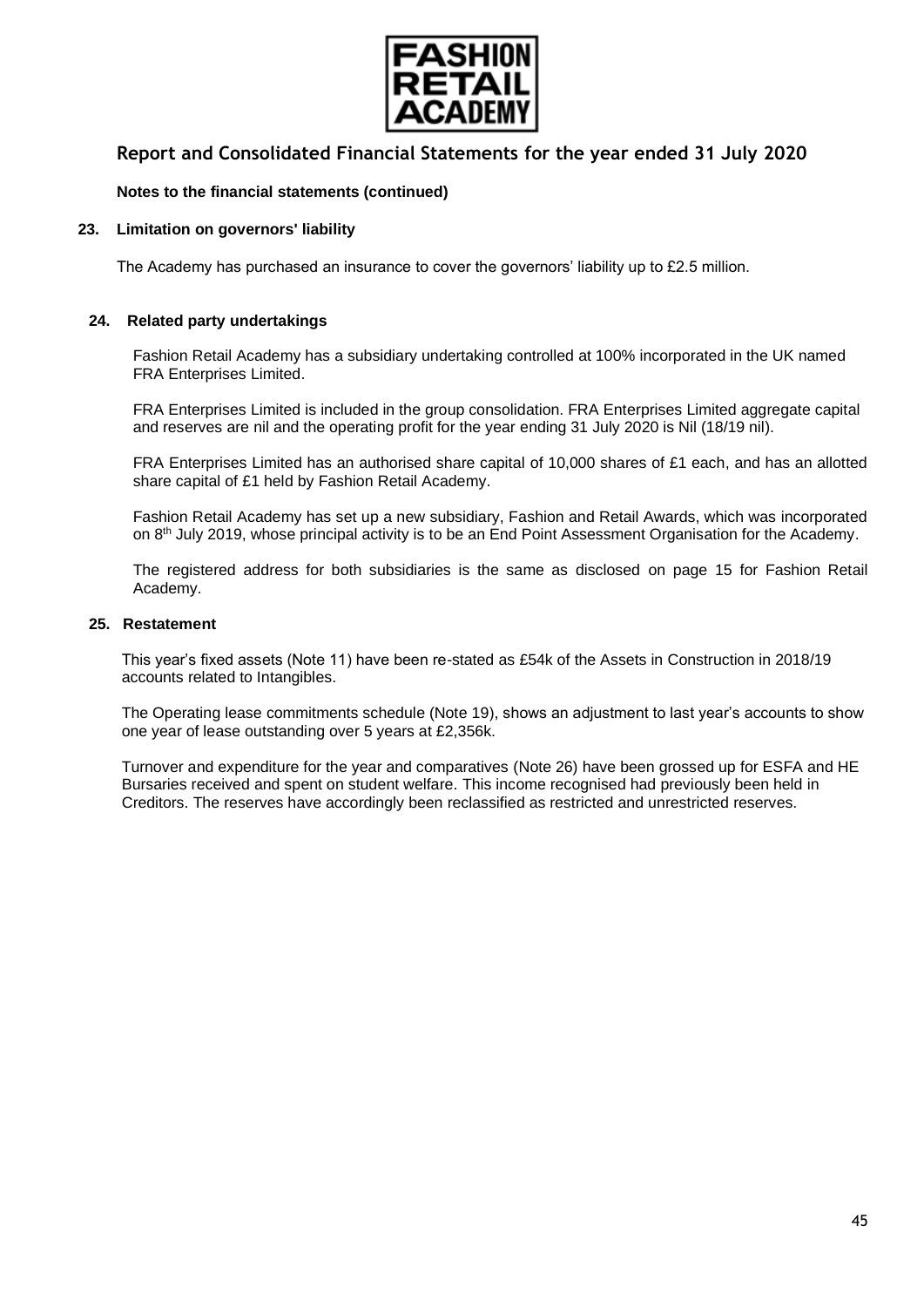

**Notes to the financial statements (continued)**

# **26. Consolidated Statement of Comprehensive Income For the year ended 31 July 2019**

|                                                                   |                | <b>Unrestricted</b><br><b>Funds</b> | <b>Restricted</b><br><b>Funds</b> | Year ended<br>31 July             |
|-------------------------------------------------------------------|----------------|-------------------------------------|-----------------------------------|-----------------------------------|
|                                                                   |                |                                     |                                   | 2019                              |
| Income                                                            | <b>Note</b>    |                                     |                                   | Group<br><b>Restated</b><br>£'000 |
|                                                                   |                |                                     |                                   |                                   |
| <b>Funding Body Grants</b><br><b>Tuition fees and Educational</b> | $\overline{2}$ | 5,182                               | 226                               | 5,408                             |
| contracts                                                         | 3              | 2,823                               | 156                               | 2,979                             |
| Other income                                                      | 4              | 173                                 |                                   | 173                               |
| Donations                                                         | 5              | 1,952                               |                                   | 1,952                             |
| <b>Endowment and investment</b>                                   |                |                                     |                                   |                                   |
| income                                                            | 6              | 3                                   |                                   | 3                                 |
| <b>Total income</b>                                               |                | 10,133                              | 382                               | 10,515                            |
| <b>Expenditure</b>                                                |                |                                     |                                   |                                   |
| Staff costs                                                       | 8              | 3,769                               |                                   | 3,769                             |
| Other operating expenses                                          | 10             | 4,992                               | 242                               | 5,234                             |
| Depreciation and amortisation                                     | 11             | 689                                 |                                   | 689                               |
| Interest & other finance costs                                    |                | $\overline{7}$                      |                                   | $\overline{7}$                    |
| <b>Total expenditure</b>                                          |                | 9,457                               | 242                               | 9,699                             |
|                                                                   |                |                                     |                                   |                                   |
| Surplus before other gains/losses                                 |                | 676                                 | 140                               | 816                               |
| (Loss) on disposal of assets                                      |                |                                     |                                   |                                   |
| Surplus for the year                                              | 15             | 676                                 | 140                               | 816                               |
| <b>Total comprehensive income</b>                                 |                |                                     |                                   |                                   |
| for the year                                                      |                |                                     |                                   |                                   |
| Unrestricted comprehensive income                                 |                | 676                                 | 140                               | 816                               |
|                                                                   |                | 676                                 | 140                               | 816                               |